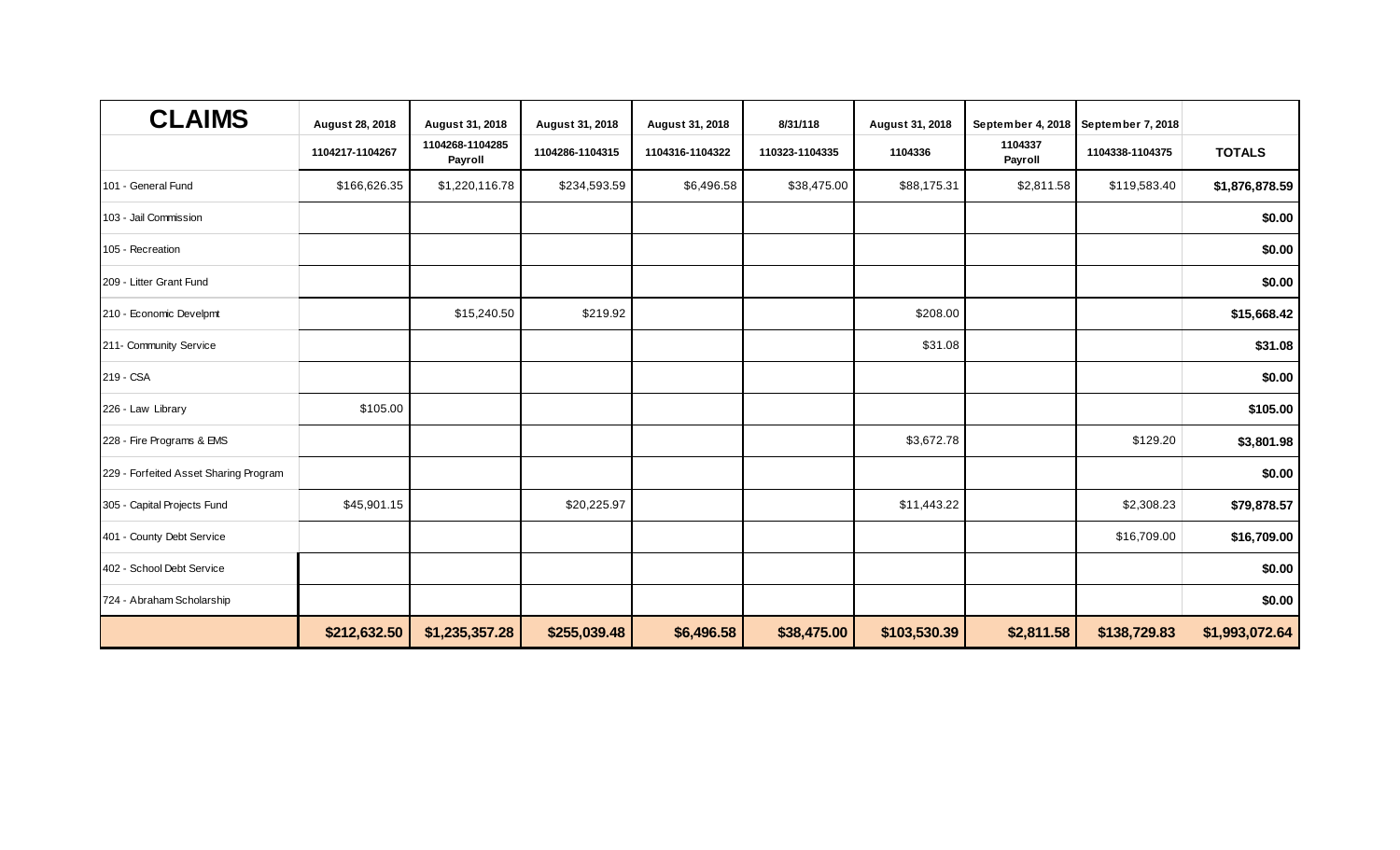| AP375H         |                           |                                                            | COUNTY OF DINWIDDIE                            |                      |               | BEFORE CHECKS          |
|----------------|---------------------------|------------------------------------------------------------|------------------------------------------------|----------------------|---------------|------------------------|
| 8/27/2018      |                           |                                                            | LISTING OF INVOICES FOR 7/01/2018 -- 9/21/2018 |                      |               | PAGE<br>$\overline{1}$ |
|                | FUND # - 101 GENERAL FUND |                                                            |                                                |                      |               |                        |
| MAJOR#         | <b>VENDOR</b>             | VENDOR                                                     |                                                |                      |               |                        |
| ACCT#          | NUMBER                    | <b>NAME</b>                                                | INV#                                           | DESCRIPTION          |               | AMOUNT                 |
| 001303         |                           | PERMITS AND OTHER LICENSES                                 |                                                |                      |               |                        |
| 3400           |                           | VARIANCE PERMITS                                           |                                                |                      |               |                        |
|                |                           | 999999 FULKERSON, STEVEN & JERRI                           | 81718 FULKERSON                                | REFUND APP FEE       |               | 500.00                 |
|                |                           |                                                            |                                                |                      | ACCOUNT TOTAL | $500.00 *$             |
|                |                           |                                                            |                                                |                      | MAJOR TOTAL   | $500.00**$             |
| 001612<br>0100 |                           | CHARGES FOR PARKS AND RECREATION<br>RECREATION FEES        |                                                |                      |               |                        |
|                |                           | 999999 ALLEN, PAULA                                        | 8.13.18 ALLEN                                  | REFUND FOOTBALL      |               | 50.00                  |
|                |                           | 999999 MARTINEZ, ALEXANDRA                                 | 81318 MARTINEZ                                 | REFUND FOOTBALL      |               | 60.00                  |
|                |                           |                                                            |                                                |                      | ACCOUNT TOTAL | $110.00 *$             |
|                |                           |                                                            |                                                |                      | MAJOR TOTAL   | $110.00**$             |
| 012210         |                           | *LEGAL SERVICES*                                           |                                                |                      |               |                        |
| 3150           |                           | PROF SRVS - LEGAL                                          |                                                |                      |               |                        |
|                |                           | 2882 DREWRY, MICHAEL H                                     | <b>JULY 2018</b>                               | LEGAL SERVICES       |               | 2,650.00               |
|                |                           |                                                            |                                                |                      | ACCOUNT TOTAL | $2,650.00*$            |
| 5540           |                           | CONVENTION & EDUCATION                                     |                                                |                      |               |                        |
|                |                           | 3259 LGPA                                                  | 2018-JENNINGS                                  | CONFERENCE REGISTRAT |               | 150.00                 |
|                |                           |                                                            |                                                |                      | ACCOUNT TOTAL | $150.00 *$             |
|                |                           |                                                            |                                                |                      | MAJOR TOTAL   | $2,800.00**$           |
| 012310<br>3320 |                           | *COMMISSIONER OF THE REVENUE*<br>MAINTENANCE SERVICE CONTR |                                                |                      |               |                        |
|                |                           | 3576 DALY COMPUTERS, INC                                   | PSI1046240                                     | LEASE PAYMENT        |               | 1,077.96               |
|                |                           |                                                            |                                                |                      | ACCOUNT TOTAL | $1,077.96*$            |
| 6008           |                           | VEHICLE/EQUIPMENT FUEL                                     |                                                |                      |               |                        |
|                |                           | 3249 JAMES RIVER SOLUTIONS LLC                             | CL19138                                        | COTR                 |               | 38.95                  |
|                |                           |                                                            |                                                |                      | ACCOUNT TOTAL | $38.95*$               |
|                |                           |                                                            |                                                |                      | MAJOR TOTAL   | $1,116.91**$           |
| 012410         | *TREASURER*               |                                                            |                                                |                      |               |                        |
| 6001           |                           | OFFICE SUPPLIES                                            |                                                |                      |               |                        |
|                |                           | 3732 BMS DIRECT                                            | 127942                                         | <b>ENVELOPES</b>     |               | 67.29                  |
|                |                           |                                                            |                                                |                      |               |                        |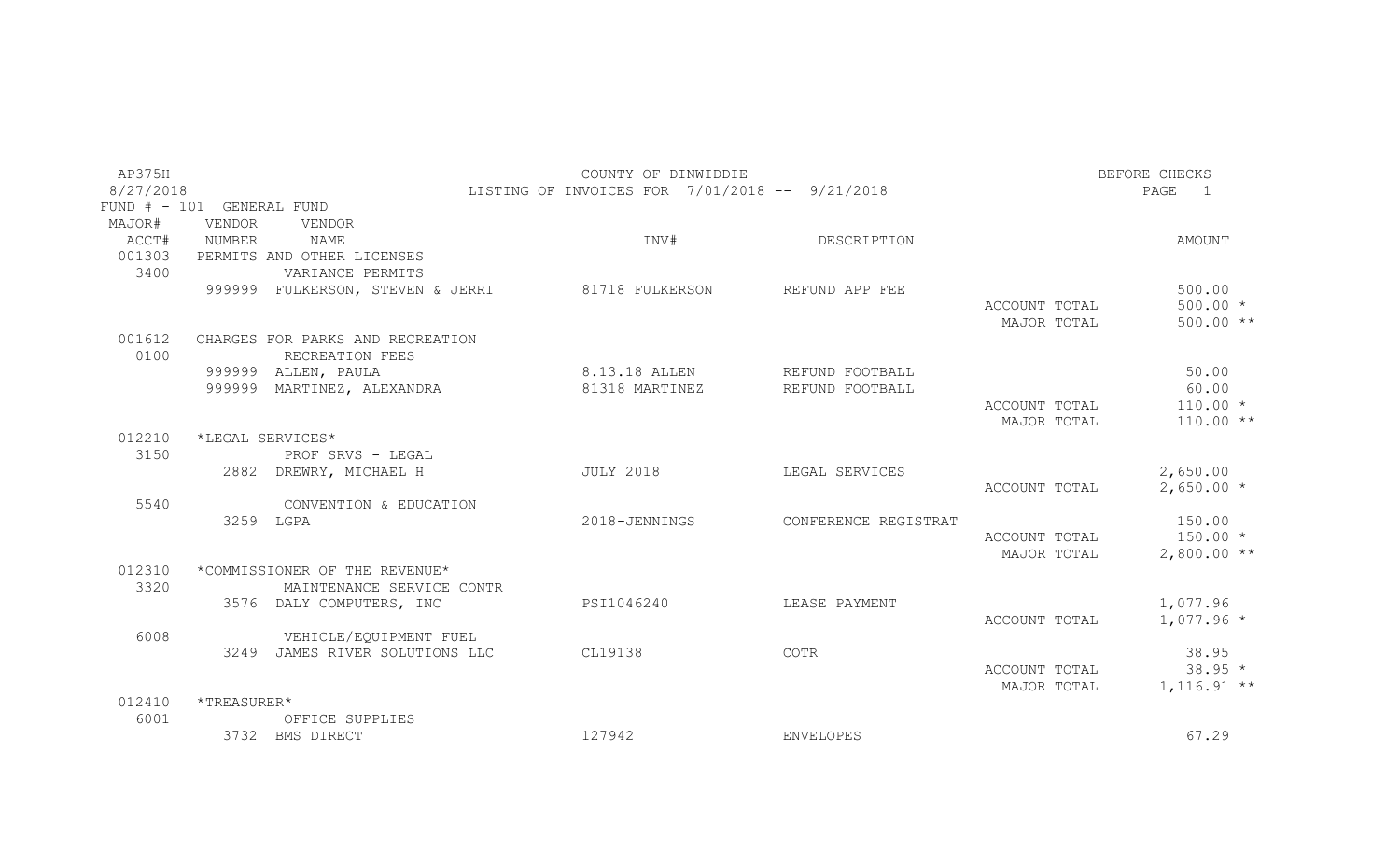|        |                                |            |                     | ACCOUNT TOTAL | $67.29 *$     |
|--------|--------------------------------|------------|---------------------|---------------|---------------|
|        |                                |            |                     | MAJOR TOTAL   | $67.29$ **    |
| 012510 | *INFORMATION SYSTEMS*          |            |                     |               |               |
| 3320   | MAINTENANCE SERVICE CONTR      |            |                     |               |               |
|        | 3576 DALY COMPUTERS, INC       | PSI1046240 | LEASE PAYMENT       |               | 281.40        |
|        |                                |            |                     | ACCOUNT TOTAL | $281.40 *$    |
|        |                                |            |                     | MAJOR TOTAL   | 281.40 **     |
| 021200 | *GENERAL DISTRICT COURT*       |            |                     |               |               |
| 3150   | PROF SRVS - LEGAL              |            |                     |               |               |
|        | 3443 HANNA, STEVEN P           | 8438110    | PUBLIC DEFENDER     |               | 240.00        |
|        | 3443 HANNA, STEVEN P           | 8438115    | PUBLIC DEFENDER     |               | 360.00        |
|        | 5197 HILL AND RAINEY ATTORNEYS | 8438102    | PUBLIC DEFENDER     |               | 120.00        |
|        | 5197 HILL AND RAINEY ATTORNEYS | 8438106    | PUBLIC DEFENDER     |               | 120.00        |
|        | 5320 MASON, SHAJUAN N. PC      | 7855529    | PUBLIC DEFENDER     |               | 120.00        |
|        | 5320 MASON, SHAJUAN N. PC      | 7855530    | PUBLIC DEFENDER     |               | 120.00        |
|        | 5320 MASON, SHAJUAN N. PC      | 8062951    | PUBLIC DEFENDER     |               | 120.00        |
|        | 5320<br>MASON, SHAJUAN N. PC   | 8438113    | PUBLIC DEFENDER     |               | 240.00        |
|        |                                |            |                     | ACCOUNT TOTAL | $1,440.00*$   |
| 3320   | MAINTENANCE SERVICE CONTR      |            |                     |               |               |
|        | 3576 DALY COMPUTERS, INC       | PSI1046240 | LEASE PAYMENT       |               | 225.12        |
|        |                                |            |                     | ACCOUNT TOTAL | $225.12 *$    |
|        |                                |            |                     | MAJOR TOTAL   | $1,665.12$ ** |
| 021700 | *CLERK OF THE CIRCUIT COURT*   |            |                     |               |               |
| 3320   | MAINTENANCE SERVICE CONTR      |            |                     |               |               |
|        | 3576 DALY COMPUTERS, INC       | PSI1046240 | LEASE PAYMENT       |               | 2,170.76      |
|        | 4822 NOW APPLICATIONS, LLC     | 2018-009   | ANNL SUBSCRIPTION   |               | 5,737.00      |
|        |                                |            |                     | ACCOUNT TOTAL | $7,907.76$ *  |
| 6001   | OFFICE SUPPLIES                |            |                     |               |               |
|        | 150 OWEN PRINTING COMPANY      | 28097      | BUSINESS CARDS      |               | 49.95         |
|        |                                |            |                     | ACCOUNT TOTAL | $49.95 *$     |
| 6012   | BOOKS & SUBSCRIPTIONS          |            |                     |               |               |
|        | 10070 THOMSON REUTERS WEST     | 838640149  | WEST INFO CHARGES   |               | 87.73         |
|        |                                |            |                     | ACCOUNT TOTAL | $87.73*$      |
|        |                                |            |                     | MAJOR TOTAL   | $8,045.44$ ** |
| 031200 | *SHERIFF*                      |            |                     |               |               |
| 3110   | PROF SRVS - MEDICAL            |            |                     |               |               |
|        | 3265 GREENBERG & ASSOCIATES    | 3100       | COUNSELING SERVICES |               | 710.00        |
|        |                                |            |                     | ACCOUNT TOTAL | $710.00 *$    |
| 3310   | REPAIR AND MAINTENANCE         |            |                     |               |               |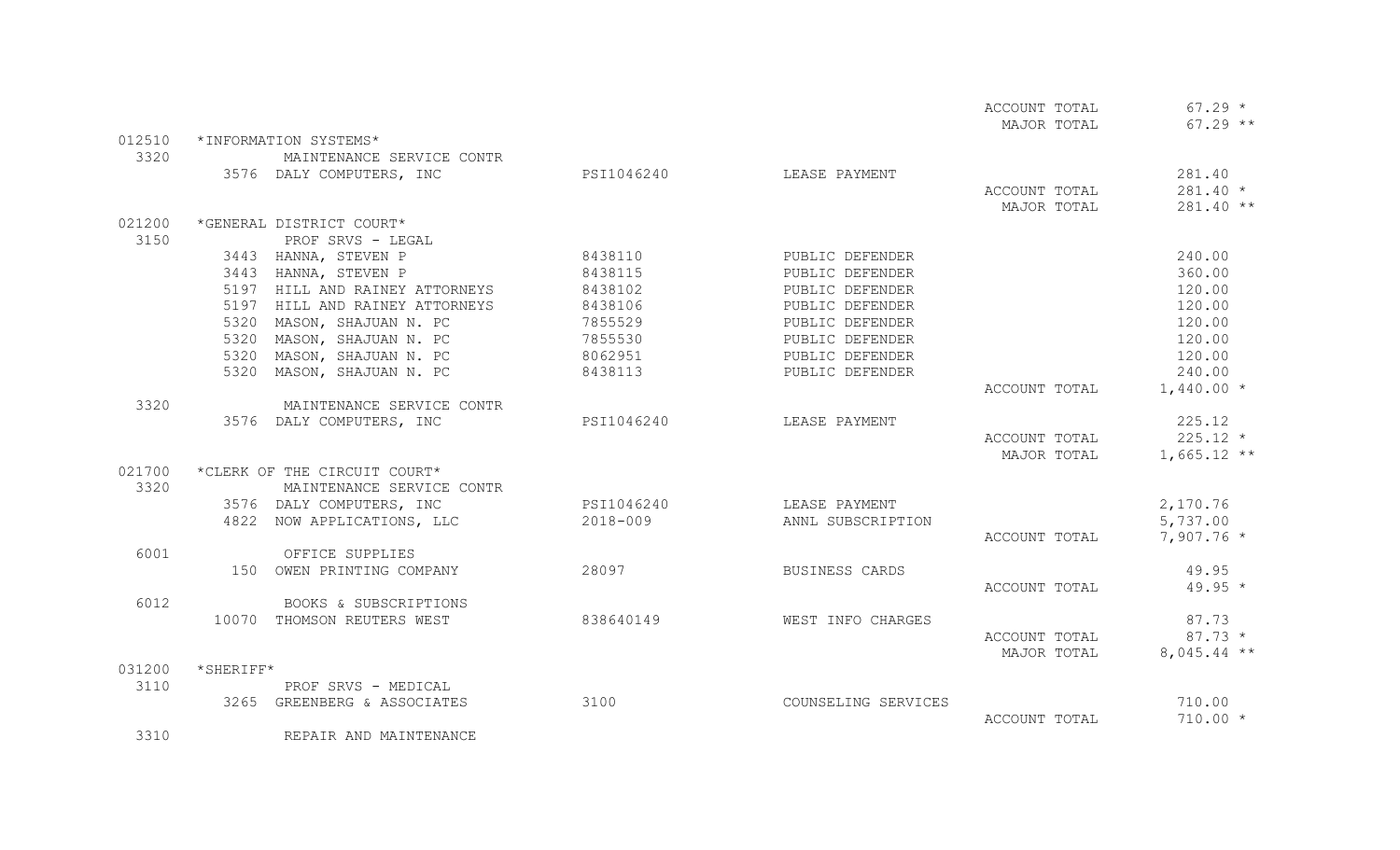|      | 498  | DEWITT TIRE INC.               | (SHER) | 29627           | SERVICE 8355        |               | 33.38         |
|------|------|--------------------------------|--------|-----------------|---------------------|---------------|---------------|
|      | 498  | DEWITT TIRE INC.               | (SHER) | 29628           | SERVICE 8211        |               | 28.38         |
|      | 498  | DEWITT TIRE INC.               | (SHER) | 29629           | SERVICE 3955        |               | 154.34        |
|      | 498  | DEWITT TIRE INC.               | (SHER) | 29633           | SERVICE 0808        |               | 27.12         |
|      | 498  | DEWITT TIRE INC.               | (SHER) | 29634           | SERVICE 7976        |               | 7.50          |
|      | 498  | DEWITT TIRE INC.               | (SHER) | 29650           | SERVICE 6544        |               | 25.80         |
|      | 498  | DEWITT TIRE INC.               | (SHER) | 29651           | SERVICE 5798        |               | 189.22        |
|      | 498  | DEWITT TIRE INC.               | (SHER) | 29652           | SERVICE 8954        |               | 25.88         |
|      | 498  | DEWITT TIRE INC.               | (SHER) | 29654           | SERVICE 1276        |               | 25.80         |
|      | 498  | DEWITT TIRE INC.               | (SHER) | 29672           | SERVICE 8428        |               | 107.45        |
|      | 498  | DEWITT TIRE INC.               | (SHER) | 29709           | SERVICE 0671        |               | 249.10        |
|      | 498  | DEWITT TIRE INC.               | (SHER) | 29733           | SERVICE 8427        |               | 15.00         |
|      | 498  | DEWITT TIRE INC.               | (SHER) | 29782           | SERIVCE 8428        |               | 548.44        |
|      | 498  | DEWITT TIRE INC.               | (SHER) | 29824           | SERVICE 8954        |               | 135.96        |
|      | 498  | DEWITT TIRE INC.               | (SHER) | 29831           | SERVICE 5931        |               | 25.88         |
|      | 498  | DEWITT TIRE INC.               | (SHER) | 29832           | SERVICE 8212        |               | 161.84        |
|      | 498  | DEWITT TIRE INC.               | (SHER) | 29863           | SERVICE 7978        |               | 144.30        |
|      | 498  | DEWITT TIRE INC.               | (SHER) | 29865           | SERVICE 8210        |               | 189.54        |
|      | 498  | DEWITT TIRE INC.               | (SHER) | 29869           | SERVICE 4326        |               | 21.02         |
|      |      |                                |        |                 |                     | ACCOUNT TOTAL | $2,115.95*$   |
| 3320 |      | MAINTENANCE SERVICE CONTR      |        |                 |                     |               |               |
|      |      | 2952 ID NETWORKS, INC.         |        | 273377          | ANNL SOFTWARE MAINT |               | 775.00        |
|      |      | 3576 DALY COMPUTERS, INC       |        | PSI1046240      | LEASE PAYMENT       |               | 3,792.00      |
|      |      |                                |        |                 |                     | ACCOUNT TOTAL | $4,567.00*$   |
| 5110 |      | ELECTRICAL SERVICE             |        |                 |                     |               |               |
|      |      | 3299 DOMINION ENERGY           |        | 2460565001 7/18 | TRAINING CENTER     |               | 505.00        |
|      |      | 3299 DOMINION ENERGY           |        | 8016400007 7/18 | JAIL                |               | 843.42        |
|      |      |                                |        |                 |                     | ACCOUNT TOTAL | $1,348.42*$   |
| 6008 |      | VEHICLE/EQUIPMENT FUEL         |        |                 |                     |               |               |
|      |      | 3249 JAMES RIVER SOLUTIONS LLC |        | CL19138         | SHERIFF             |               | 11,654.38     |
|      |      |                                |        |                 |                     | ACCOUNT TOTAL | $11,654.38$ * |
| 6010 |      | POLICE SUPPLIES                |        |                 |                     |               |               |
|      | 3385 | TOWN POLICE SUPPLY             |        | R81726          | BULLET PROOF VESTS  |               | 1,695.00      |
|      |      |                                |        |                 |                     | ACCOUNT TOTAL | $1,695.00*$   |
| 6011 |      | UNIFORMS/APPAREL               |        |                 |                     |               |               |
|      |      | 3559 GALLS LLC                 |        | 010432955       | UNIFORMS            |               | 89.38         |
|      |      |                                |        |                 |                     | ACCOUNT TOTAL | $89.38*$      |
| 6099 |      | INVESTIGATIVE SUPPLIES         |        |                 |                     |               |               |
|      |      | 1370 WHEEL SERVICE             |        | 74263           | VEHICLE TOW         |               | 90.00         |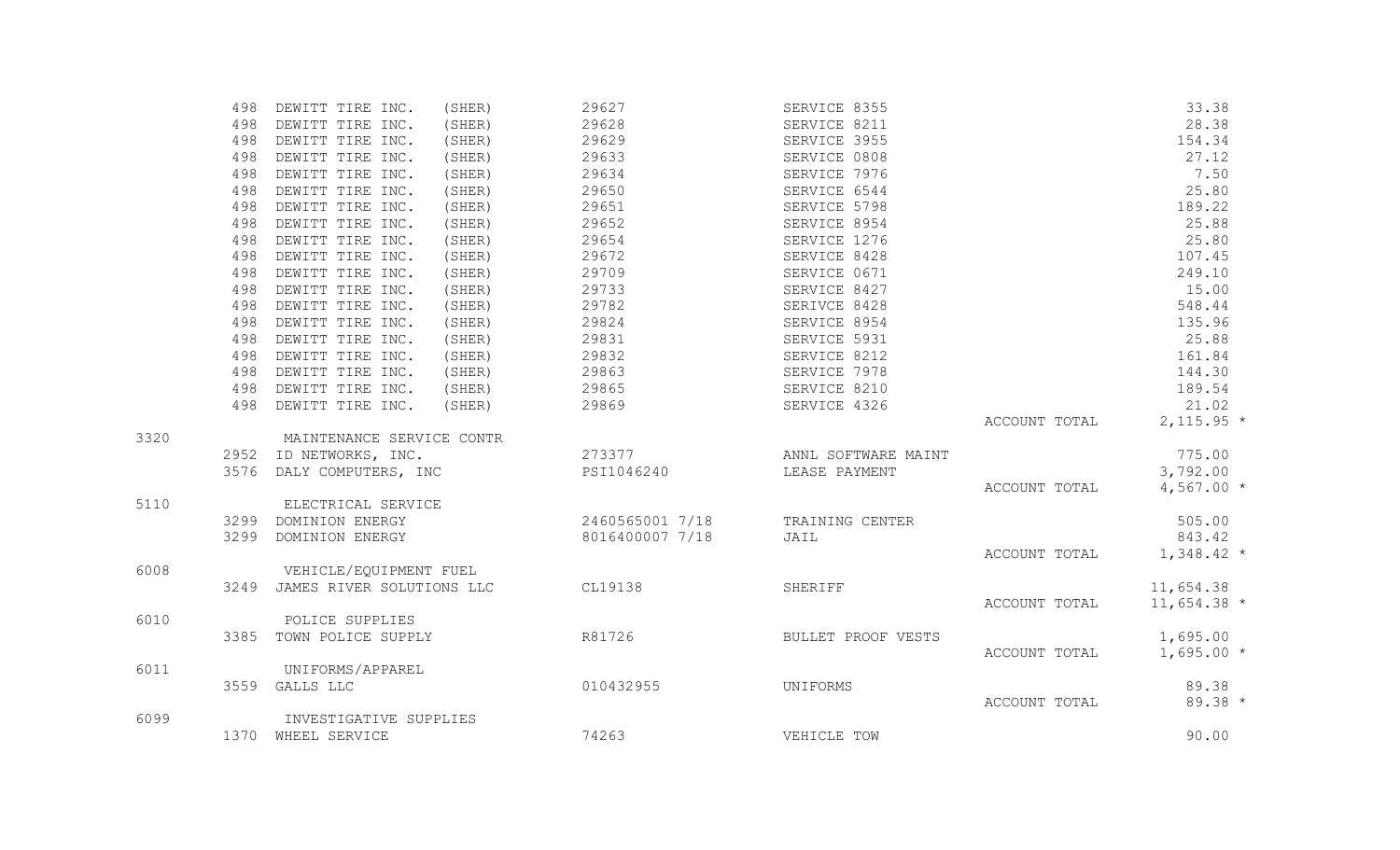ACCOUNT TOTAL 90.00 \*

| 8005   |              |                                                                                        |                 |                                      |                                   |                      |
|--------|--------------|----------------------------------------------------------------------------------------|-----------------|--------------------------------------|-----------------------------------|----------------------|
|        |              | MOTOR VEHICLES<br>3955 TEN-CODE ELITE SERVICES DOS818A<br>3955 TEN-CODE ELITE SERVICES | DCS818B         | DECAL PACKAGE<br>EMERG EQUIP REMOVAL |                                   | 1,740.00<br>350.00   |
|        |              |                                                                                        |                 |                                      | $\text{ACCOUNT}$ TOTAL 2,090.00 * |                      |
|        |              |                                                                                        |                 |                                      | MAJOR TOTAL                       | $24,360.13$ **       |
| 032200 |              | *VOLUNTEER FIRE DEPARTMENTS*                                                           |                 |                                      |                                   |                      |
| 3310   |              | REPAIR AND MAINTENANCE                                                                 |                 |                                      |                                   |                      |
|        |              | 3701 ATLANTIC EMERG SOLUTIONS                                                          | 4563RIC         | VEHICLE REPAIRS                      |                                   | 88.94                |
|        |              |                                                                                        |                 |                                      | ACCOUNT TOTAL                     | 88.94 *              |
| 5111   |              | UTILITIES REIMB-DINWIDDIE<br>3299 DOMINION ENERGY                                      | 6328509408 7/18 | <b>DVFD</b>                          |                                   | 901.87               |
|        |              |                                                                                        |                 |                                      | ACCOUNT TOTAL                     | $901.87 *$           |
| 5113   |              | UTILITIES REIMB-MCKENNEY                                                               |                 |                                      |                                   |                      |
|        |              | 6060 MCKENNEY VOL. FIRE DEPT.                                                          | AUG 2018 REIMB  | UTILITIES                            |                                   | 1,352.62             |
|        |              |                                                                                        |                 |                                      | ACCOUNT TOTAL                     | $1,352.62$ *         |
| 5691   |              | CONTRIBUTION-FORD                                                                      |                 |                                      |                                   |                      |
|        |              | 6020 DINWIDDIE VOL. FIRE DEPT. JUL 2018 REIMB                                          |                 | UTILITIES/SUPPLIES                   |                                   | 565.38               |
|        |              |                                                                                        |                 |                                      | ACCOUNT TOTAL                     | $565.38 *$           |
| 6008   |              | VEHICLE/EQUIPMENT FUEL                                                                 |                 |                                      |                                   |                      |
|        |              | 3249 JAMES RIVER SOLUTIONS LLC                                                         | CL19138         | FIRE                                 |                                   | 1,081.63             |
|        |              | 3249 JAMES RIVER SOLUTIONS LLC                                                         | S354635-IN      | <b>DVFD</b>                          |                                   | 1,827.19             |
|        |              |                                                                                        |                 |                                      | ACCOUNT TOTAL                     | $2,908.82$ *         |
|        |              |                                                                                        |                 |                                      | MAJOR TOTAL                       | $5,817.63$ **        |
| 032300 | *FIRE & EMS* |                                                                                        |                 |                                      |                                   |                      |
| 3120   |              | PROF SRVS - ACCTG/AUDITIN                                                              |                 |                                      |                                   |                      |
|        |              | 5058 CHANGE HEALTHCARE LLC                                                             | 7003690290      | MANAGEMENT FEES                      |                                   | 2,204.30             |
|        |              |                                                                                        |                 |                                      | ACCOUNT TOTAL                     | $2,204.30*$          |
| 3320   |              | MAINTENANCE SERVICE CONTR                                                              |                 |                                      |                                   |                      |
|        | 1294         | ZOLL MEDICAL CORPORATION                                                               | 90025694        | ANNL MAINTENANCE                     |                                   | 975.00               |
|        | 1294         | ZOLL MEDICAL CORPORATION<br>1294 ZOLL MEDICAL CORPORATION                              | 90025695        | ANNL MAINT                           |                                   | 15,729.00            |
|        |              | 3576 DALY COMPUTERS, INC                                                               | PSI1046240      | ANNL MAINTENANCE<br>LEASE PAYMENT    |                                   | 2,550.00<br>3,055.21 |
|        |              |                                                                                        |                 |                                      | ACCOUNT TOTAL                     | $22,309.21$ *        |
| 6004   |              | MEDICAL SUPPLIES                                                                       |                 |                                      |                                   |                      |
|        |              | 1388 MOORE MEDICAL LLC                                                                 | 99990970        | MEDICAL SUPPLIES                     |                                   | 5,594.00             |
|        |              | 1388 MOORE MEDICAL LLC                                                                 | 99993524        | MEDICAL SUPPLIES                     |                                   | 158.36               |
|        | 1388         | MOORE MEDICAL LLC                                                                      | 99998114        | MEDICAL SUPPLIES                     |                                   | 77.39                |
|        |              |                                                                                        |                 |                                      | ACCOUNT TOTAL                     | 5,829.75 $*$         |
|        |              |                                                                                        |                 |                                      |                                   |                      |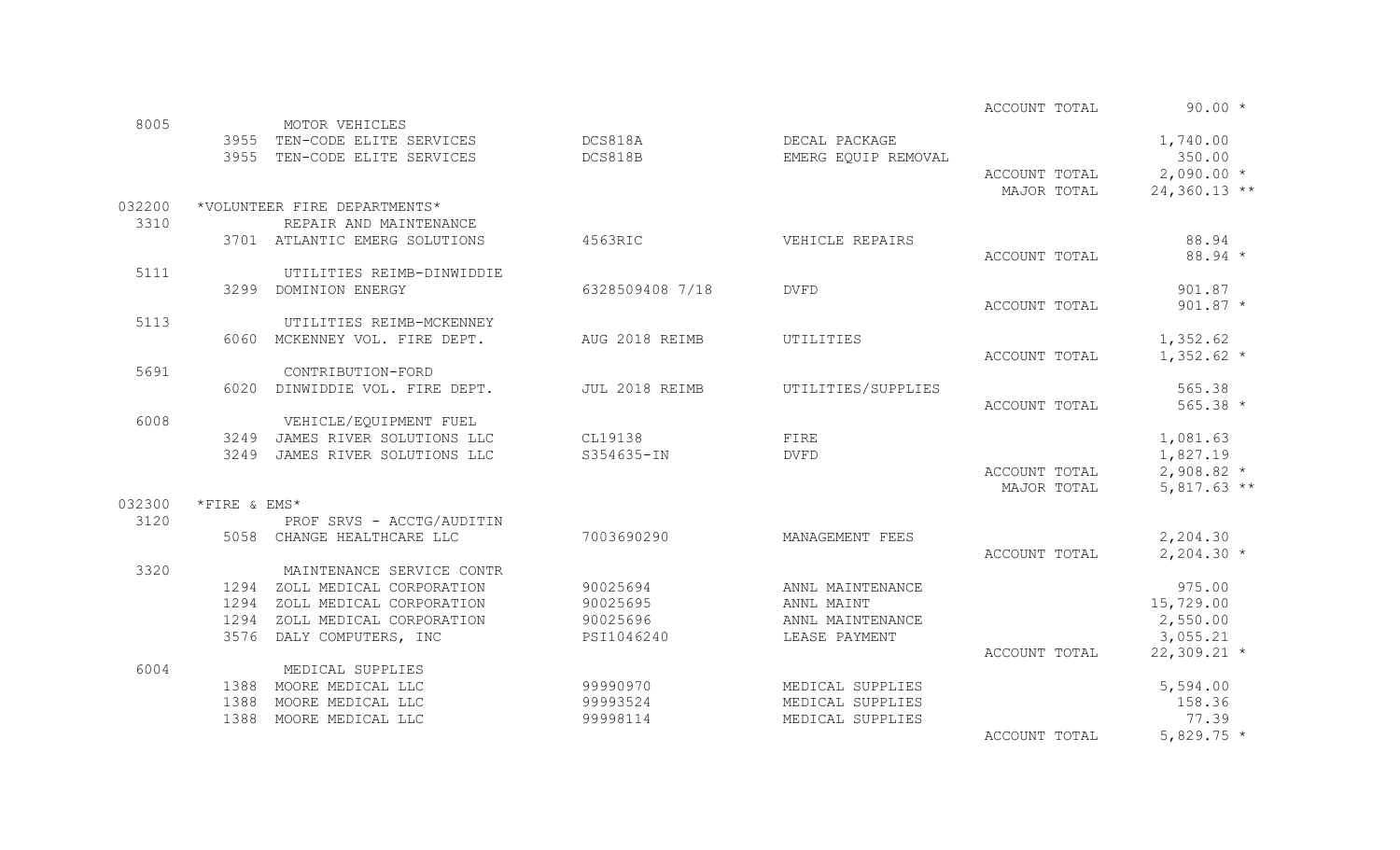|        |                                |                 |                      | MAJOR TOTAL   | $30,343.26$ ** |
|--------|--------------------------------|-----------------|----------------------|---------------|----------------|
| 033300 | *COURT SERVICES*               |                 |                      |               |                |
| 3160   | PROF SRVS - OTHER              |                 |                      |               |                |
|        | 5175 IRONGATE BOUNDARY MANAGEM | $7/18$ COLE     | ELECTRONIC MONITOR   |               | 1,046.25       |
|        | 5175 IRONGATE BOUNDARY MANAGEM | 7/18 HARRISON   | ELECTRONIC MONITOR   |               | 978.75         |
|        |                                |                 |                      | ACCOUNT TOTAL | $2,025.00*$    |
| 3840   | PURCH GOVT SRVS-CRATER YO      |                 |                      |               |                |
|        | 985 CRATER YOUTH CARE          | 19003           | DETENTION SERVICES   |               | 43,196.50      |
|        |                                |                 |                      | ACCOUNT TOTAL | $43, 196.50 *$ |
|        |                                |                 |                      | MAJOR TOTAL   | $45,221.50$ ** |
| 033400 | *OTHER CORRECTION & DETENTION* |                 |                      |               |                |
| 3320   | MAINTENANCE SERVICE CONTR      |                 |                      |               |                |
|        | 3576 DALY COMPUTERS, INC       | PSI1046240      | LEASE PAYMENT        |               | 401.52         |
|        |                                |                 |                      | ACCOUNT TOTAL | $401.52 *$     |
| 6008   | VEHICLE/EQUIPMENT FUEL         |                 |                      |               |                |
|        | 3249 JAMES RIVER SOLUTIONS LLC | CL19138         | CHILD SERVICES       |               | 113.36         |
|        |                                |                 |                      | ACCOUNT TOTAL | $113.36 *$     |
|        |                                |                 |                      | MAJOR TOTAL   | 514.88 **      |
| 034100 | *BUILDING INSPECTION*          |                 |                      |               |                |
| 6008   | VEHICLE/EQUIPMENT FUEL         |                 |                      |               |                |
|        | 3249 JAMES RIVER SOLUTIONS LLC | CL19138         | BUILDING INSPECTIONS |               | 338.16         |
|        |                                |                 |                      | ACCOUNT TOTAL | $338.16 *$     |
|        |                                |                 |                      | MAJOR TOTAL   | 338.16 **      |
| 035100 | *ANIMAL CONTROL/POUND*         |                 |                      |               |                |
| 3110   | PROF SRVS - MEDICAL            |                 |                      |               |                |
|        | 2972 BRUNSWICK VET CLINIC      | 7.26.18/2314    | CANINE NEUTER        |               | 55.00          |
|        | 3046 ACADEMY VETERINARY CLINIC | 8.1.18 DAVIS    | CANINE SPAY/RABIES   |               | 63.00          |
|        |                                |                 |                      | ACCOUNT TOTAL | $118.00 *$     |
| 6008   | VEHICLE/EQUIPMENT FUEL         |                 |                      |               |                |
|        | 3249 JAMES RIVER SOLUTIONS LLC | CL19138         | ANIMAL CONTROL       |               | 894.84         |
|        |                                |                 |                      | ACCOUNT TOTAL | 894.84 *       |
|        |                                |                 |                      | MAJOR TOTAL   | $1,012.84$ **  |
| 035600 | *EMERGENCY COMMUNICATIONS*     |                 |                      |               |                |
| 3320   | MAINTENANCE SERVICE CONTR      |                 |                      |               |                |
|        | 3576 DALY COMPUTERS, INC       | PSI1046240      | LEASE PAYMENT        |               | 1,668.00       |
|        | 4207 WEST SAFETY SOLUTIONS COR | 5037430         | MAINTENANCE          |               | 175.00         |
|        |                                |                 |                      | ACCOUNT TOTAL | $1,843.00*$    |
| 5110   | ELECTRICAL SERVICE             |                 |                      |               |                |
|        | 3299 DOMINION ENERGY           | 0825184682 7/18 | WEAKLEY RD TOWER     |               | 150.32         |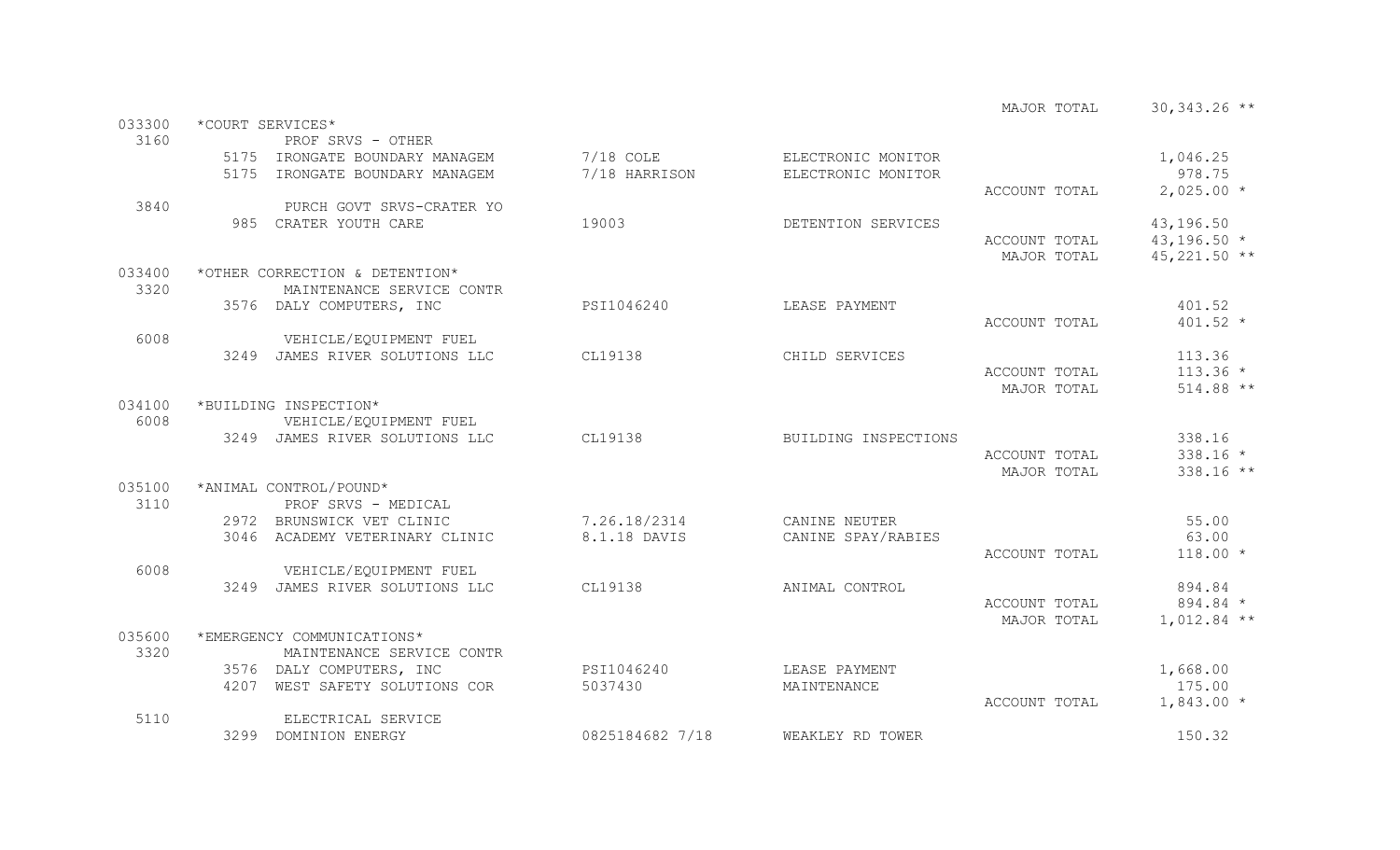|        |                | 3299 DOMINION ENERGY           | 1229820145 7/18 | BOYDTON PLANK TOWER |               | 541.59        |
|--------|----------------|--------------------------------|-----------------|---------------------|---------------|---------------|
|        |                | 3299 DOMINION ENERGY           | 3886082654 7/18 | BOYDTON PLANK TOWER |               | 324.10        |
|        |                | 3299 DOMINION ENERGY           | 8860545006 7/18 | COMMUNICATIONS CNTR |               | 630.45        |
|        |                |                                |                 |                     | ACCOUNT TOTAL | $1,646.46*$   |
| 8003   |                | COMMUNICATION EQUIPMENT        |                 |                     |               |               |
|        |                | 1044 MOTOROLA SOLUTIONS, INC.  | 16007511        | FREQUENCY KNOB      |               | 46.20         |
|        |                | 5274 SENCOMMUNICATIONS, INC.   | IN0925893       | HEADSETS            |               | 650.00        |
|        |                |                                |                 |                     | ACCOUNT TOTAL | $696.20 *$    |
|        |                |                                |                 |                     | MAJOR TOTAL   | $4,185.66$ ** |
| 041320 | *STREETLIGHTS* |                                |                 |                     |               |               |
| 5110   |                | ELECTRICAL SERVICE             |                 |                     |               |               |
|        |                | 3299 DOMINION ENERGY           | 4376987881 7/18 | SIGNS               |               | 9.58          |
|        |                | 3299 DOMINION ENERGY           | 4603226012 7/18 | VAR LOC MCKENNEY    |               | 742.69        |
|        |                | 3299 DOMINION ENERGY           | 8519809464 7/18 | VAR LOC DINWIDDIE   |               | 2,900.45      |
|        |                | 3299 DOMINION ENERGY           | 9836151382 7/18 | ROUND ABOUT         |               | 10.00         |
|        |                | 3299 DOMINION ENERGY           | 9836427501 7/18 | CAUTION LIGHTS      |               | 2.72          |
|        |                |                                |                 |                     | ACCOUNT TOTAL | $3,665.44$ *  |
|        |                |                                |                 |                     | MAJOR TOTAL   | $3,665.44$ ** |
| 042400 |                | *WASTE MANAGEMENT*             |                 |                     |               |               |
| 3160   |                | PROF SRVS - OTHER              |                 |                     |               |               |
|        |                | 5377 TIDEWATER FIBRE CORP      | 2082789         | RECYCLING           |               | 1,556.49      |
|        |                |                                |                 |                     | ACCOUNT TOTAL | $1,556.49$ *  |
| 3310   |                | REPAIR AND MAINTENANCE         |                 |                     |               |               |
|        |                | 9080 JIMMYS CERTIFIED WELDING  | 29098           | BACKHOE REPAIR      |               | 2,950.00      |
|        |                |                                |                 |                     | ACCOUNT TOTAL | $2,950.00*$   |
| 3600   |                | ADVERTISING                    |                 |                     |               |               |
|        |                | 5302 PROGRESS INDEX            | 8.5.18          | ADVERTISING         |               | 63.75         |
|        |                |                                |                 |                     | ACCOUNT TOTAL | $63.75 *$     |
| 6008   |                | VEHICLE/EQUIPMENT FUEL         |                 |                     |               |               |
|        |                | 3249 JAMES RIVER SOLUTIONS LLC | CL19138         | WASTE MANAGEMENT    |               | 34.58         |
|        |                | 3249 JAMES RIVER SOLUTIONS LLC | S351565-IN      | WASTE MANAGEMENT    |               | 1,499.93      |
|        |                |                                |                 |                     | ACCOUNT TOTAL | $1,534.51$ *  |
| 5110   |                | ELECTRICAL SERVICE-ROHOIC      |                 |                     |               |               |
|        |                | 3299 DOMINION ENERGY           | 3676126703 7/18 | ROHOIC MANNED       |               | 86.35         |
|        |                |                                |                 |                     | ACCOUNT TOTAL | $86.35 *$     |
| 5110   |                | ELECTRICAL SERVICE-MCKENN      |                 |                     |               |               |
|        |                | 3299 DOMINION ENERGY           | 8971437408 7/18 | MCKENNEY MANNED     |               | 67.23         |
|        |                |                                |                 |                     | ACCOUNT TOTAL | $67.23 *$     |
| 5130   |                | WATER & SEWER SERVICE-MCK      |                 |                     |               |               |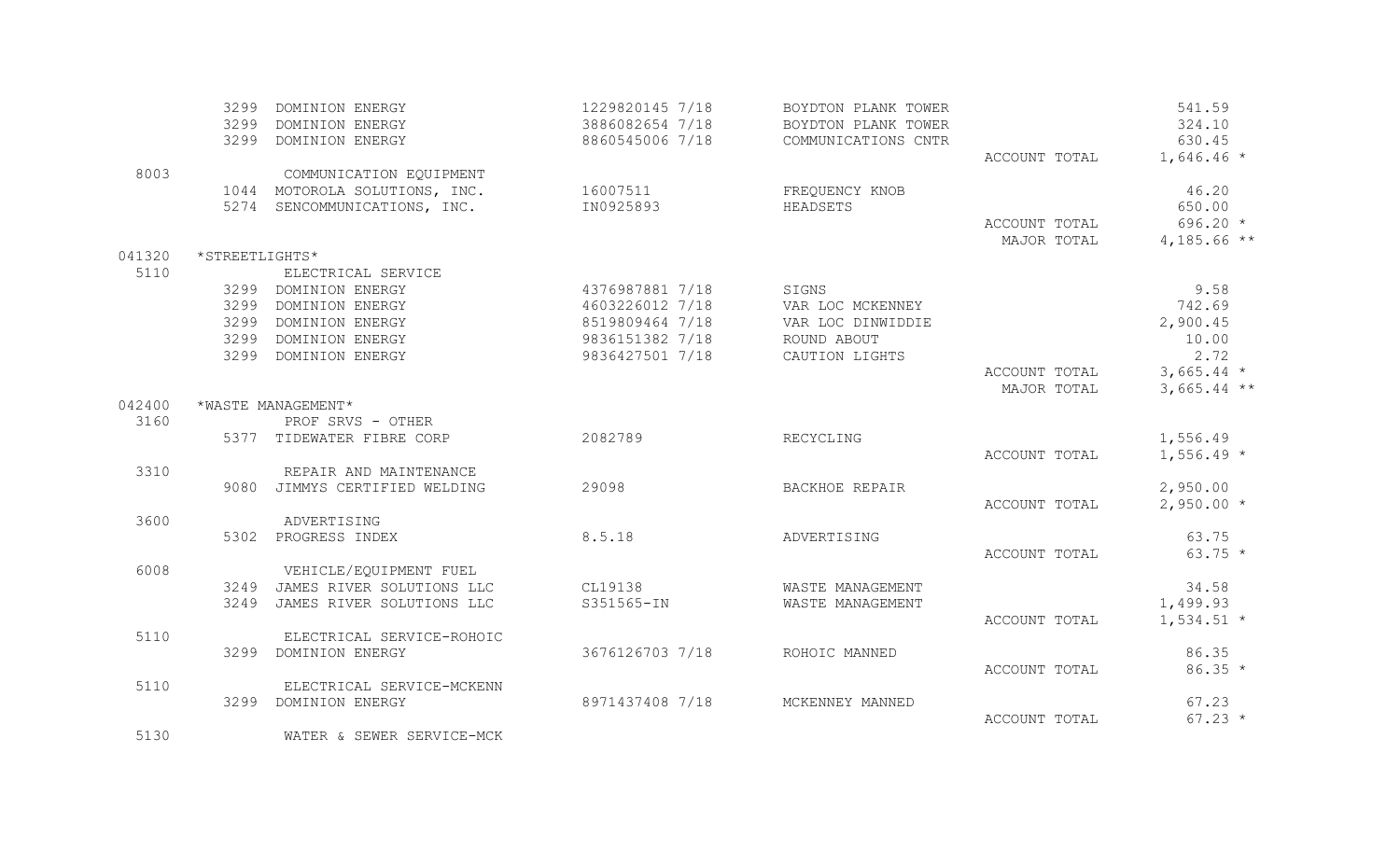|        |      | 242 TOWN OF MCKENNEY                                         | 8.6.18 MANNED   | WATER                              |                              | 50.00            |
|--------|------|--------------------------------------------------------------|-----------------|------------------------------------|------------------------------|------------------|
|        |      |                                                              |                 |                                    | ACCOUNT TOTAL                | $50.00 *$        |
| 5110   |      | ELECTRICAL SERVICE-DINWID                                    |                 |                                    |                              |                  |
|        |      | 3299 DOMINION ENERGY                                         | 3623034810 7/1/ | DINWIDDIE MANNED                   |                              | 73.69            |
|        |      |                                                              |                 |                                    | ACCOUNT TOTAL                | $73.69 *$        |
| 5110   |      | ELECTRICAL SERVICE-FORD                                      |                 |                                    |                              |                  |
|        |      | 3299 DOMINION ENERGY                                         | 7991673331 7/18 | CLAYSTREET ROAD                    |                              | 45.71            |
|        |      |                                                              |                 |                                    | ACCOUNT TOTAL                | $45.71 *$        |
| 5110   |      | ELECTRICAL SERVICE-WILSON                                    |                 |                                    |                              |                  |
|        |      | 3299 DOMINION ENERGY                                         | 8743140603 7/18 | WILSONS MANNED                     |                              | 32.18            |
|        |      |                                                              |                 |                                    | ACCOUNT TOTAL                | $32.18 *$        |
|        |      |                                                              |                 |                                    | MAJOR TOTAL                  | 6,459.91 $**$    |
| 042500 |      | *PUBLIC NUISANCE CONTROL*                                    |                 |                                    |                              |                  |
| 3160   |      | PROF SRVS - OTHER                                            |                 |                                    |                              |                  |
|        |      | 3298 WYCHE'S LANDSCAPING LLC<br>3298 WYCHE'S LANDSCAPING LLC | 1516<br>1517    | CODE COMPLIANCE<br>CODE COMPLIANCE |                              | 150.00<br>750.00 |
|        |      |                                                              |                 |                                    |                              | $900.00 *$       |
|        |      |                                                              |                 |                                    | ACCOUNT TOTAL<br>MAJOR TOTAL | $900.00**$       |
| 043200 |      | *GENERAL PROPERTIES*                                         |                 |                                    |                              |                  |
| 3320   |      | MAINTENANCE SERVICE CONTR                                    |                 |                                    |                              |                  |
|        |      | 5198 WARWICK MECHANICAL GROUP                                | 74373           | HISTORIC COURTHOUSE                |                              | 170.00           |
|        |      | 5198 WARWICK MECHANICAL GROUP                                | 74374           | OHVFD                              |                              | 170.00           |
|        |      |                                                              |                 |                                    | ACCOUNT TOTAL                | 340.00 *         |
| 3600   |      | ADVERTISING                                                  |                 |                                    |                              |                  |
|        |      | 5302 PROGRESS INDEX                                          | 8.5.18          | ADVERTISING                        |                              | 155.50           |
|        |      |                                                              |                 |                                    | ACCOUNT TOTAL                | $155.50*$        |
| 5110   |      | ELECTRICAL SERVICE                                           |                 |                                    |                              |                  |
|        |      | 3299 DOMINION ENERGY                                         | 1700179326 7/18 | COURTHOUSE                         |                              | 9,812.15         |
|        |      | 3299 DOMINION ENERGY                                         | 2476220005 7/18 | PAMPLIN                            |                              | 4,055.32         |
|        | 3299 | DOMINION ENERGY                                              | 2480535000 7/18 | HISTORIC COURTHOUSE                |                              | 255.54           |
|        | 3299 | DOMINION ENERGY                                              | 3651984522 7/18 | PUBLIC SAFETY                      |                              | 3,496.08         |
|        | 3299 | DOMINION ENERGY                                              | 3694617006 7/18 | INFO TECH                          |                              | 297.22           |
|        | 3299 | DOMINION ENERGY                                              | 6176542196 7/18 | COURTHOUSE RD HOUSE                |                              | 146.78           |
|        | 3299 | DOMINION ENERGY                                              | 6400497506 7/18 | LIBRARY                            |                              | 686.02           |
|        | 3299 | DOMINION ENERGY                                              | 7380091418 7/18 | PUMP HOUSE                         |                              | 115.65           |
|        |      |                                                              |                 |                                    | ACCOUNT TOTAL                | $18,864.76*$     |
| 6008   |      | VEHICLE/EQUIPMENT FUEL                                       |                 |                                    |                              |                  |
|        |      | 3249 JAMES RIVER SOLUTIONS LLC                               | CL19138         | ADMIN                              |                              | 33.48            |
|        | 3249 | JAMES RIVER SOLUTIONS LLC                                    | CL19138         | BUILDING & GROUNDS                 |                              | 583.10           |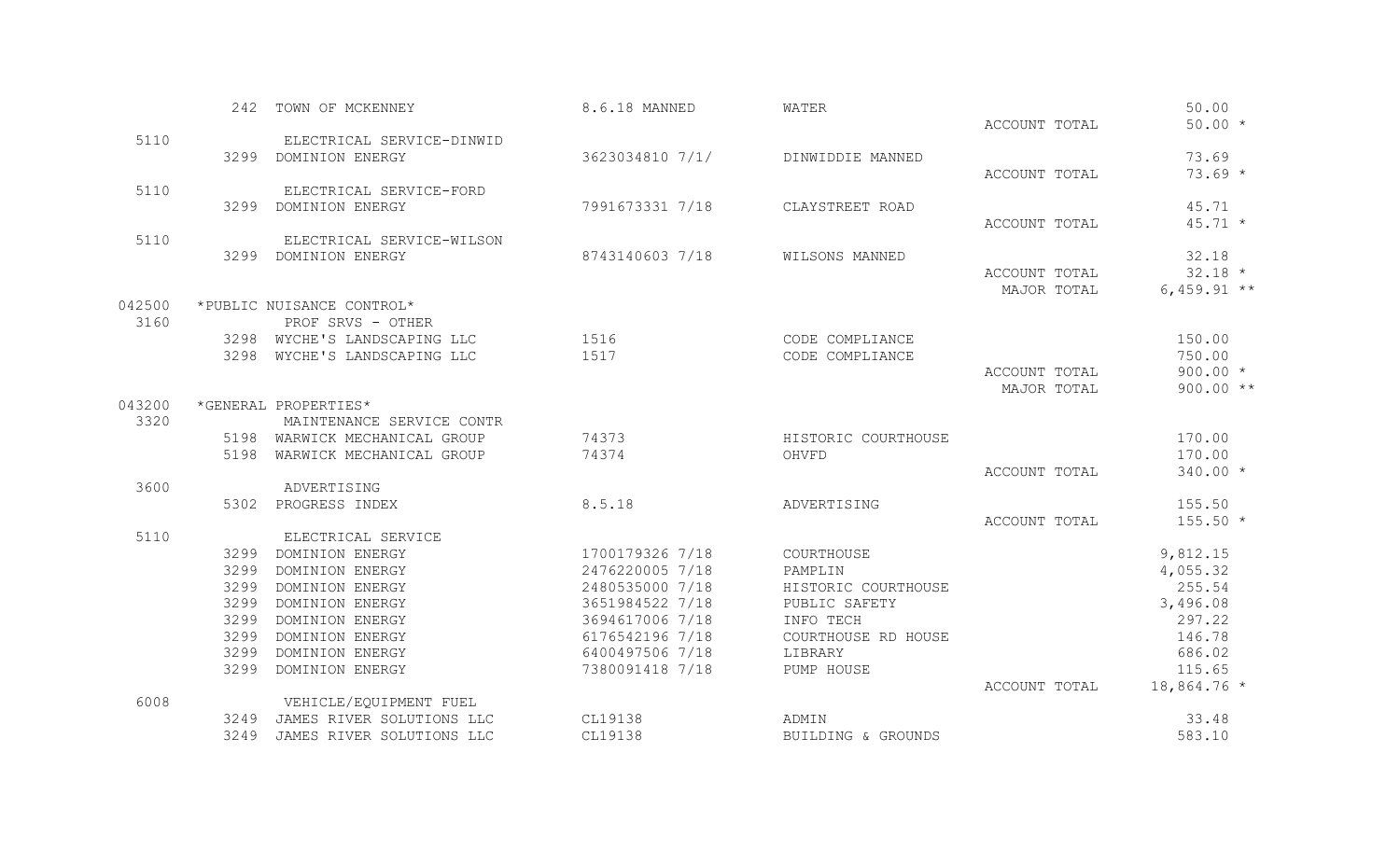|        |      |                                |                 |                      | ACCOUNT TOTAL | $616.58 *$     |
|--------|------|--------------------------------|-----------------|----------------------|---------------|----------------|
|        |      |                                |                 |                      | MAJOR TOTAL   | $19,976.84$ ** |
| 071100 |      | *PARKS, RECREATION, TOURISM*   |                 |                      |               |                |
| 3200   |      | TEMP HELP - INSTRUCTORS        |                 |                      |               |                |
|        |      | 1681 CLAY'S KEMPO KARATE       | 8.7.18 KARATE   | INSTRUCTORS PAY      |               | 1,449.00       |
|        |      |                                |                 |                      | ACCOUNT TOTAL | $1,449.00*$    |
| 3320   |      | MAINTENANCE SERVICE CONTR      |                 |                      |               |                |
|        |      | 3576 DALY COMPUTERS, INC       | PSI1046240      | LEASE PAYMENT        |               | 395.40         |
|        |      |                                |                 |                      | ACCOUNT TOTAL | $395.40*$      |
| 5110   |      | ELECTRICAL SERVICE             |                 |                      |               |                |
|        |      | 3299 DOMINION ENERGY           | 0256071143 7/18 | MCKENNEY GYM         |               | 50.78          |
|        | 3299 | DOMINION ENERGY                | 0920532504 7/18 | M.S. BALLFIELD       |               | 48.89          |
|        | 3299 | DOMINION ENERGY                | 1608216691 7/18 | RAGSDALE COMM CNTR   |               | 1,446.54       |
|        | 3299 | DOMINION ENERGY                | 1930527500 7/18 | DES BALLFIELD        |               | 101.58         |
|        | 3299 | DOMINION ENERGY                | 4824264958 7/18 | EASTSIDE             |               | 1,466.13       |
|        | 3299 | DOMINION ENERGY                | 6697287354 7/18 | FOOTBALL FIELD       |               | 21.19          |
|        | 3299 | DOMINION ENERGY                | 6714859045 7/18 | EASTSIDE PARKING LOT |               | 155.54         |
|        | 3299 | DOMINION ENERGY                | 7001307540 7/18 | SPORTS COMPLEX       |               | 931.93         |
|        | 3299 | DOMINION ENERGY                | 8480522500 7/18 | MS CONCESSION STAND  |               | 87.52          |
|        | 3299 | DOMINION ENERGY                | 8504447346 7/18 | RAGSDALE PUMPHOUSE   |               | 55.26          |
|        |      |                                |                 |                      | ACCOUNT TOTAL | $4,365.36$ *   |
| 5130   |      | WATER & SEWER SERVICE          |                 |                      |               |                |
|        |      | 242 TOWN OF MCKENNEY           | 8.6.18 COMM CNT | WATER/SEWAR          |               | 100.00         |
|        |      | 242 TOWN OF MCKENNEY           | 8.6.18 GYM      | WATER/SEWAR          |               | 100.00         |
|        |      |                                |                 |                      | ACCOUNT TOTAL | $200.00 *$     |
| 6008   |      | VEHICLE/EQUIPMENT FUEL         |                 |                      |               |                |
|        |      | 3249 JAMES RIVER SOLUTIONS LLC | CL19138         | PARKS & REC          |               | 104.52         |
|        |      |                                |                 |                      | ACCOUNT TOTAL | $104.52 *$     |
|        |      |                                |                 |                      | MAJOR TOTAL   | $6,514.28$ **  |
| 081100 |      | *PLANNING/ZONING/GIS*          |                 |                      |               |                |
| 3320   |      | MAINTENANCE SERVICE CONTR      |                 |                      |               |                |
|        |      | 3576 DALY COMPUTERS, INC       | PSI1046240      | LEASE PAYMENT        |               | 1,394.64       |
|        |      |                                |                 |                      | ACCOUNT TOTAL | $1,394.64$ *   |
| 3600   |      | ADVERTISING                    |                 |                      |               |                |
|        | 5300 | PROGRESS INDEX                 | 8.5.18          | ADVERTISING          |               | 464.52         |
|        |      |                                |                 |                      | ACCOUNT TOTAL | $464.52 *$     |
| 6008   |      | VEHICLE/EQUIPMENT FUEL         |                 |                      |               |                |
|        |      | 3249 JAMES RIVER SOLUTIONS LLC | CL19138         | PLANNING             |               | 178.83         |
|        |      |                                |                 |                      | ACCOUNT TOTAL | $178.83*$      |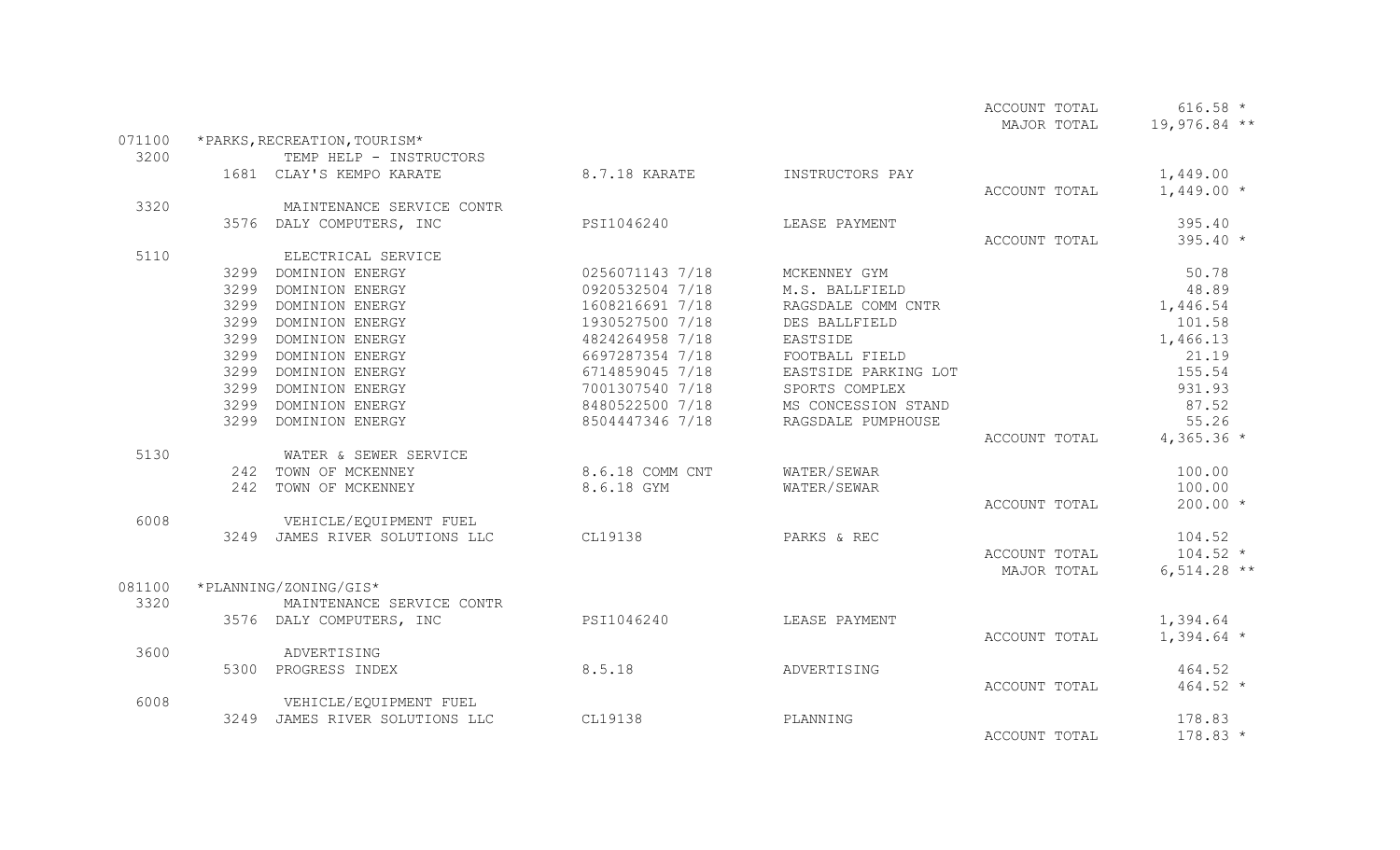|        |                        |                                |                    |      |                      | MAJOR TOTAL   | $2,037.99**$    |
|--------|------------------------|--------------------------------|--------------------|------|----------------------|---------------|-----------------|
| 081200 |                        | *COMMUNITY DEVELOPMENT*        |                    |      |                      |               |                 |
| 6008   |                        | VEHICLE/EQUIPMENT FUEL         |                    |      |                      |               |                 |
|        |                        | 3249 JAMES RIVER SOLUTIONS LLC | CL19138            |      | COMMUNITY DEVELOPMNT |               | 691.67          |
|        |                        |                                |                    |      |                      | ACCOUNT TOTAL | $691.67 *$      |
|        |                        |                                |                    |      |                      | MAJOR TOTAL   | 691.67 **       |
|        |                        |                                |                    |      |                      | FUND TOTAL    | 166,626.35      |
|        |                        | FUND # - 226 LAW LIBRARY FUND  |                    |      |                      |               |                 |
| MAJOR# | <b>VENDOR</b>          | VENDOR                         |                    |      |                      |               |                 |
| ACCT#  | NUMBER                 | <b>NAME</b>                    | INV#               |      | DESCRIPTION          |               | AMOUNT          |
| 021800 | LAW LIBRARY            |                                |                    |      |                      |               |                 |
|        |                        |                                |                    |      |                      |               |                 |
| 6012   |                        | LAW LIBRARY-COURTHOUSE         |                    |      |                      |               |                 |
|        |                        | 10070 THOMSON REUTERS WEST     | 838668946          |      | WEST INFO CHARGES    |               | 105.00          |
|        |                        |                                |                    |      |                      | ACCOUNT TOTAL | $105.00 *$      |
|        |                        |                                |                    |      |                      | MAJOR TOTAL   | $105.00**$      |
|        |                        |                                |                    |      |                      | FUND TOTAL    | 105.00          |
|        |                        | FUND # - 305 CAPITAL PROJECTS  |                    |      |                      |               |                 |
| MAJOR# | <b>VENDOR</b>          | VENDOR                         |                    |      |                      |               |                 |
| ACCT#  | <b>NUMBER</b>          | <b>NAME</b>                    | INV#               |      | DESCRIPTION          |               | AMOUNT          |
| 094100 | COUNTY BUILDINGS       |                                |                    |      |                      |               |                 |
| 8218   |                        | NEW GOVERNMENT FACILITIES      |                    |      |                      |               |                 |
|        |                        | 1097 HOLLYWOOD SIGNS           | 9929               |      | PLAQUE               |               | 2,364.00        |
|        | 1691                   | STAPLES BUSINESS ADVNTGE       | 8050883751         |      | FURNITURE            |               | 9,797.41        |
|        |                        |                                |                    |      |                      | ACCOUNT TOTAL | $12, 161.41$ *  |
| 8232   |                        | COUNTY VEHICLES                |                    |      |                      |               |                 |
|        |                        | 3285 SHEEHY FORD               | 137858             |      | VEH # 0249           |               | 29,015.00       |
|        |                        |                                |                    |      |                      | ACCOUNT TOTAL | $29,015.00*$    |
|        |                        |                                |                    |      |                      | MAJOR TOTAL   | $41, 176.41$ ** |
| 094300 |                        |                                |                    |      |                      |               |                 |
| 8215   |                        | MANNED SITES                   |                    |      |                      |               |                 |
|        |                        | 2167 WAYNE COOK ELECTRIC INC.  | $08 - 11 - 18 - A$ |      | WILSON MANNED SITE   |               | 4,302.00        |
|        | 2167                   | WAYNE COOK ELECTRIC INC.       | $08 - 14 - 18B$    |      | WILSON MANNED SITE   |               | 422.74          |
|        |                        |                                |                    |      |                      | ACCOUNT TOTAL | $4,724.74$ *    |
|        |                        |                                |                    |      |                      | MAJOR TOTAL   | $4,724.74$ **   |
|        |                        |                                |                    |      |                      | FUND TOTAL    | 45,901.15       |
|        |                        |                                |                    |      |                      | TOTAL DUE     | 212,632.50      |
|        | Approved at meeting of |                                | on                 |      |                      |               |                 |
| Signed |                        |                                |                    |      |                      |               |                 |
|        |                        | Title                          |                    | Date |                      |               |                 |
|        |                        |                                |                    |      |                      |               |                 |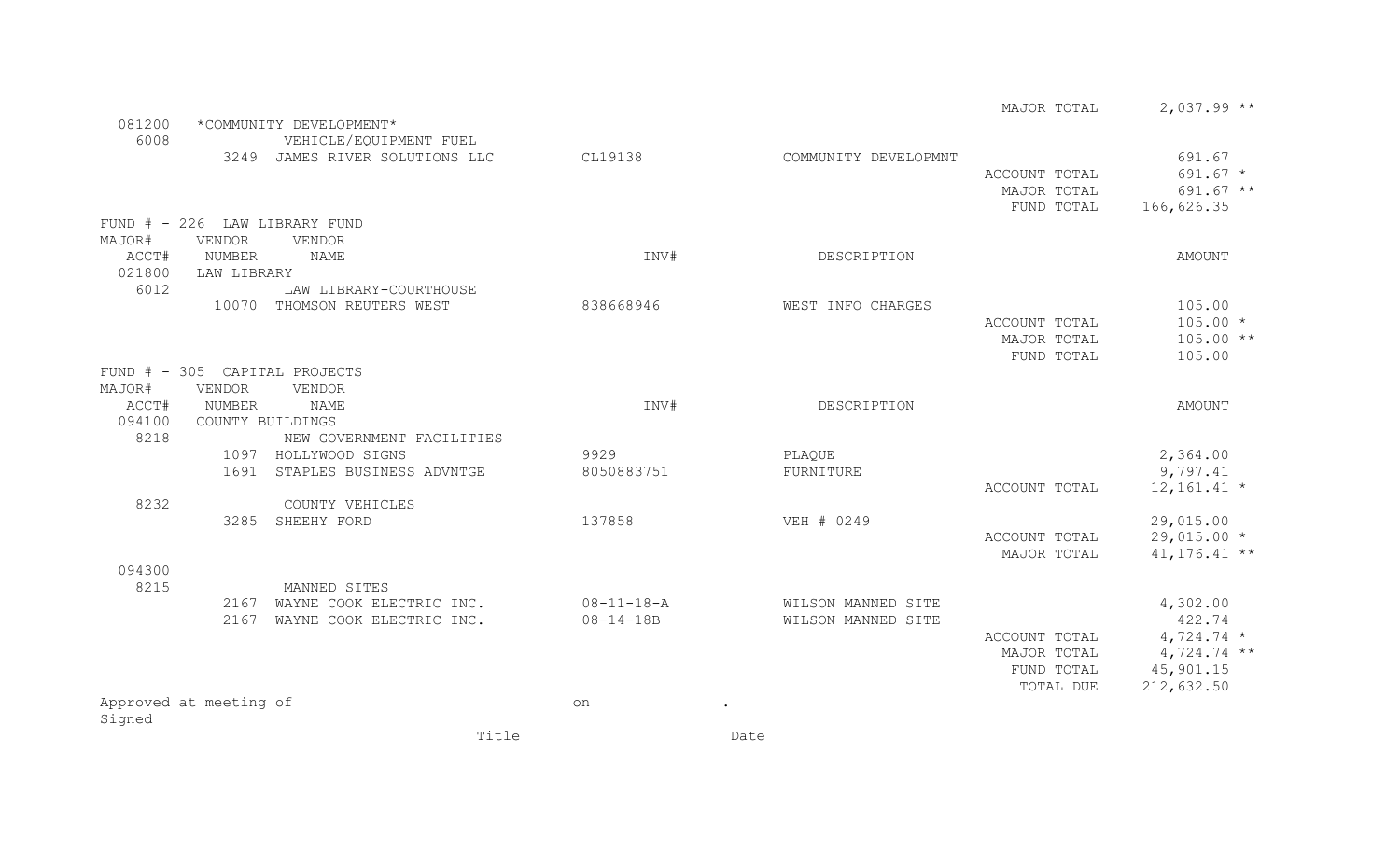|                |                           |                                                     | Title |                                                 | Date |                   |               |                        |
|----------------|---------------------------|-----------------------------------------------------|-------|-------------------------------------------------|------|-------------------|---------------|------------------------|
|                |                           |                                                     | Title |                                                 | Date |                   |               |                        |
| AP375H         |                           |                                                     |       | COUNTY OF DINWIDDIE                             |      |                   |               | BEFORE CHECKS          |
| 8/30/2018      |                           |                                                     |       | LISTING OF INVOICES FOR 8/24/2018 -- 10/01/2018 |      |                   |               | PAGE<br>$\overline{1}$ |
|                | FUND # - 101 GENERAL FUND |                                                     |       |                                                 |      |                   |               |                        |
| MAJOR#         | VENDOR                    | VENDOR                                              |       |                                                 |      |                   |               |                        |
|                | ACCT# NUMBER              | NAME                                                |       | INV#                                            |      | DESCRIPTION       |               | AMOUNT                 |
| 000501         | ACCOUNTS PAYABLE          |                                                     |       |                                                 |      |                   |               |                        |
| 0001           |                           | ACCOUNTS PAYABLE                                    |       |                                                 |      |                   |               |                        |
|                |                           | 50 ANTHEM BLUE CROSS BLUE                           |       | AUGUST 2018                                     |      | KEY ADVANTAGE/TLC |               | 180,232.00             |
|                |                           |                                                     |       |                                                 |      |                   | ACCOUNT TOTAL | $180, 232.00*$         |
|                |                           |                                                     |       |                                                 |      |                   | MAJOR TOTAL   | $180, 232.00$ **       |
| 001612<br>0100 |                           | CHARGES FOR PARKS AND RECREATION<br>RECREATION FEES |       |                                                 |      |                   |               |                        |
|                |                           | 999999 MILLION, LOREN                               |       | 82218 MILLION                                   |      | REFUND FOOTBALL   |               | 50.00                  |
|                |                           | 999999 SEABORN, ANDREA N.                           |       | 82218 SEARBORN                                  |      | REFUND FOOTBALL   |               | 60.00                  |
|                |                           | 999999 GONZALEZ JR., ERIC                           |       | 82418 GONZALEZ                                  |      | REFUND FOOTBALL   |               | 60.00                  |
|                |                           |                                                     |       |                                                 |      |                   | ACCOUNT TOTAL | $170.00 *$             |
|                |                           |                                                     |       |                                                 |      |                   | MAJOR TOTAL   | $170.00**$             |
| 011100         |                           | *BOARD OF SUPERVISORS*                              |       |                                                 |      |                   |               |                        |
| 3600           |                           | ADVERTISING                                         |       |                                                 |      |                   |               |                        |
|                |                           | 140 PROGRESS INDEX                                  |       | 8.5.18                                          |      | ADVERTISING       |               | 396.37                 |
|                |                           | 140 PROGRESS INDEX                                  |       | 8.5.18                                          |      | ADVERTISING       |               | 378.37                 |
|                |                           |                                                     |       |                                                 |      |                   | ACCOUNT TOTAL | $774.74 *$             |
|                |                           |                                                     |       |                                                 |      |                   | MAJOR TOTAL   | 774.74 **              |
| 012310         |                           | *COMMISSIONER OF THE REVENUE*                       |       |                                                 |      |                   |               |                        |
| 5540           |                           | CONVENTION & EDUCATION                              |       |                                                 |      |                   |               |                        |
|                |                           | 4915 CENTRAL DISTRICT COR TREA                      |       | 9.12.18 STEVENS                                 |      | REGISTRATION      |               | 20.00                  |
|                |                           | 4915 CENTRAL DISTRICT COR TREA                      |       | 9.12.18 TAYLOR                                  |      | REGISTRATION      |               | 20.00                  |
|                |                           |                                                     |       |                                                 |      |                   | ACCOUNT TOTAL | $40.00 *$              |
|                |                           |                                                     |       |                                                 |      |                   | MAJOR TOTAL   | $40.00**$              |
| 021200         |                           | *GENERAL DISTRICT COURT*                            |       |                                                 |      |                   |               |                        |
| 3150           |                           | PROF SRVS - LEGAL                                   |       |                                                 |      |                   |               |                        |
|                |                           | 2621 MARABLE III, GEORGE F.                         |       | 8224077 3676000                                 |      | PUBLIC DEFENDER   |               | 240.00                 |
|                |                           | 2621 MARABLE III, GEORGE F.                         |       | 8224077 3725000                                 |      | PUBLIC DEFENDER   |               | 120.00                 |
|                |                           | 2621 MARABLE III, GEORGE F.                         |       | 8224079 3733000                                 |      | PUBLIC DEFENDER   |               | 240.00                 |
|                |                           | 2621 MARABLE III, GEORGE F.                         |       | 8224082 3734000                                 |      | PUBLIC DEFENDER   |               | 120.00                 |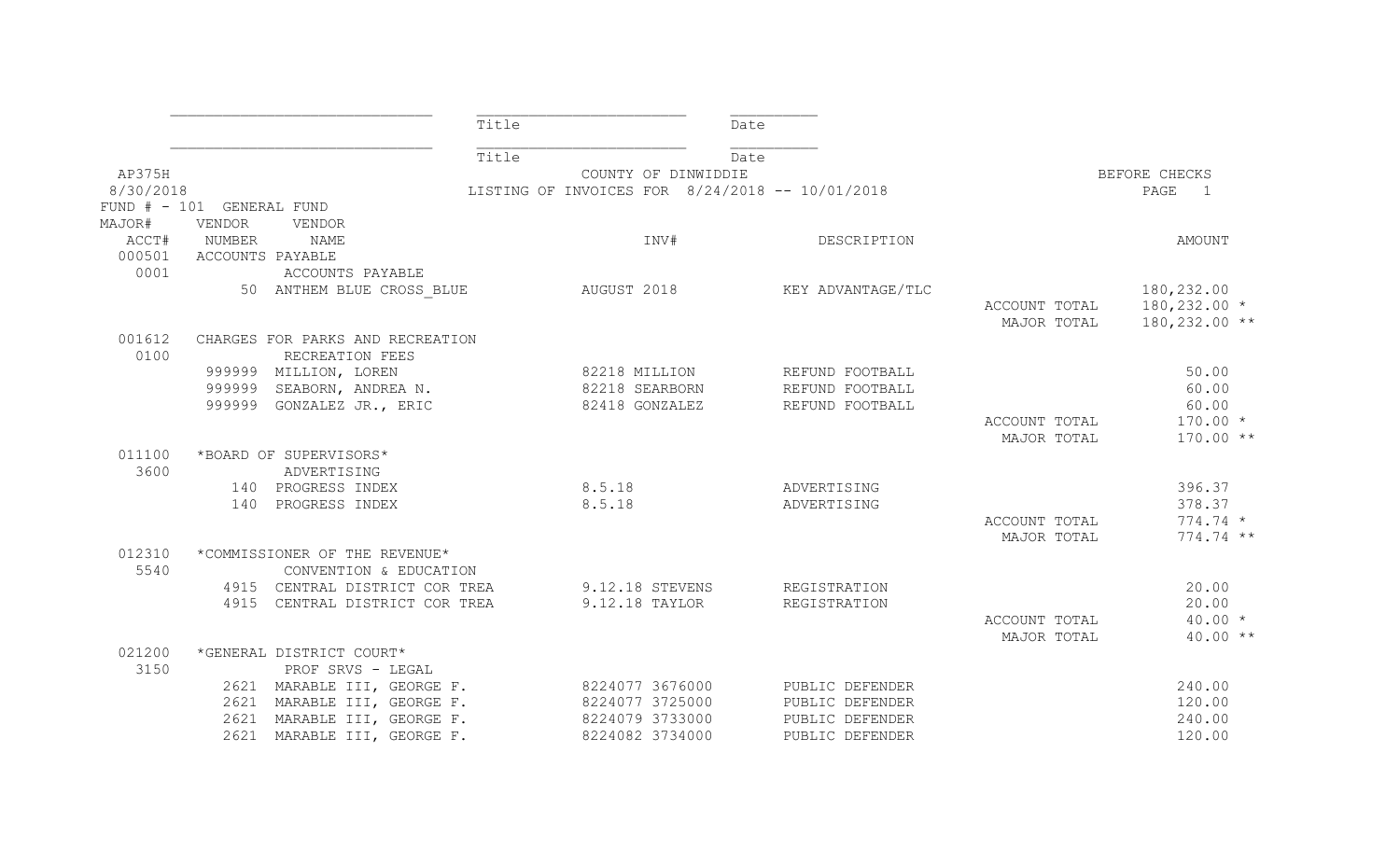|        |           | 2621 MARABLE III, GEORGE F.                                                                                                                                                    | 8224083 3741000                  | PUBLIC DEFENDER                |                             | 240.00        |
|--------|-----------|--------------------------------------------------------------------------------------------------------------------------------------------------------------------------------|----------------------------------|--------------------------------|-----------------------------|---------------|
|        |           | 2621 MARABLE III, GEORGE F. 8224085 3735000                                                                                                                                    |                                  | PUBLIC DEFENDER                |                             | 120.00        |
|        |           |                                                                                                                                                                                |                                  | PUBLIC DEFENDER                |                             | 120.00        |
|        |           |                                                                                                                                                                                |                                  | PUBLIC DEFENDER                |                             | 120.00        |
|        |           | 2621 MARABLE III, GEORGE F. 8224085 3736000<br>2621 MARABLE III, GEORGE F. 8224092 3636000<br>2621 MARABLE III, GEORGE F. 8224092 3692000<br>3441 WELLS, LINWOOD T III 8633208 |                                  | PUBLIC DEFENDER                |                             | 120.00        |
|        |           |                                                                                                                                                                                |                                  | PUBLIC DEFENDER                |                             | 120.00        |
|        |           | 3441 WELLS, LINWOOD T III 8633209                                                                                                                                              |                                  | PUBLIC DEFENDER                |                             | 120.00        |
|        |           | 3443 HANNA, STEVEN P                                                                                                                                                           | 8480259                          | PUBLIC DEFENDER                |                             | 120.00        |
|        |           | 3443 HANNA, STEVEN P 8699791                                                                                                                                                   |                                  | PUBLIC DEFENDER                |                             | 240.00        |
|        |           | 5313 HEWLETT ATTY, STEPHEN L 8438144                                                                                                                                           |                                  | PUBLIC DEFENDER                |                             | 120.00        |
|        |           |                                                                                                                                                                                |                                  |                                | ACCOUNT TOTAL               | $2,160.00*$   |
|        |           |                                                                                                                                                                                |                                  |                                | MAJOR TOTAL                 | $2,160.00**$  |
| 031200 | *SHERIFF* |                                                                                                                                                                                |                                  |                                |                             |               |
| 3160   |           | PROF SRVS - OTHER                                                                                                                                                              |                                  |                                |                             |               |
|        |           | 2066 TREASURER OF VIRGINIA 2018                                                                                                                                                |                                  | CONTROLLED SUB APP             |                             | 150.00        |
|        |           |                                                                                                                                                                                |                                  |                                | ACCOUNT TOTAL               | $150.00 *$    |
| 3320   |           | MAINTENANCE SERVICE CONTR                                                                                                                                                      |                                  |                                |                             |               |
|        |           | 4783 AXON ENTERPRISE INC                                                                                                                                                       |                                  | SI-1545924 OFFICER SAFETY PLAN |                             | 33,596.64     |
|        |           |                                                                                                                                                                                |                                  |                                | ACCOUNT TOTAL               | $33,596.64$ * |
| 3600   |           | ADVERTISING                                                                                                                                                                    |                                  |                                |                             |               |
|        |           | 140 PROGRESS INDEX 8.5.18                                                                                                                                                      |                                  | ADVERTISING                    |                             | 81.50         |
|        |           | 140 PROGRESS INDEX                                                                                                                                                             | 8.5.18                           | ADVERTISING                    |                             | $1,354.92-$   |
|        |           | 4656 WOMACK PUBLISHING CO INC                                                                                                                                                  | U0085 7.31.18                    | ADVERTISING                    |                             | 79.60         |
|        |           |                                                                                                                                                                                |                                  |                                | ACCOUNT TOTAL $1, 193.82-*$ |               |
| 6007   |           | REPAIR & MAINTENANCE SUPP                                                                                                                                                      |                                  |                                |                             |               |
|        |           | 5216 GOODWYN, SEAN D.                                                                                                                                                          | 8.10.18 REIMB REIMBURSE VEH SUPP |                                |                             | 29.99         |
|        |           |                                                                                                                                                                                |                                  |                                | ACCOUNT TOTAL               | $29.99 *$     |
| 6008   |           | VEHICLE/EQUIPMENT FUEL                                                                                                                                                         |                                  |                                |                             |               |
|        |           | 5396 APONTE, JAMES                                                                                                                                                             | 8.23.18 REIMB                    | FUEL REIMBURSEMENT             |                             | 6.09          |
|        |           |                                                                                                                                                                                |                                  |                                | ACCOUNT TOTAL               | $6.09 *$      |
| 6099   |           | INVESTIGATIVE SUPPLIES                                                                                                                                                         |                                  |                                |                             |               |
|        |           | 1449 DINWIDDIE CO SHERIFF'S 8/18 REPLENISH CONTROLLED BUY                                                                                                                      |                                  |                                |                             | 1,355.00      |
|        |           |                                                                                                                                                                                |                                  |                                | ACCOUNT TOTAL $1,355.00 *$  |               |
|        |           |                                                                                                                                                                                |                                  |                                | MAJOR TOTAL                 | 33,943.90 **  |
| 032200 |           | *VOLUNTEER FIRE DEPARTMENTS*                                                                                                                                                   |                                  |                                |                             |               |
| 6008   |           | VEHICLE/EQUIPMENT FUEL                                                                                                                                                         |                                  |                                |                             |               |
|        |           | 3249 JAMES RIVER SOLUTIONS LLC S355390-IN                                                                                                                                      |                                  | MVFD                           |                             | 669.79        |
|        |           |                                                                                                                                                                                |                                  |                                | ACCOUNT TOTAL               | $669.79 *$    |
|        |           |                                                                                                                                                                                |                                  |                                | MAJOR TOTAL                 | $669.79$ **   |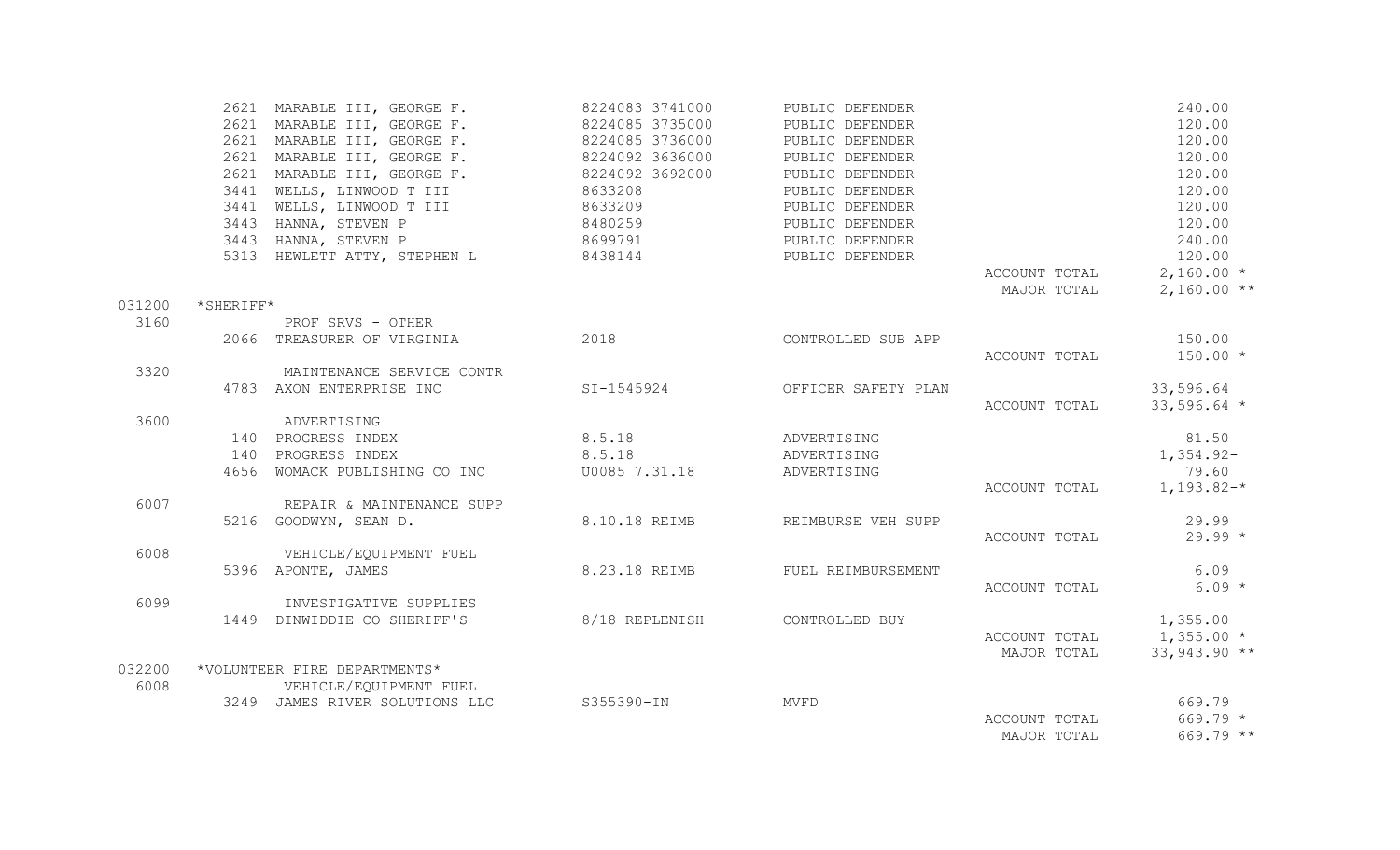| 033300         | *COURT SERVICES* |                                                         |               |                     |               |               |  |  |
|----------------|------------------|---------------------------------------------------------|---------------|---------------------|---------------|---------------|--|--|
| 3840           |                  | PURCH GOVT SRVS-CRATER YO                               |               |                     |               |               |  |  |
|                |                  | 985 CRATER YOUTH CARE                                   | 19010         | DETENTION SERVICES  |               | 5,603.00      |  |  |
|                |                  |                                                         |               |                     | ACCOUNT TOTAL | 5,603.00 $*$  |  |  |
|                |                  |                                                         |               |                     | MAJOR TOTAL   | $5,603.00**$  |  |  |
| 035100         |                  | *ANIMAL CONTROL/POUND*                                  |               |                     |               |               |  |  |
| 3110           |                  | PROF SRVS - MEDICAL                                     |               |                     |               |               |  |  |
|                |                  | 2923 AMELIA BOVINE CLINIC                               | 51670         | CANINE RABIES       |               | 8.00          |  |  |
|                |                  |                                                         |               |                     | ACCOUNT TOTAL | $8.00*$       |  |  |
| 3320           |                  | MAINTENANCE SERVICE CONTR                               |               |                     |               |               |  |  |
|                |                  | 4783 AXON ENTERPRISE INC                                | SI-1545924    | OFFICER SAFETY PLAN |               | 1,008.00      |  |  |
|                |                  |                                                         |               |                     | ACCOUNT TOTAL | $1,008.00*$   |  |  |
|                |                  |                                                         |               |                     | MAJOR TOTAL   | $1,016.00**$  |  |  |
| 035600<br>3310 |                  | *EMERGENCY COMMUNICATIONS*                              |               |                     |               |               |  |  |
|                |                  | REPAIR AND MAINTENANCE<br>1044 MOTOROLA SOLUTIONS, INC. | 16007843      | <b>BATTERIES</b>    |               | 3,256.02      |  |  |
|                |                  |                                                         |               |                     | ACCOUNT TOTAL | $3,256.02*$   |  |  |
| 3600           |                  | ADVERTISING                                             |               |                     |               |               |  |  |
|                |                  | 140 PROGRESS INDEX                                      | 8.5.18        | ADVERTISING         |               | 59.00         |  |  |
|                |                  |                                                         |               |                     | ACCOUNT TOTAL | $59.00 *$     |  |  |
|                |                  |                                                         |               |                     | MAJOR TOTAL   | $3,315.02$ ** |  |  |
| 042400         |                  | *WASTE MANAGEMENT*                                      |               |                     |               |               |  |  |
| 3160           |                  | PROF SRVS - OTHER                                       |               |                     |               |               |  |  |
|                |                  | 219 TREASURER OF VIRGINIA                               | 904763        | ANNUAL FEE          |               | 1,122.00      |  |  |
|                |                  |                                                         |               |                     | ACCOUNT TOTAL | $1,122.00*$   |  |  |
| 3310           |                  | REPAIR AND MAINTENANCE                                  |               |                     |               |               |  |  |
|                |                  | 4416 GCR TIRES & SERVICE                                | 301-108098    | TIRE REPAIR         |               | 905.45        |  |  |
|                |                  |                                                         |               |                     | ACCOUNT TOTAL | $905.45 *$    |  |  |
| 3600           |                  | ADVERTISING                                             |               |                     |               |               |  |  |
|                |                  | 4656 WOMACK PUBLISHING CO INC                           | U0089 7.31.18 | ADVERTISING         |               | 39.80         |  |  |
|                |                  |                                                         |               |                     | ACCOUNT TOTAL | 39.80 *       |  |  |
| 6001           |                  | OFFICE SUPPLIES<br>150 OWEN PRINTING COMPANY            | 28212         | SCALE TICKETS       |               | 216.50        |  |  |
|                |                  |                                                         |               |                     | ACCOUNT TOTAL | $216.50*$     |  |  |
| 6008           |                  | VEHICLE/EQUIPMENT FUEL                                  |               |                     |               |               |  |  |
|                |                  | 3249 JAMES RIVER SOLUTIONS LLC                          | S351566-IN    | WASTE MANAGEMENT    |               | 2,542.56      |  |  |
|                |                  |                                                         |               |                     | ACCOUNT TOTAL | $2,542.56$ *  |  |  |
|                |                  |                                                         |               |                     | MAJOR TOTAL   | $4,826.31$ ** |  |  |
|                |                  |                                                         |               |                     |               |               |  |  |

042500 \*PUBLIC NUISANCE CONTROL\*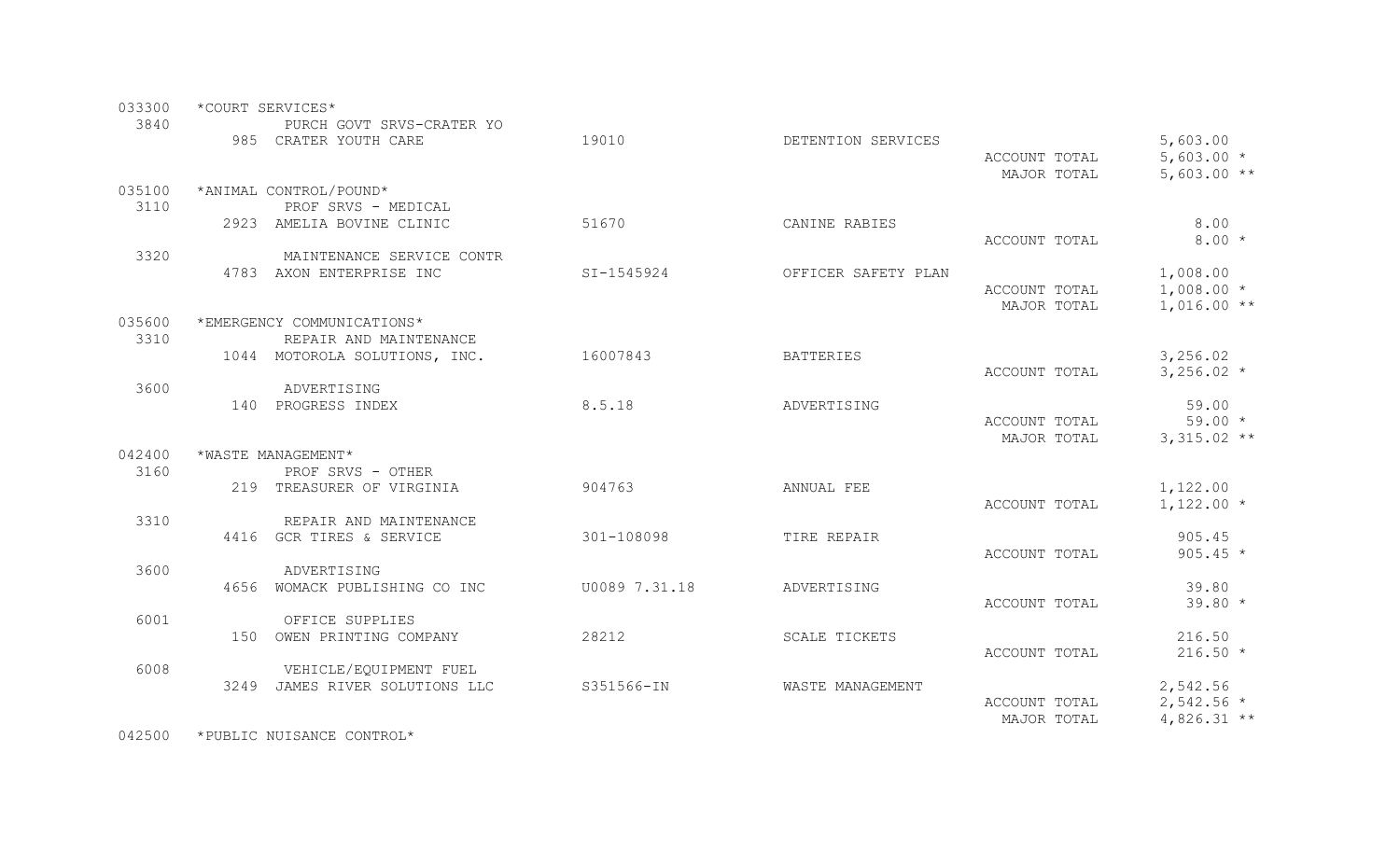| 3160   |               | PROF SRVS - OTHER                       |               |                      |               |               |
|--------|---------------|-----------------------------------------|---------------|----------------------|---------------|---------------|
|        |               | 3298 WYCHE'S LANDSCAPING LLC            | 1520          | CODE COMPLIANCE      |               | 150.00        |
|        | 4081          | HEATON'S LAWN MAINTENANCE               | 134 8.17.18   | CODE COMPLIANCE      |               | 150.00        |
|        |               | 4081 HEATON'S LAWN MAINTENANCE          | 135 8.17.18   | CODE COMPLIANCE      |               | 150.00        |
|        |               |                                         |               |                      | ACCOUNT TOTAL | $450.00 *$    |
|        |               |                                         |               |                      | MAJOR TOTAL   | 450.00 **     |
| 043200 |               | *GENERAL PROPERTIES*                    |               |                      |               |               |
| 3600   |               | ADVERTISING                             |               |                      |               |               |
|        |               | 4656 WOMACK PUBLISHING CO INC           | U0118 7.31.18 | ADVERTISING          |               | 119.40        |
|        |               |                                         |               |                      | ACCOUNT TOTAL | $119.40 *$    |
|        |               |                                         |               |                      | MAJOR TOTAL   | $119.40**$    |
| 081100 |               | *PLANNING/ZONING/GIS*                   |               |                      |               |               |
| 3600   |               | ADVERTISING                             |               |                      |               |               |
|        |               | 140 PROGRESS INDEX                      | 8.5.18        | ADVERTISING          |               | 287.92        |
|        |               | 140 PROGRESS INDEX                      | 8.5.18        | ADVERTISING          |               | 269.92        |
|        |               |                                         |               |                      | ACCOUNT TOTAL | 557.84 *      |
| 5510   |               | MILEAGE                                 |               |                      |               |               |
|        |               | 3528 BASSETT, MARK                      | 7.25.18 REIMB | TRAVEL REIMBURSEMENT |               | 119.90        |
|        |               |                                         |               |                      | ACCOUNT TOTAL | $119.90 *$    |
| 5530   |               | MEALS & LODGING                         |               |                      |               |               |
|        |               | 3528 BASSETT, MARK                      | 7.25.18 REIMB | TRAVEL REIMBURSEMENT |               | 102.81        |
|        |               |                                         |               |                      | ACCOUNT TOTAL | $102.81$ *    |
| 6007   |               | REPAIR & MAINTENANCE SUPP               |               |                      |               |               |
|        |               | 1097 HOLLYWOOD SIGNS                    | 9947          | SIGNS                |               | 492.88        |
|        |               |                                         |               |                      | ACCOUNT TOTAL | 492.88 *      |
|        |               |                                         |               |                      | MAJOR TOTAL   | $1,273.43$ ** |
|        |               |                                         |               |                      | FUND TOTAL    | 234,593.59    |
|        |               | FUND # - 210 COMMUNITY DEVELOPMENT FUND |               |                      |               |               |
| MAJOR# | <b>VENDOR</b> | VENDOR                                  |               |                      |               |               |
| ACCT#  | NUMBER        | <b>NAME</b>                             | INV#          | DESCRIPTION          |               | AMOUNT        |
| 081500 |               | ECONOMIC DEVELOPMENT                    |               |                      |               |               |
| 6099   |               | ECON DEV MISC EXP                       |               |                      |               |               |
|        |               | 1097 HOLLYWOOD SIGNS                    | 9948          | SIGN INSTALLATION    |               | 219.92        |
|        |               |                                         |               |                      | ACCOUNT TOTAL | $219.92 *$    |
|        |               |                                         |               |                      | MAJOR TOTAL   | 219.92 **     |
|        |               |                                         |               |                      | FUND TOTAL    | 219.92        |
|        |               | FUND # - 305 CAPITAL PROJECTS           |               |                      |               |               |
| MAJOR# | VENDOR        | VENDOR                                  |               |                      |               |               |
| ACCT#  | NUMBER        | NAME                                    | INV#          | DESCRIPTION          |               | AMOUNT        |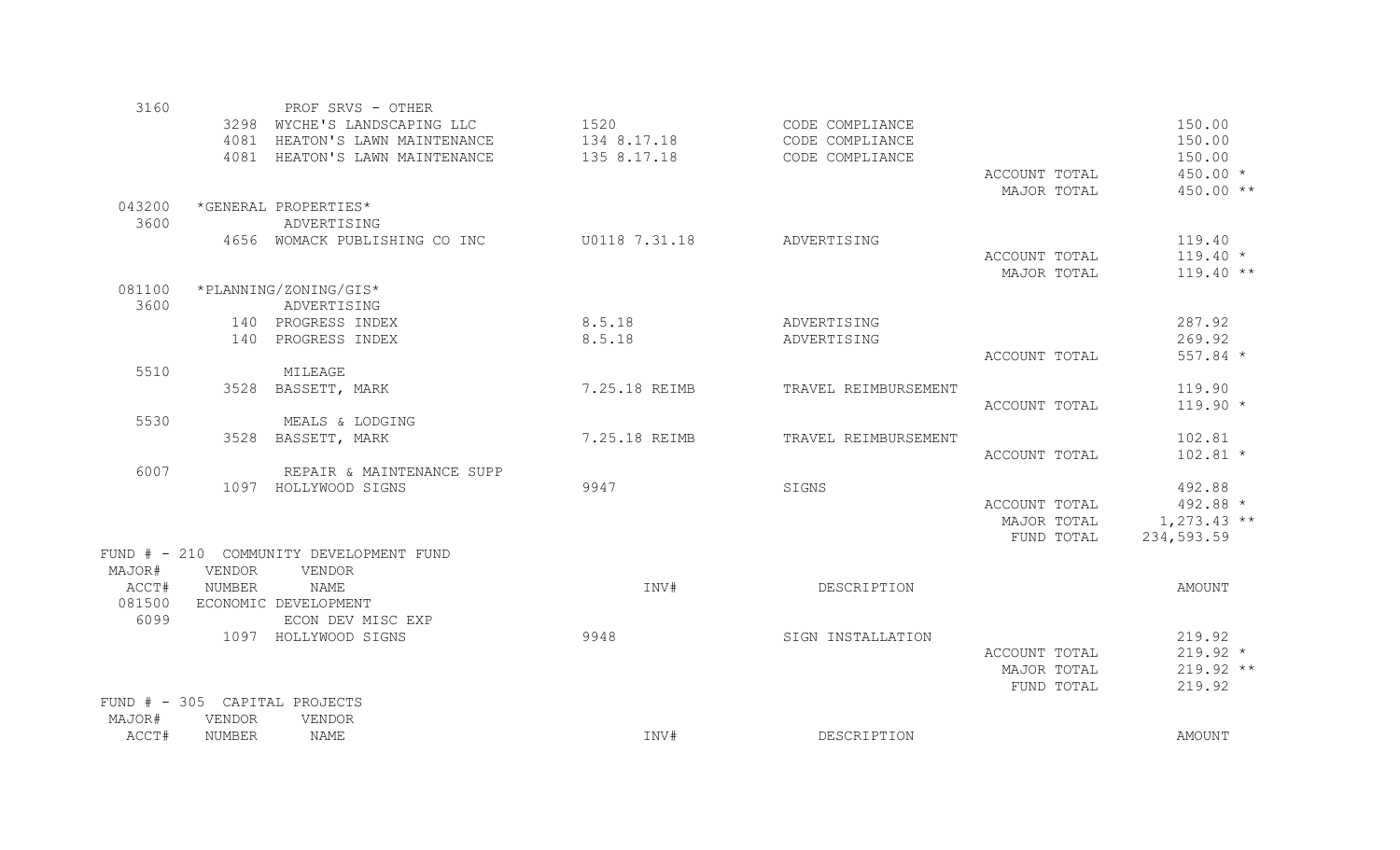| 094100    |                               | COUNTY BUILDINGS               |       |                                                |                |                             |               |                        |
|-----------|-------------------------------|--------------------------------|-------|------------------------------------------------|----------------|-----------------------------|---------------|------------------------|
| 8218      |                               | NEW GOVERNMENT FACILITIES      |       |                                                |                |                             |               |                        |
|           |                               | 1097 HOLLYWOOD SIGNS           | 9965  |                                                | ALUMINUM SIGNS |                             |               | 808.00                 |
|           |                               | 3177 APPOMATTOX TITLE COMPANY  |       | 2018-07-069ATC<br>86688                        |                | POLICY PREMIUM<br>FURNITURE |               | 6,525.00               |
|           |                               | 5244 RUSS BASSETT CORPORATION  |       |                                                |                |                             |               | 4,550.50               |
|           |                               | 5380 MARKERTEK VIDEO SUPPLY    |       | 1413986                                        |                | PORT SWITCHES               |               | 8,342.47               |
|           |                               |                                |       |                                                |                |                             | ACCOUNT TOTAL | $20, 225.97$ *         |
|           |                               |                                |       |                                                |                |                             | MAJOR TOTAL   | $20, 225.97$ **        |
|           |                               |                                |       |                                                |                |                             | FUND TOTAL    | 20, 225.97             |
|           |                               |                                |       |                                                |                |                             | TOTAL DUE     | 255,039.48             |
|           | Approved at meeting of        |                                |       | on                                             |                |                             |               |                        |
| Signed    |                               |                                |       |                                                |                |                             |               |                        |
|           |                               |                                | Title |                                                | Date           |                             |               |                        |
|           |                               |                                | Title |                                                | Date           |                             |               |                        |
|           |                               |                                | Title |                                                | Date           |                             |               |                        |
| AP375H    |                               |                                |       | COUNTY OF DINWIDDIE                            |                |                             |               | BEFORE CHECKS          |
| 8/30/2018 |                               |                                |       | LISTING OF INVOICES FOR 6/01/2017 -- 9/20/2018 |                |                             |               | PAGE<br>$\overline{1}$ |
|           | $FUND$ $#$ - 101 GENERAL FUND |                                |       |                                                |                |                             |               |                        |
| MAJOR#    | <b>VENDOR</b>                 | <b>VENDOR</b>                  |       |                                                |                |                             |               |                        |
| ACCT#     | NUMBER                        | <b>NAME</b>                    |       | INV#                                           |                | DESCRIPTION                 |               | <b>AMOUNT</b>          |
| 012210    |                               | *LEGAL SERVICES*               |       |                                                |                |                             |               |                        |
| 5210      |                               | POSTAL SERVICE                 |       |                                                |                |                             |               |                        |
|           |                               | 130 FEDERAL EXPRESS CORP       |       | $6 - 209 - 61742$                              |                | MAIL SERVICES               |               | 29.35                  |
|           |                               |                                |       |                                                |                |                             | ACCOUNT TOTAL | $29.35 *$              |
| 6012      |                               | BOOKS AND SUBSCRIPTIONS        |       |                                                |                |                             |               |                        |
|           |                               | 3378 LEXISNEXIS MATTHEW BENDER |       | 03255530                                       |                | VA CODE 18                  |               | 334.54                 |
|           |                               |                                |       |                                                |                |                             | ACCOUNT TOTAL | $334.54 *$             |
|           |                               |                                |       |                                                |                |                             | MAJOR TOTAL   | 363.89 **              |
| 021700    |                               | *CLERK OF THE CIRCUIT COURT*   |       |                                                |                |                             |               |                        |
| 3320      |                               | MAINTENANCE SERVICE CONTR      |       |                                                |                |                             |               |                        |
|           |                               | 4114 UNITY BUSINESS SYSTEMS, I |       | 12241131                                       |                | FORM UPDATES                |               | 825.60                 |
|           |                               |                                |       |                                                |                |                             | ACCOUNT TOTAL | $825.60*$              |
|           |                               |                                |       |                                                |                |                             | MAJOR TOTAL   | 825.60 **              |
| 031200    | *SHERIFF*                     |                                |       |                                                |                |                             |               |                        |
| 3320      |                               | MAINTENANCE SERVICE CONTR      |       |                                                |                |                             |               |                        |
|           |                               | 2952 ID NETWORKS, INC.         |       | 271968                                         |                | ANNUAL MAINTENANCE          |               | 775.00                 |
|           | 3576                          | DALY COMPUTERS, INC            |       | PSI1046226                                     |                | LEASE PAYMENT               |               | 477.88                 |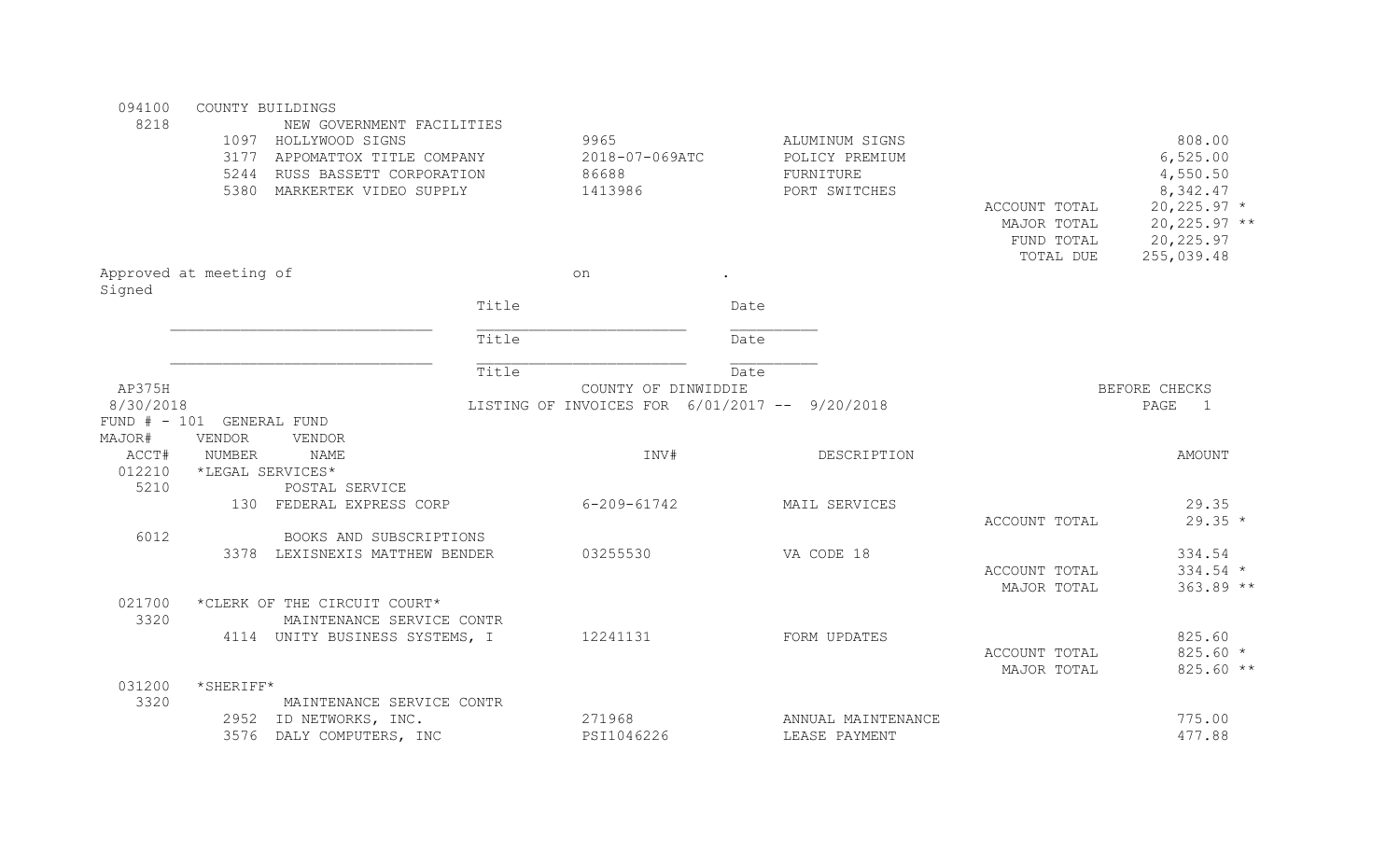|                        |                           |                                                             |       |                                                |      |                      | ACCOUNT TOTAL | $1,252.88$ *           |
|------------------------|---------------------------|-------------------------------------------------------------|-------|------------------------------------------------|------|----------------------|---------------|------------------------|
|                        |                           |                                                             |       |                                                |      |                      | MAJOR TOTAL   | $1,252.88$ **          |
| 035600                 |                           | *EMERGENCY COMMUNICATIONS*                                  |       |                                                |      |                      |               |                        |
| 3320                   |                           | MAINTENANCE SERVICE CONTR                                   |       |                                                |      |                      |               |                        |
|                        |                           | 3576 DALY COMPUTERS, INC                                    |       | PSI1046226                                     |      | LEASE PAYMENT        |               | 210.21                 |
|                        |                           |                                                             |       |                                                |      |                      | ACCOUNT TOTAL | $210.21$ *             |
|                        |                           |                                                             |       |                                                |      |                      | MAJOR TOTAL   | $210.21$ **            |
| 043200                 |                           | *GENERAL PROPERTIES*                                        |       |                                                |      |                      |               |                        |
| 3320                   |                           | MAINTENANCE SERVICE CONTR<br>5056 WES WORSHAM FIRE PROTECTI |       | $9186 - 03$                                    |      | ANNUAL INSPECTION    |               | 500.00                 |
|                        |                           |                                                             |       |                                                |      |                      | ACCOUNT TOTAL | $500.00 *$             |
|                        |                           |                                                             |       |                                                |      |                      | MAJOR TOTAL   | 500.00 **              |
| 071100                 |                           | *PARKS, RECREATION, TOURISM*                                |       |                                                |      |                      |               |                        |
| 3320                   |                           | MAINTENANCE SERVICE CONTR                                   |       |                                                |      |                      |               |                        |
|                        |                           | 3941 FIRE & LIFE SAFETY AMERIC                              |       | 466075                                         |      | FIRE ALARM INSPECTIO |               | 3,344.00               |
|                        |                           |                                                             |       |                                                |      |                      | ACCOUNT TOTAL | $3,344.00*$            |
|                        |                           |                                                             |       |                                                |      |                      | MAJOR TOTAL   | $3,344.00$ **          |
|                        |                           |                                                             |       |                                                |      |                      | FUND TOTAL    | 6,496.58               |
|                        |                           |                                                             |       |                                                |      |                      | TOTAL DUE     | 6,496.58               |
| Approved at meeting of |                           |                                                             |       | on                                             |      |                      |               |                        |
| Signed                 |                           |                                                             |       |                                                |      |                      |               |                        |
|                        |                           |                                                             | Title |                                                | Date |                      |               |                        |
|                        |                           |                                                             | Title |                                                | Date |                      |               |                        |
|                        |                           |                                                             | Title |                                                | Date |                      |               |                        |
| AP375H                 |                           |                                                             |       | COUNTY OF DINWIDDIE                            |      |                      |               | BEFORE CHECKS          |
| 8/30/2018              |                           |                                                             |       | LISTING OF INVOICES FOR 8/30/2018 -- 9/15/2018 |      |                      |               | PAGE<br>$\overline{1}$ |
|                        | FUND # - 101 GENERAL FUND |                                                             |       |                                                |      |                      |               |                        |
| MAJOR#                 | <b>VENDOR</b>             | VENDOR                                                      |       |                                                |      |                      |               |                        |
| ACCT#                  | NUMBER                    | <b>NAME</b>                                                 |       | INV#                                           |      | DESCRIPTION          |               | AMOUNT                 |
| 071100                 |                           | *PARKS, RECREATION, TOURISM*                                |       |                                                |      |                      |               |                        |
| 6099                   |                           | SPECIAL EVENTS                                              |       |                                                |      |                      |               |                        |
|                        |                           | 3648 VIRGINIA MOTORSPORTS PRK                               |       | 2018287                                        |      | TRACK RENTAL         |               | 5,000.00               |
|                        | 4019                      | CATON, JENNIFER                                             |       | 1761                                           |      | FAIR ATTRACTION      |               | 2,000.00               |
|                        | 4478                      | PEDAL POWER TRACTOR PULL                                    |       | 2018 FAIR                                      |      | FAIR ATTRACTION      |               | 850.00                 |
|                        | 4964                      | NO LIMITS ADVENTURE                                         |       | 2                                              |      | FAIR ATTRACTION      |               | 2,100.00               |
|                        | 5358                      | KENSY, DANIEL JOHN                                          |       | 09072018-2                                     |      | FAIR ATTRACTION      |               | 1,800.00               |
|                        | 5382                      | K9S IN FLIGHT LLC                                           |       | 0000003                                        |      | FAIR ATTRACTION      |               | 7,575.00               |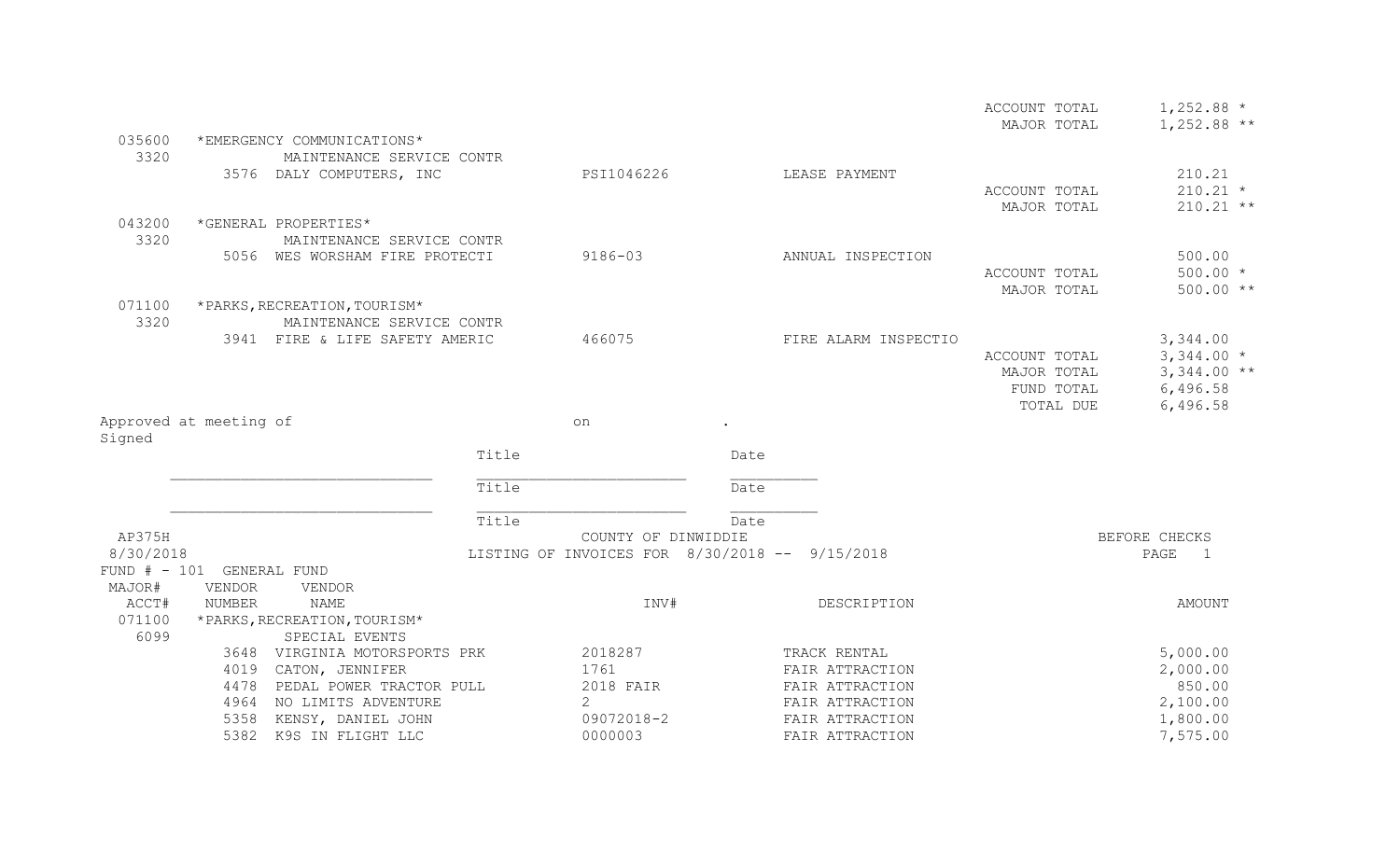|                                  | 5383          | HANSEN'S SPECTACULAR INC.      |       | 0000001                                        |      | FAIR ATTRACTION      |               | 5,175.00               |
|----------------------------------|---------------|--------------------------------|-------|------------------------------------------------|------|----------------------|---------------|------------------------|
|                                  |               | 5384 ACKMONSTER'S CHAINSAW ART |       | 0000002                                        |      | FAIR ATTRACTION      |               | 3,575.00               |
|                                  |               | 5385 BUTTERWORTH, WILLIAM B    |       | 22419                                          |      | FAIR ATTRACTION      |               | 1,000.00               |
|                                  | 5397          | BUTTERFLY ENCOUNTER, LLC       |       | 2018 FAIR                                      |      | FAIR ATTRACTION      |               | 2,900.00               |
|                                  | 5398          | BURNETTE, ZACHARY              |       | I180807175                                     |      | FAIR ATTRACTION      |               | 750.00                 |
|                                  |               | 5399 HEATHERLY JR, ROY WILBUR  |       | I180807175                                     |      | FAIR ATTRACTION      |               | 750.00                 |
|                                  | 11112         | BANK OF SOUTHSIDE VA           |       | 2018 FAIR CASH                                 |      | FAIR CHANGE FUND     |               | 5,000.00               |
|                                  |               |                                |       |                                                |      |                      | ACCOUNT TOTAL | $38,475.00*$           |
|                                  |               |                                |       |                                                |      |                      | MAJOR TOTAL   | 38,475.00 **           |
|                                  |               |                                |       |                                                |      |                      | FUND TOTAL    | 38,475.00              |
|                                  |               |                                |       |                                                |      |                      | TOTAL DUE     | 38,475.00              |
| Approved at meeting of<br>Signed |               |                                |       | on                                             |      |                      |               |                        |
|                                  |               |                                | Title |                                                | Date |                      |               |                        |
|                                  |               |                                | Title |                                                | Date |                      |               |                        |
|                                  |               |                                | Title |                                                | Date |                      |               |                        |
| AP375H                           |               |                                |       | COUNTY OF DINWIDDIE                            |      |                      |               | BEFORE CHECKS          |
| 8/30/2018                        |               |                                |       | LISTING OF INVOICES FOR 8/31/2018 -- 8/31/2018 |      |                      |               | PAGE<br>$\overline{1}$ |
| FUND # - 101 GENERAL FUND        |               |                                |       |                                                |      |                      |               |                        |
| MAJOR#                           | <b>VENDOR</b> | VENDOR                         |       |                                                |      |                      |               |                        |
| ACCT#                            | <b>NUMBER</b> | NAME                           |       | INV#                                           |      | DESCRIPTION          |               | <b>AMOUNT</b>          |
| 011100                           |               | *BOARD OF SUPERVISORS*         |       |                                                |      |                      |               |                        |
| 5530                             |               | MEALS & LODGING                |       |                                                |      |                      |               |                        |
|                                  | 4097          | BANK OF AMERICA                |       | 08/15/2018                                     |      | Board Meeting Suppli |               | 1.99                   |
|                                  |               |                                |       |                                                |      |                      | ACCOUNT TOTAL | $1.99 *$               |
| 5540                             |               | CONVENTION & EDUCATION         |       |                                                |      |                      |               |                        |
|                                  |               | 4097 BANK OF AMERICA           |       | 08/15/2018                                     |      | Summer Conf Reg-Mood |               | 80.00                  |
|                                  |               |                                |       |                                                |      |                      | ACCOUNT TOTAL | $80.00 *$              |
|                                  |               |                                |       |                                                |      |                      | MAJOR TOTAL   | $81.99**$              |
| 012100                           |               | *COUNTY ADMINISTRATION*        |       |                                                |      |                      |               |                        |
| 5210                             |               | POSTAL SERVICE                 |       |                                                |      |                      |               |                        |
|                                  | 4097          | BANK OF AMERICA                |       | 08/15/2018                                     |      | Postage Machine Prop |               | 90.14                  |
|                                  |               |                                |       |                                                |      |                      | ACCOUNT TOTAL | $90.14 *$              |
| 5230                             |               | TELECOMMUNICATIONS             |       |                                                |      |                      |               |                        |
|                                  | 4097          | BANK OF AMERICA                |       | 08/15/2018                                     |      | Phone $4500 - June$  |               | .00                    |
|                                  | 4097          | BANK OF AMERICA                |       | 08/15/2018                                     |      | Phone $4500 - June$  |               | 68.16                  |
|                                  | 4097          | BANK OF AMERICA                |       | 08/15/2018                                     |      | Wireless - July      |               | 103.27                 |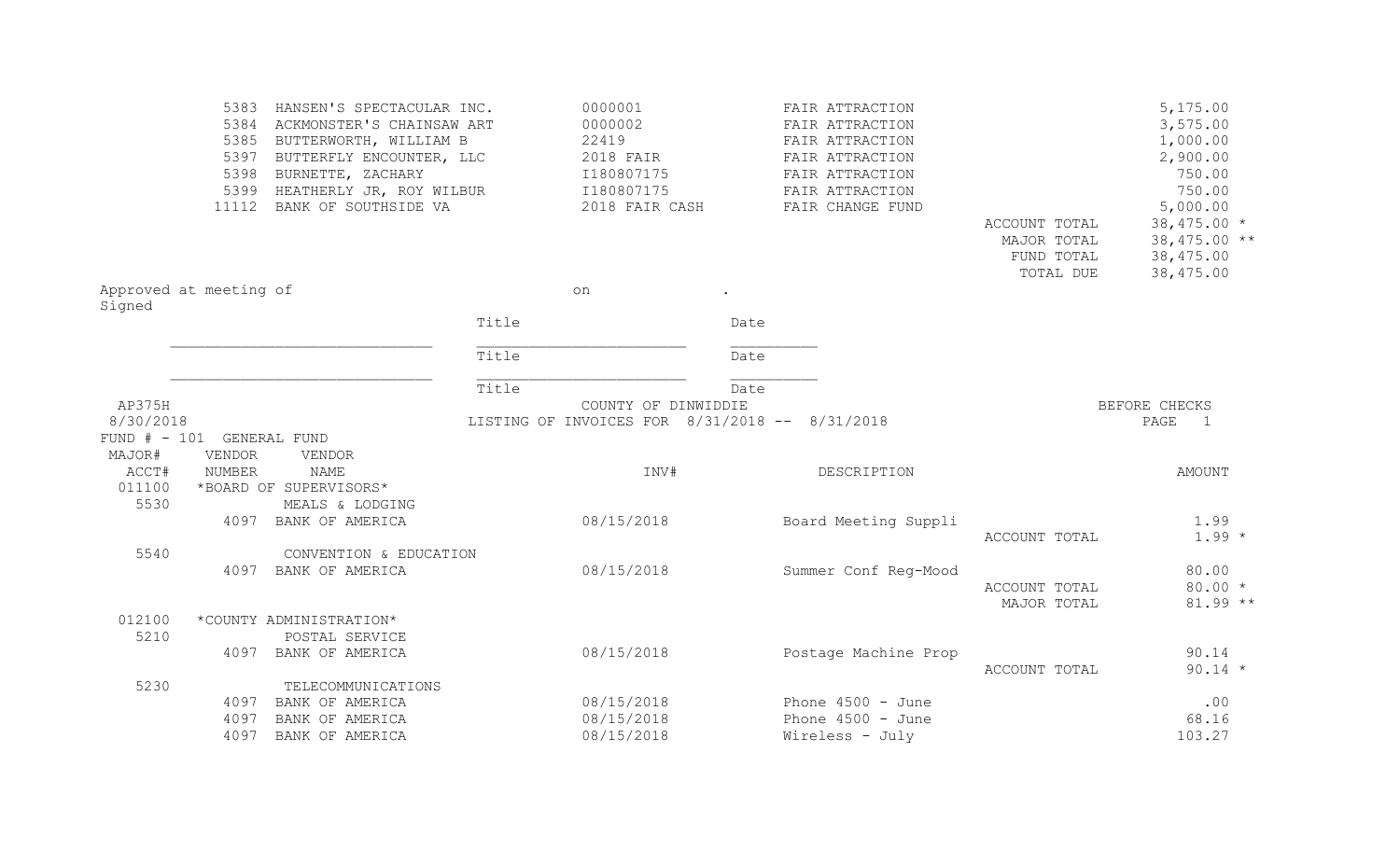ACCOUNT TOTAL  $171.43$  \*

| 5540   |      | CONVENTION & EDUCATION    |            |                      |               |               |
|--------|------|---------------------------|------------|----------------------|---------------|---------------|
|        | 4097 | BANK OF AMERICA           | 08/15/2018 | Summer Conf Reg-Gran |               | 40.00         |
|        |      |                           |            |                      | ACCOUNT TOTAL | $40.00 *$     |
| 5810   |      | DUES/MEMBERSHIPS          |            |                      |               |               |
|        | 4097 | BANK OF AMERICA           | 08/15/2018 | VML Membership K. Ma |               | 326.28        |
|        |      |                           |            |                      | ACCOUNT TOTAL | $326.28$ *    |
| 6001   |      | OFFICE SUPPLIES           |            |                      |               |               |
|        | 4097 | BANK OF AMERICA           | 08/15/2018 | Copy Paper           |               | 63.41         |
|        | 4097 | BANK OF AMERICA           | 08/15/2018 | Credit for Taxes     |               | $3.19-$       |
|        | 4097 | BANK OF AMERICA           | 08/15/2018 | Office Supplies      |               | 4.92          |
|        | 4097 | BANK OF AMERICA           | 08/15/2018 | Office Supplies      |               | 30.11         |
|        | 4097 | BANK OF AMERICA           | 08/15/2018 | Office Supplies FY19 |               | 140.86        |
|        | 4097 | BANK OF AMERICA           | 08/15/2018 | Office Supplies      |               | 6.64          |
|        | 4097 | BANK OF AMERICA           | 08/15/2018 | Office Supplies      |               | 21.34         |
|        | 4097 | BANK OF AMERICA           | 08/15/2018 | Office Supplies      |               | 9.69          |
|        | 4097 | BANK OF AMERICA           | 08/15/2018 | Office Supplies      |               | .19           |
|        | 4097 | BANK OF AMERICA           | 08/15/2018 | Office Supplies      |               | 19.14         |
|        | 4097 | BANK OF AMERICA           | 08/15/2018 | Office Supplies      |               | 33.17         |
|        | 4097 | BANK OF AMERICA           | 08/15/2018 | Anti-Fatique Mat     |               | 29.99         |
|        | 4097 | BANK OF AMERICA           | 08/15/2018 | Painters Tape        |               | 5.00          |
|        | 4097 | BANK OF AMERICA           | 08/15/2018 | VA Flags             |               | 192.00        |
|        |      |                           |            |                      | ACCOUNT TOTAL | $553.27$ *    |
|        |      |                           |            |                      | MAJOR TOTAL   | $1,181.12$ ** |
| 012210 |      | *LEGAL SERVICES*          |            |                      |               |               |
| 5810   |      | DUES/MEMBERSHIPS          |            |                      |               |               |
|        | 4097 | BANK OF AMERICA           | 08/15/2018 | Virginia State Bar D |               | 260.00        |
|        |      |                           |            |                      | ACCOUNT TOTAL | $260.00 *$    |
| 6001   |      | OFFICE SUPPLIES           |            |                      |               |               |
|        | 4097 | BANK OF AMERICA           | 08/15/2018 | Office Supplies      |               | 54.69         |
|        | 4097 | BANK OF AMERICA           | 08/15/2018 | Office Supplies      |               | 22.88         |
|        |      |                           |            |                      | ACCOUNT TOTAL | $77.57 *$     |
|        |      |                           |            |                      | MAJOR TOTAL   | 337.57 **     |
| 012220 |      | *HUMAN RESOURCES*         |            |                      |               |               |
| 3320   |      | MAINTENANCE SERVICE CONRA |            |                      |               |               |
|        | 4097 | BANK OF AMERICA           | 08/15/2018 | Shredding            |               | 78.13         |
|        |      |                           |            |                      | ACCOUNT TOTAL | $78.13 *$     |
| 6001   |      | OFFICE SUPPLIES           |            |                      |               |               |
|        | 4097 | BANK OF AMERICA           | 08/15/2018 | Binders and Dividers |               | 18.77         |
|        |      |                           |            |                      |               |               |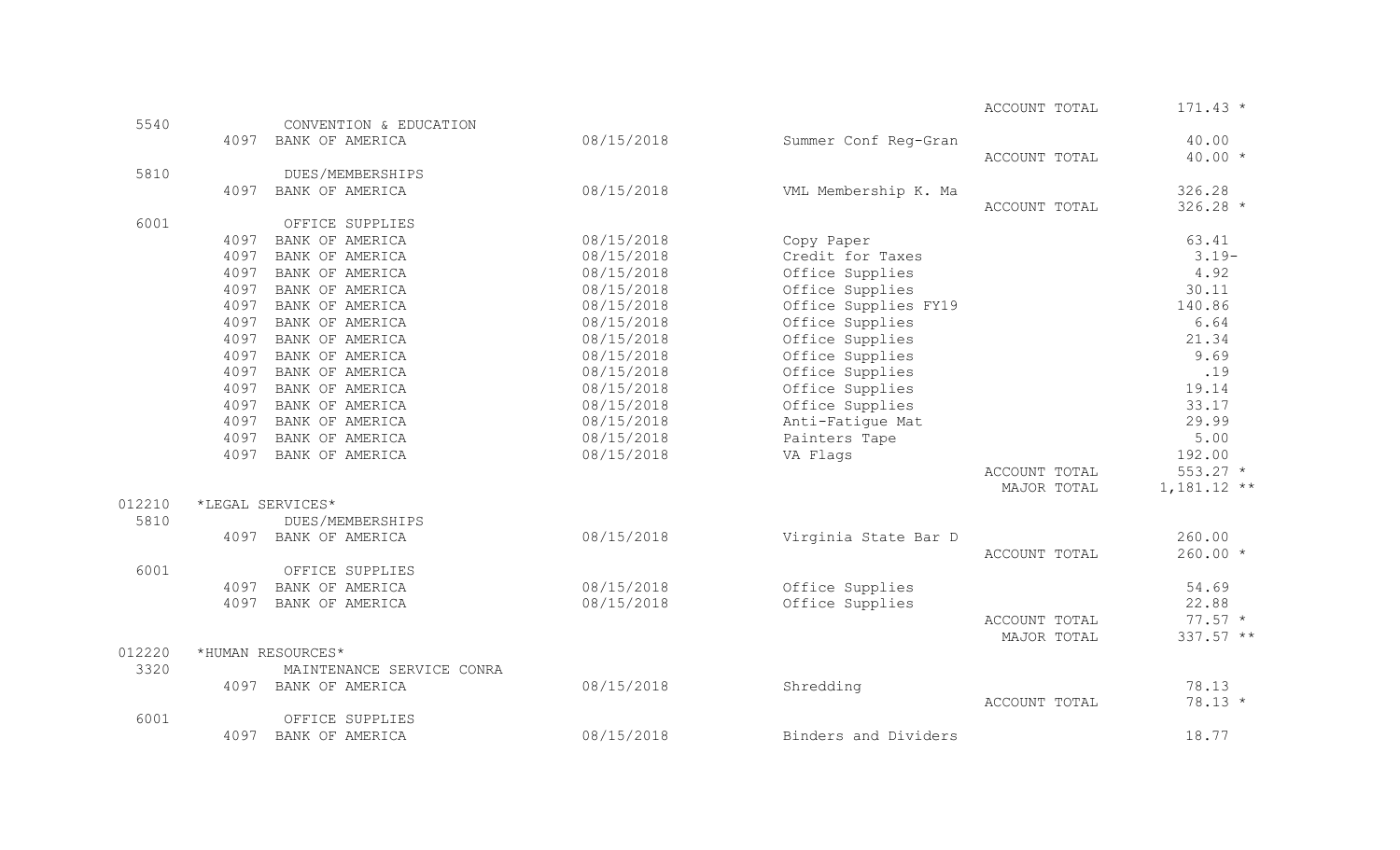|        | 4097                      | BANK OF AMERICA               | 08/15/2018 | Office Supplies FY19 |               | 8.99          |
|--------|---------------------------|-------------------------------|------------|----------------------|---------------|---------------|
|        |                           |                               |            |                      | ACCOUNT TOTAL | $27.76 *$     |
| 6002   |                           | FOOD SUPPLIES                 |            |                      |               |               |
|        | 4097                      | BANK OF AMERICA               | 08/15/2018 | New Employee Orienta |               | 42.50         |
|        |                           |                               |            |                      | ACCOUNT TOTAL | $42.50 *$     |
|        |                           |                               |            |                      | MAJOR TOTAL   | 148.39 **     |
| 012310 |                           | *COMMISSIONER OF THE REVENUE* |            |                      |               |               |
| 3320   |                           | MAINTENANCE SERVICE CONTR     |            |                      |               |               |
|        |                           | 4097 BANK OF AMERICA          | 08/15/2018 | Shredding            |               | 406.07        |
|        |                           |                               |            |                      | ACCOUNT TOTAL | 406.07 *      |
| 5530   |                           | MEALS & LODGING               |            |                      |               |               |
|        | 4097                      | BANK OF AMERICA               | 08/15/2018 | CORA Conf-Roa-LS-Hot |               | 132.56        |
|        | 4097                      | BANK OF AMERICA               | 08/15/2018 | VAAO-Charlottesville |               | 165.45        |
|        | 4097                      | BANK OF AMERICA               | 08/15/2018 | VAAO-Charlotesville- |               | 165.45        |
|        |                           |                               |            |                      | ACCOUNT TOTAL | $463.46 *$    |
| 5540   |                           | CONVENTION & EDUCATION        |            |                      |               |               |
|        |                           | 4097 BANK OF AMERICA          | 08/15/2018 | CRAV Conf-Roa-LS-Reg |               | 350.00        |
|        | 4097                      | BANK OF AMERICA               | 08/15/2018 | CORA Class-VB-KB-Req |               | 150.00        |
|        |                           |                               |            |                      | ACCOUNT TOTAL | $500.00 *$    |
| 6001   |                           | OFFICE SUPPLIES               |            |                      |               |               |
|        | 4097                      | BANK OF AMERICA               | 08/15/2018 | Office Supplies      |               | 130.62        |
|        | 4097                      | BANK OF AMERICA               | 08/15/2018 | Frames               |               | 175.84        |
|        |                           |                               |            |                      | ACCOUNT TOTAL | $306.46 *$    |
| 6012   |                           | BOOKS AND SUBSCRIPTIONS       |            |                      |               |               |
|        |                           | 4097 BANK OF AMERICA          | 08/15/2018 | boat valuation quide |               | 229.95        |
|        |                           |                               |            |                      | ACCOUNT TOTAL | $229.95 *$    |
|        |                           |                               |            |                      | MAJOR TOTAL   | $1,905.94$ ** |
| 012320 |                           | *GENERAL REASSESSMENT*        |            |                      |               |               |
| 5230   |                           | TELECOMMUNICATIONS            |            |                      |               |               |
|        |                           | 4097 BANK OF AMERICA          | 08/15/2018 | Internet-July-House  |               | 94.90         |
|        |                           |                               |            |                      | ACCOUNT TOTAL | $94.90 *$     |
|        |                           |                               |            |                      | MAJOR TOTAL   | $94.90**$     |
| 012410 | $\star$ TREASURER $\star$ |                               |            |                      |               |               |
| 3160   |                           | PROF SRVS - OTHER             |            |                      |               |               |
|        | 4097                      | BANK OF AMERICA               | 08/15/2018 | Paypal Fee           |               | 5.00          |
|        |                           |                               |            |                      | ACCOUNT TOTAL | $5.00*$       |
| 5210   |                           | POSTAL SERVICE                |            |                      |               |               |
|        | 4097                      | BANK OF AMERICA               | 08/15/2018 | Postage              |               | 5.70          |
|        |                           |                               |            |                      | ACCOUNT TOTAL | $5.70*$       |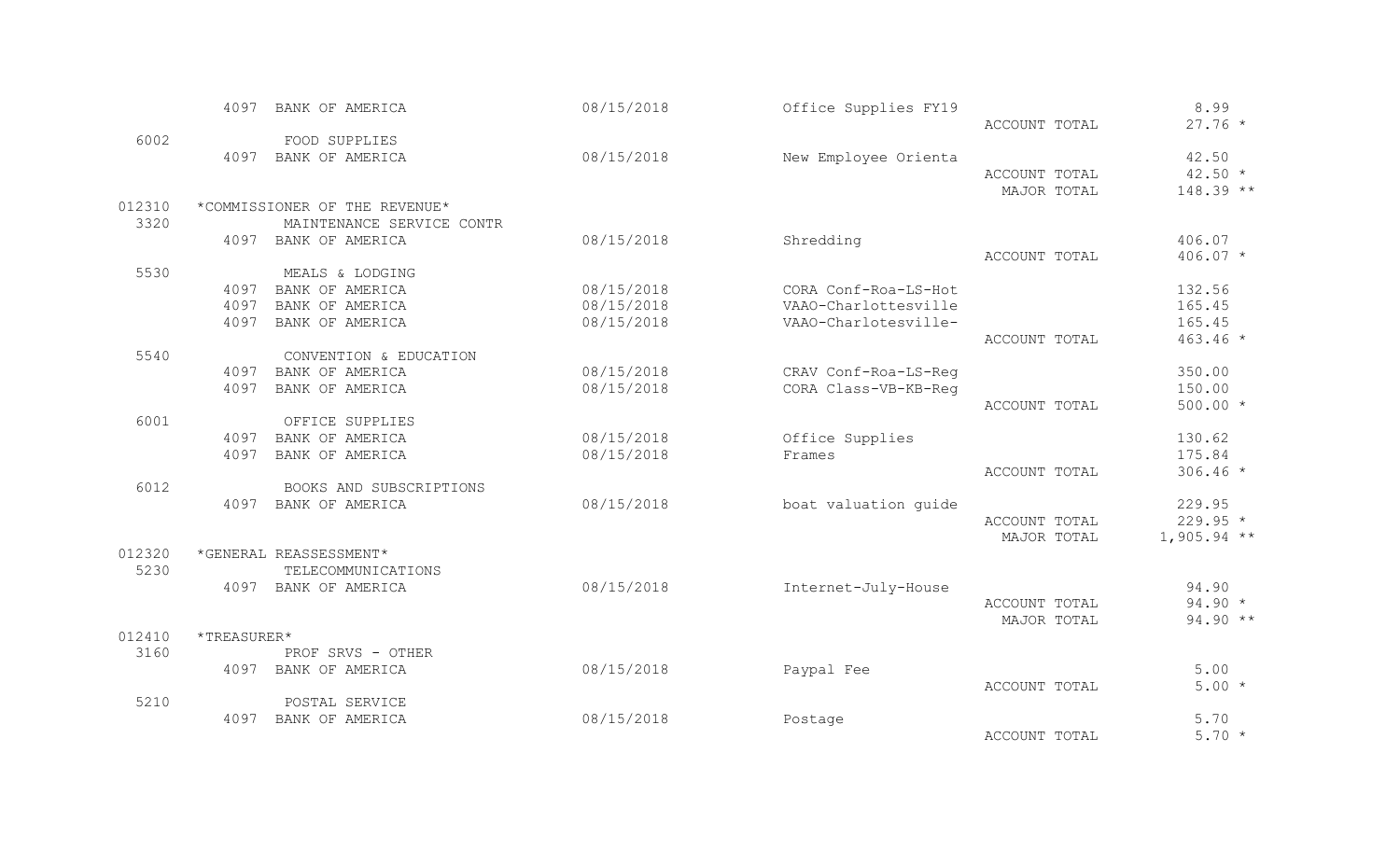| 5530   |              | MEALS & LODGING           |            |                      |               |               |
|--------|--------------|---------------------------|------------|----------------------|---------------|---------------|
|        | 4097         | BANK OF AMERICA           | 08/15/2018 | Trng VB PS Hotel     |               | 352.28        |
|        |              |                           |            |                      | ACCOUNT TOTAL | 352.28 *      |
| 5540   |              | CONVENTION & EDUCATION    |            |                      |               |               |
|        | 4097         | BANK OF AMERICA           | 08/15/2018 | Roles & Responsibili |               | 185.00        |
|        | 4097         | BANK OF AMERICA           | 08/15/2018 | Bankruptcy Class - S |               | 185.00        |
|        | 4097         | BANK OF AMERICA           | 08/15/2018 | Bankruptcy Class - J |               | 185.00        |
|        |              |                           |            |                      | ACCOUNT TOTAL | $555.00 *$    |
| 6001   |              | OFFICE SUPPLIES           |            |                      |               |               |
|        | 4097         | BANK OF AMERICA           | 08/15/2018 | Office Supplies FY19 |               | 39.75         |
|        | 4097         | BANK OF AMERICA           | 08/15/2018 | Office Supplies      |               | 117.80        |
|        |              |                           |            |                      | ACCOUNT TOTAL | $157.55 *$    |
|        |              |                           |            |                      | MAJOR TOTAL   | $1,075.53$ ** |
| 012430 | *ACCOUNTING* |                           |            |                      |               |               |
| 5540   |              | CONVENTION & EDUCATION    |            |                      |               |               |
|        | 4097         | BANK OF AMERICA           | 08/15/2018 | payroll class-JE-Ric |               | 149.00        |
|        |              |                           |            |                      | ACCOUNT TOTAL | $149.00 *$    |
|        |              |                           |            |                      | MAJOR TOTAL   | 149.00 **     |
| 012510 |              | *INFORMATION SYSTEMS*     |            |                      |               |               |
| 3320   |              | MAINTENANCE SERVICE CONTR |            |                      |               |               |
|        |              | 4097 BANK OF AMERICA      | 08/15/2018 | WaterRental          |               | 21.95         |
|        | 4097         | BANK OF AMERICA           | 08/15/2018 | MailServer           |               | 1,613.30      |
|        |              |                           |            |                      | ACCOUNT TOTAL | $1,635.25$ *  |
| 5230   |              | TELECOMMUNICATIONS        |            |                      |               |               |
|        | 4097         | BANK OF AMERICA           | 08/15/2018 | Phone $4500 - June$  |               | 82.27         |
|        | 4097         | BANK OF AMERICA           | 08/15/2018 | Wireless - July      |               | 240.00        |
|        | 4097         | BANK OF AMERICA           | 08/15/2018 | Internet-July-PS     |               | 239.85        |
|        | 4097         | BANK OF AMERICA           | 08/15/2018 | Internet-July-PS     |               | 381.35        |
|        | 4097         | BANK OF AMERICA           | 08/15/2018 | countywide fax servi |               | 53.90         |
|        |              |                           |            |                      | ACCOUNT TOTAL | 997.37 *      |
| 5530   |              | MEALS & LODGING           |            |                      |               |               |
|        | 4097         | BANK OF AMERICA           | 08/15/2018 | Conf-Fairfax-JH-Hote |               | 150.59        |
|        | 4097         | BANK OF AMERICA           | 08/15/2018 | Conf-Fairfax-JH-D    |               | 28.57         |
|        |              |                           |            |                      | ACCOUNT TOTAL | $179.16 *$    |
| 8007   |              | COMPUTER EQUIPMENT        |            |                      |               |               |
|        | 4097         | BANK OF AMERICA           | 08/15/2018 | 2XPC-2XMonitor       |               | 2,361.50      |
|        | 4097         | BANK OF AMERICA           | 08/15/2018 | webEx Renewal        |               | 348.00        |
|        | 4097         | BANK OF AMERICA           | 08/15/2018 | DomainNameRenewal    |               | 79.98         |
|        | 4097         | BANK OF AMERICA           | 08/15/2018 | Monitor-Cancelation  |               | $278.00 -$    |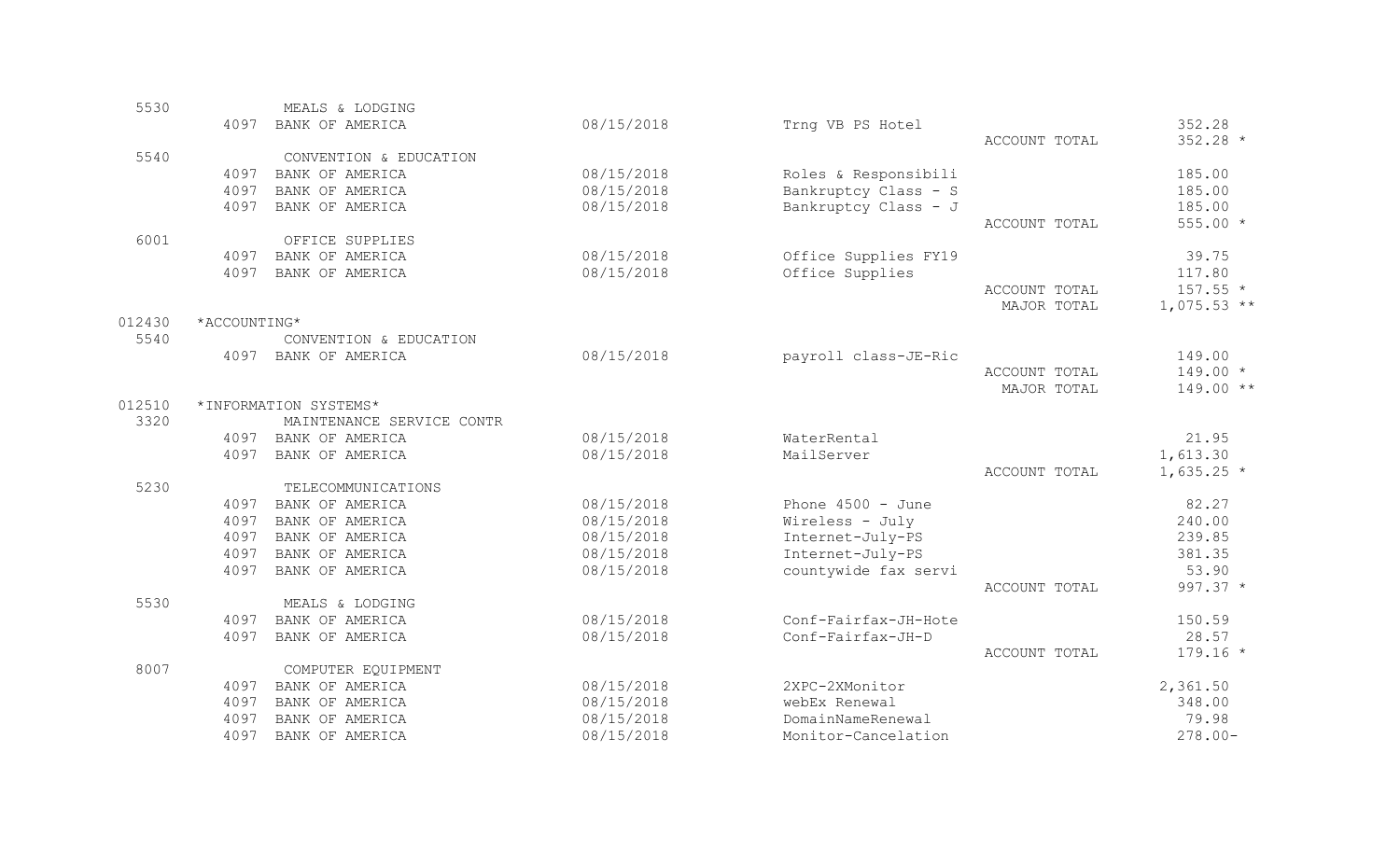|        | 4097<br>BANK OF AMERICA        | 08/15/2018 | Speakers             |               | 53.98         |
|--------|--------------------------------|------------|----------------------|---------------|---------------|
|        | 4097<br>BANK OF AMERICA        | 08/15/2018 | Monitor              |               | 278.00        |
|        | 4097<br>BANK OF AMERICA        | 08/15/2018 | SoniclearRecordingSf |               | 373.00        |
|        | 4097<br>BANK OF AMERICA        | 08/15/2018 | MemoryForHollie      |               | 166.90        |
|        | BANK OF AMERICA<br>4097        | 08/15/2018 | Stock                |               | 181.89        |
|        | BANK OF AMERICA<br>4097        | 08/15/2018 | FordBattBackup       |               | 69.95         |
|        | 4097<br>BANK OF AMERICA        | 08/15/2018 | Direct Bury CAT5     |               | 79.95         |
|        | 4097<br>BANK OF AMERICA        | 08/15/2018 | surgeSuppressor      |               | 23.99         |
|        | 4097<br>BANK OF AMERICA        | 08/15/2018 | WalabotTool          |               | 80.98         |
|        | 4097<br>BANK OF AMERICA        | 08/15/2018 | WirlessCameraSystem  |               | 862.96        |
|        | 4097<br>BANK OF AMERICA        | 08/15/2018 | WiFiChip for MDT     |               | 14.58         |
|        | 4097<br>BANK OF AMERICA        | 08/15/2018 | 2XswitchesEastside   |               | 700.00        |
|        |                                |            |                      | ACCOUNT TOTAL | $5,397.66$ *  |
|        |                                |            |                      | MAJOR TOTAL   | $8,209.44$ ** |
| 013100 | *REGISTRAR/BOARD OF ELECTIONS* |            |                      |               |               |
| 3110   | PROF SRVS - MEDICAL            |            |                      |               |               |
|        | 4097<br>BANK OF AMERICA        | 08/15/2018 | Pre-employment Drug  |               | 22.00         |
|        |                                |            |                      | ACCOUNT TOTAL | $22.00*$      |
| 6001   | OFFICE SUPPLIES                |            |                      |               |               |
|        | BANK OF AMERICA<br>4097        | 08/15/2018 | Office Supplies      |               | 97.25         |
|        | 4097<br>BANK OF AMERICA        | 08/15/2018 | Copy Paper           |               | 30.11         |
|        | 4097<br>BANK OF AMERICA        | 08/15/2018 | Credit for damaged i |               | $30.11 -$     |
|        |                                |            |                      | ACCOUNT TOTAL | $97.25 *$     |
|        |                                |            |                      | MAJOR TOTAL   | $119.25$ **   |
| 021100 | *CIRCUIT COURT*                |            |                      |               |               |
| 5230   | TELECOMMUNICATIONS             |            |                      |               |               |
|        | 4097<br>BANK OF AMERICA        | 08/15/2018 | Phone $4500 - June$  |               | 136.06        |
|        |                                |            |                      | ACCOUNT TOTAL | $136.06 *$    |
| 6001   | OFFICE SUPPLIES                |            |                      |               |               |
|        | BANK OF AMERICA<br>4097        | 08/15/2018 | Office Supplies      |               | 57.91         |
|        |                                |            |                      | ACCOUNT TOTAL | $57.91 *$     |
|        |                                |            |                      | MAJOR TOTAL   | 193.97 **     |
| 021200 | *GENERAL DISTRICT COURT*       |            |                      |               |               |
| 3320   | MAINTENANCE SERVICE CONTR      |            |                      |               |               |
|        | 4097<br>BANK OF AMERICA        | 08/15/2018 | Water-Gen Dist Ct-Ju |               | 28.95         |
|        |                                |            |                      | ACCOUNT TOTAL | $28.95 *$     |
| 5210   | POSTAL SERVICE                 |            |                      |               |               |
|        | BANK OF AMERICA<br>4097        | 08/15/2018 | Postage Machine Prop |               | 90.15         |
|        |                                |            |                      | ACCOUNT TOTAL | $90.15 *$     |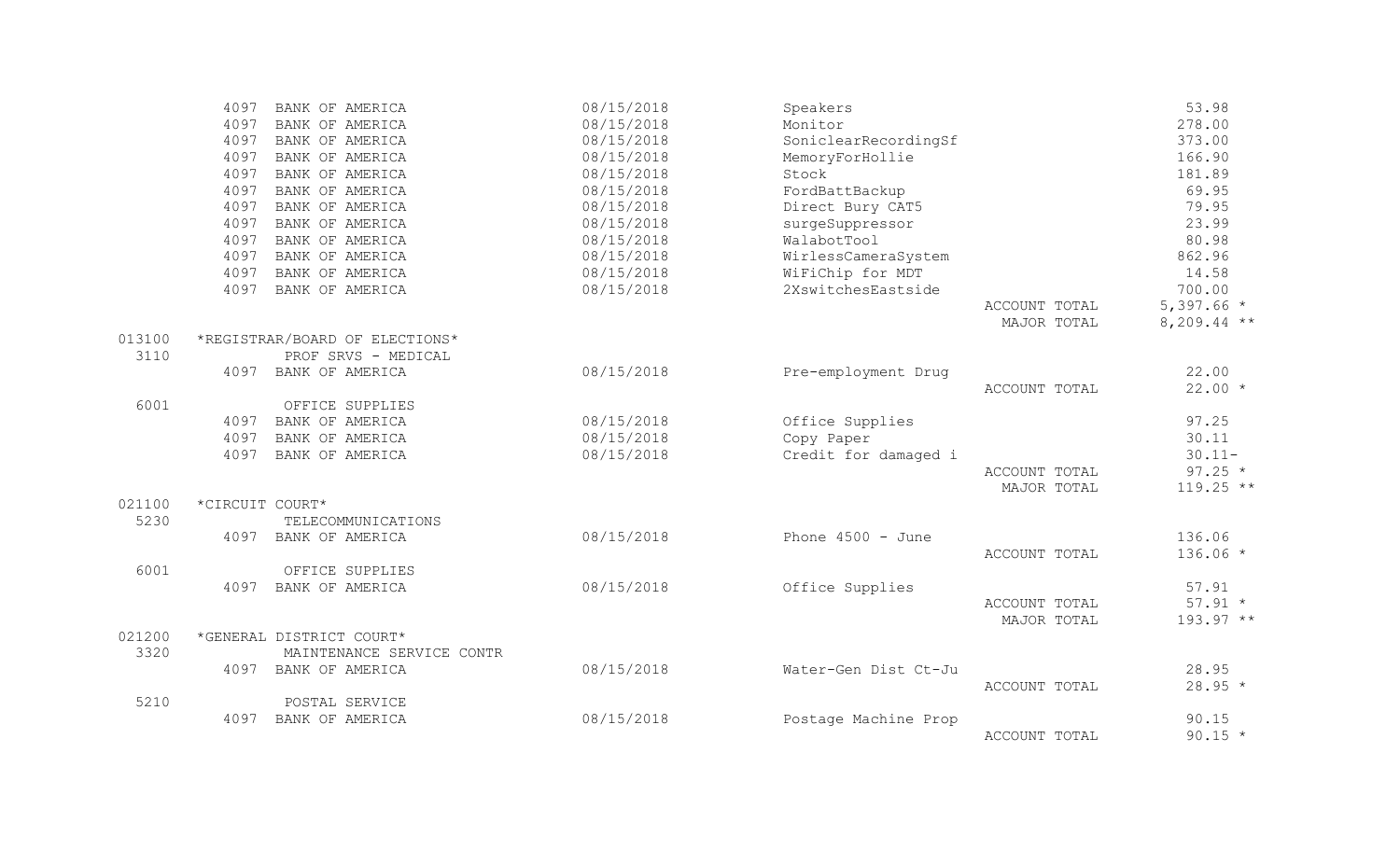| 5230   |               | TELECOMMUNICATIONS           |            |                      |               |               |
|--------|---------------|------------------------------|------------|----------------------|---------------|---------------|
|        | 4097          | BANK OF AMERICA              | 08/15/2018 | Phone $4500 - June$  |               | 56.15         |
|        |               |                              |            |                      | ACCOUNT TOTAL | $56.15 *$     |
|        |               |                              |            |                      | MAJOR TOTAL   | $175.25$ **   |
| 021300 | *MAGISTRATES* |                              |            |                      |               |               |
| 5230   |               | TELECOMMUNICATIONS           |            |                      |               |               |
|        | 4097          | BANK OF AMERICA              | 08/15/2018 | Phone $4500 - June$  |               | 107.29        |
|        |               |                              |            |                      | ACCOUNT TOTAL | $107.29 *$    |
|        |               |                              |            |                      | MAJOR TOTAL   | $107.29$ **   |
| 021700 |               | *CLERK OF THE CIRCUIT COURT* |            |                      |               |               |
| 3320   |               | MAINTENANCE SERVICE CONTR    |            |                      |               |               |
|        | 4097          | BANK OF AMERICA              | 08/15/2018 | Water-Cir Ct-July    |               | 37.90         |
|        |               |                              |            |                      | ACCOUNT TOTAL | $37.90 *$     |
| 6001   |               | OFFICE SUPPLIES              |            |                      |               |               |
|        | 4097          | BANK OF AMERICA              | 08/15/2018 | Office Supplies      |               | 25.26         |
|        | 4097          | BANK OF AMERICA              | 08/15/2018 | Office Supplies      |               | 15.29         |
|        | 4097          | BANK OF AMERICA              | 08/15/2018 | Office Supplies      |               | 19.56         |
|        |               |                              |            |                      | ACCOUNT TOTAL | $60.11 *$     |
|        |               |                              |            |                      | MAJOR TOTAL   | 98.01 **      |
| 021910 |               | *VICTIM WITNESS PROGRAM*     |            |                      |               |               |
| 5230   |               | TELECOMMUNICATIONS           |            |                      |               |               |
|        | 4097          | BANK OF AMERICA              | 08/15/2018 | Phone $4500 - June$  |               | 15.02         |
|        |               |                              |            |                      | ACCOUNT TOTAL | $15.02 *$     |
| 6001   |               | OFFICE SUPPLIES              |            |                      |               |               |
|        | 4097          | BANK OF AMERICA              | 08/15/2018 | Refund for order not |               | $633.60 -$    |
|        |               |                              |            |                      | ACCOUNT TOTAL | $633.60 - *$  |
|        |               |                              |            |                      | MAJOR TOTAL   | $618.58 - **$ |
| 022100 |               | *COMMONWEALTH'S ATTORNEY*    |            |                      |               |               |
| 3160   |               | PROF SRVS - OTHER            |            |                      |               |               |
|        |               | 4097 BANK OF AMERICA         | 08/15/2018 | Pre-employment backg |               | 286.00        |
|        | 4097          | BANK OF AMERICA              | 08/15/2018 | Pre-employment Drug  |               | 44.00         |
|        |               |                              |            |                      | ACCOUNT TOTAL | 330.00 *      |
| 3320   |               | MAINTENANCE SERVICE CONTR    |            |                      |               |               |
|        | 4097          | BANK OF AMERICA              | 08/15/2018 | Water-Comm Atty-July |               | 29.96         |
|        | 4097          | BANK OF AMERICA              | 08/15/2018 | Copier Maint & Usage |               | 50.23         |
|        |               |                              |            |                      | ACCOUNT TOTAL | $80.19 *$     |
| 5230   |               | TELECOMMUNICATIONS           |            |                      |               |               |
|        | 4097          | BANK OF AMERICA              | 08/15/2018 | Wireless - July      |               | 15.93         |
|        |               |                              |            |                      | ACCOUNT TOTAL | $15.93*$      |
|        |               |                              |            |                      |               |               |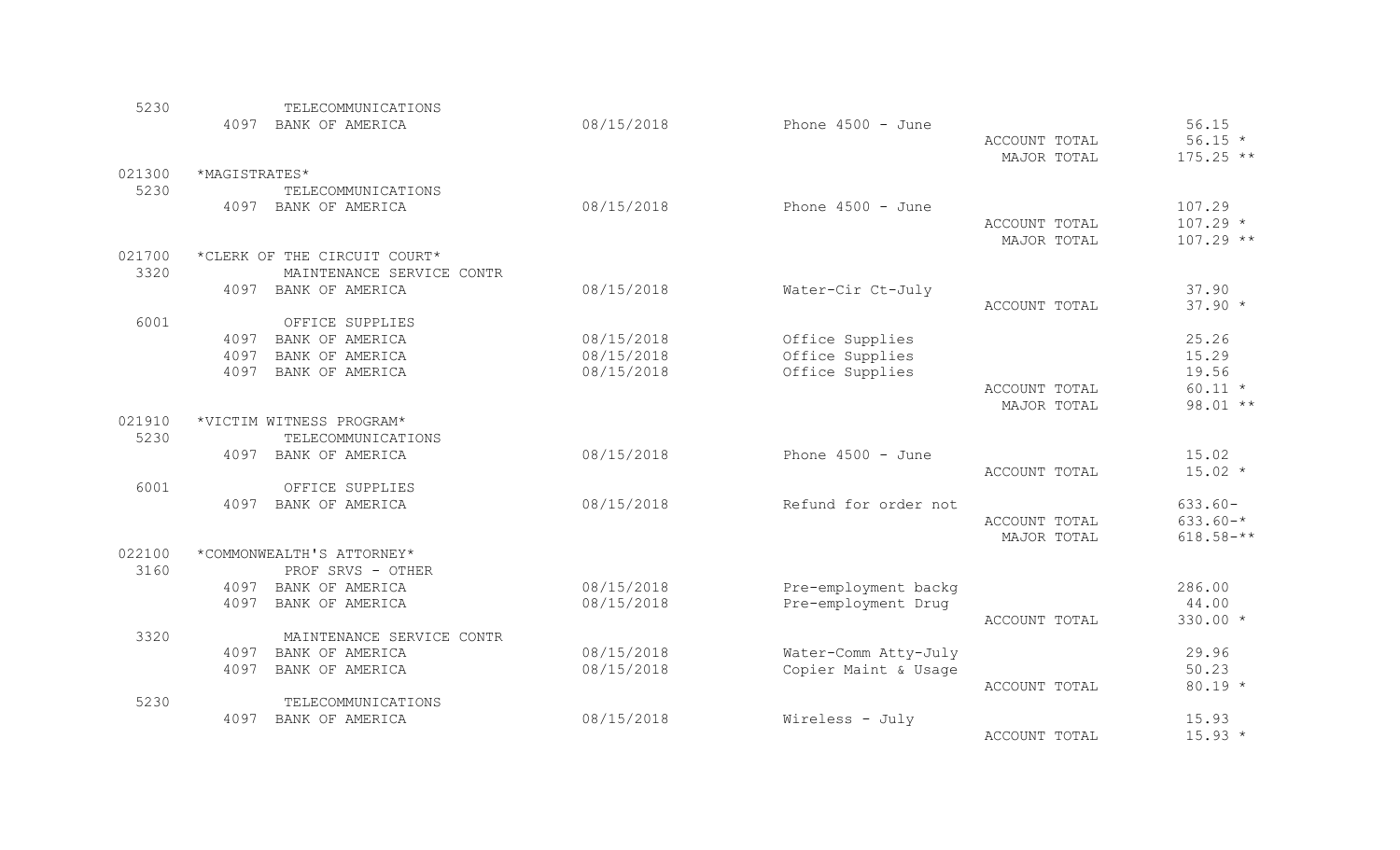| 5810   |           | DUES/MEMBERSHIPS          |            |                       |               |             |
|--------|-----------|---------------------------|------------|-----------------------|---------------|-------------|
|        |           | 4097 BANK OF AMERICA      | 08/15/2018 | VSB Dues-Birkitt      |               | 290.00      |
|        |           |                           |            |                       | ACCOUNT TOTAL | 290.00 *    |
| 6001   |           | OFFICE SUPPLIES           |            |                       |               |             |
|        | 4097      | BANK OF AMERICA           | 08/15/2018 | Copy Paper            |               | 60.22       |
|        | 4097      | BANK OF AMERICA           | 08/15/2018 | Office Supplies       |               | 37.99       |
|        | 4097      | BANK OF AMERICA           | 08/15/2018 | Office Supplies       |               | 13.73       |
|        | 4097      | BANK OF AMERICA           | 08/15/2018 | Office Supplies       |               | 27.71       |
|        | 4097      | BANK OF AMERICA           | 08/15/2018 | Office Supplies       |               | 54.72       |
|        |           |                           |            |                       | ACCOUNT TOTAL | $194.37 *$  |
|        |           |                           |            |                       | MAJOR TOTAL   | $910.49$ ** |
| 031200 | *SHERIFF* |                           |            |                       |               |             |
| 3310   |           | REPAIR AND MAINTENANCE    |            |                       |               |             |
|        |           | 4097 BANK OF AMERICA      | 08/15/2018 | VEHICLE REPAIRS       |               | 429.20      |
|        | 4097      | BANK OF AMERICA           | 08/15/2018 | LIDAR CALIBRATION     |               | 170.00      |
|        |           |                           |            |                       | ACCOUNT TOTAL | 599.20 *    |
| 3320   |           | MAINTENANCE SERVICE CONTR |            |                       |               |             |
|        |           | 4097 BANK OF AMERICA      | 08/15/2018 | WATER FOR OFFICE      |               | 44.95       |
|        | 4097      | BANK OF AMERICA           | 08/15/2018 | TRN BLDG REPAIRSS     |               | 312.50      |
|        | 4097      | BANK OF AMERICA           | 08/15/2018 | 3 SYSTEM FEE          |               | 96.00       |
|        | 4097      | BANK OF AMERICA           | 08/15/2018 | Pest Control - June   |               | 80.00       |
|        |           |                           |            |                       | ACCOUNT TOTAL | $533.45 *$  |
| 5230   |           | TELECOMMUNICATIONS        |            |                       |               |             |
|        | 4097      | BANK OF AMERICA           | 08/15/2018 | Phone $4500 - June$   |               | 269.57      |
|        | 4097      | BANK OF AMERICA           | 08/15/2018 | Wireless - July       |               | 2,746.22    |
|        |           |                           |            |                       | ACCOUNT TOTAL | $3,015.79*$ |
| 5530   |           | MEALS & LODGING           |            |                       |               |             |
|        | 4097      | BANK OF AMERICA           | 08/15/2018 | Trng VB CL Hotel      |               | 105.58      |
|        | 4097      | BANK OF AMERICA           | 08/15/2018 | SRO CONF Hampton HAR  |               | 389.46      |
|        | 4097      | BANK OF AMERICA           | 08/15/2018 | SRO CONF Hampton HAR  |               | 31.38       |
|        | 4097      | BANK OF AMERICA           | 08/15/2018 | SRO CONF Hampton HAR  |               | 18.14       |
|        | 4097      | BANK OF AMERICA           | 08/15/2018 | SRO CONF Hampton SCH  |               | 46.00       |
|        | 4097      | BANK OF AMERICA           | 08/15/2018 | SRO CONF Hampton . HA |               | 82.89       |
|        | 4097      | BANK OF AMERICA           | 08/15/2018 | SRO Conf Hampton HAR  |               | 26.51       |
|        | 4097      | BANK OF AMERICA           | 08/15/2018 | SRO CONF Hampton DOO  |               | 36.02       |
|        | 4097      | BANK OF AMERICA           | 08/15/2018 | SRO CONF Hampton HAR  |               | 105.20      |
|        |           |                           |            |                       | ACCOUNT TOTAL | 841.18 *    |
| 5550   |           | EXTRADITION OF PRISONERS  |            |                       |               |             |
|        | 4097      | BANK OF AMERICA           | 08/15/2018 | FUEL/EXTRADITION-COL  |               | 62.50       |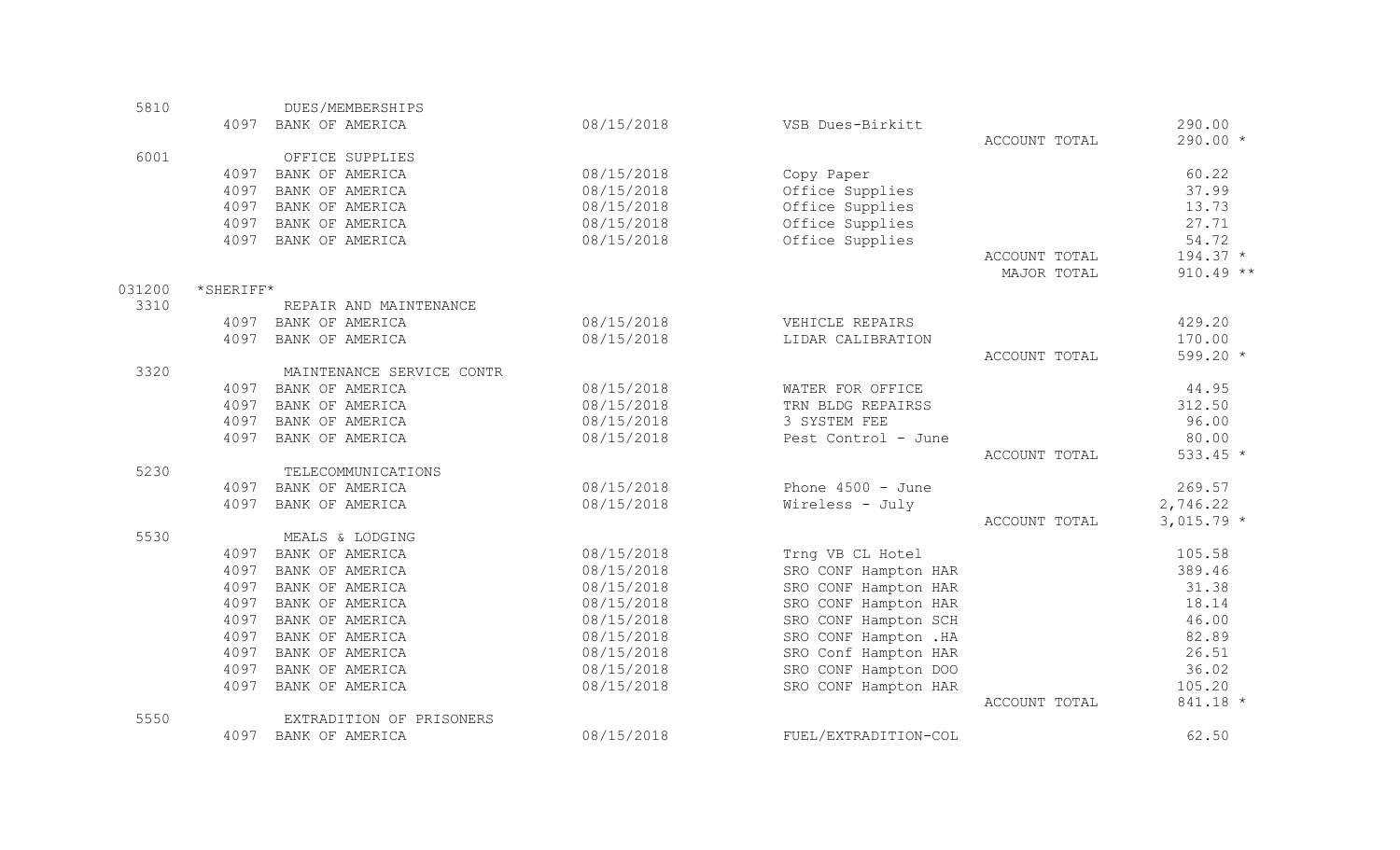|      | 4097 | BANK OF AMERICA           | 08/15/2018 | PARKING/EXTRADITION/ |               | 2.00         |
|------|------|---------------------------|------------|----------------------|---------------|--------------|
|      | 4097 | BANK OF AMERICA           | 08/15/2018 | MEALS/EXTRADITION/CO |               | 18.47        |
|      |      |                           |            |                      | ACCOUNT TOTAL | $82.97 *$    |
| 6001 |      | OFFICE SUPPLIES           |            |                      |               |              |
|      | 4097 | BANK OF AMERICA           | 08/15/2018 | Copy Paper           |               | 60.22        |
|      | 4097 | BANK OF AMERICA           | 08/15/2018 | Office Supplies      |               | 39.45        |
|      | 4097 | BANK OF AMERICA           | 08/15/2018 | Office Supplies      |               | 27.37        |
|      | 4097 | BANK OF AMERICA           | 08/15/2018 | Office Supplies      |               | 10.46        |
|      | 4097 | BANK OF AMERICA           | 08/15/2018 | Office Supplies      |               | 18.16        |
|      | 4097 | BANK OF AMERICA           | 08/15/2018 | Office Supplies      |               | 74.16        |
|      |      |                           |            |                      | ACCOUNT TOTAL | 229.82 *     |
| 6002 |      | FOOD SUPPLIES             |            |                      |               |              |
|      | 4097 | BANK OF AMERICA           | 08/15/2018 | 1 INMATE MEAL        |               | 4.59         |
|      | 4097 | BANK OF AMERICA           | 08/15/2018 | 1 INMATE MEAL        |               | 4.68         |
|      | 4097 | BANK OF AMERICA           | 08/15/2018 | 1 INMATE MEAL        |               | 4.68         |
|      | 4097 | BANK OF AMERICA           | 08/15/2018 | 2 INMATE MEALS       |               | 9.36         |
|      | 4097 | BANK OF AMERICA           | 08/15/2018 | 3 INMATE MEALS       |               | 14.04        |
|      | 4097 | BANK OF AMERICA           | 08/15/2018 | WATER FOR INMATES    |               | 25.00        |
|      |      |                           |            |                      | ACCOUNT TOTAL | $62.35 *$    |
| 6007 |      | REPAIR & MAINTENANCE SUPP |            |                      |               |              |
|      | 4097 | BANK OF AMERICA           | 08/15/2018 | UPHOL CLEANER        |               | 6.99         |
|      |      |                           |            |                      | ACCOUNT TOTAL | $6.99*$      |
| 6010 |      | POLICE SUPPLIES           |            |                      |               |              |
|      | 4097 | BANK OF AMERICA           | 08/15/2018 | HOLSTER/SHOES        |               | 231.67       |
|      | 4097 | BANK OF AMERICA           | 08/15/2018 | NIGHT OPTS HOLSTERS  |               | 613.22       |
|      | 4097 | BANK OF AMERICA           | 08/15/2018 | LIGHT/HOLSTER        |               | 430.92       |
|      |      |                           |            |                      | ACCOUNT TOTAL | $1,275.81$ * |
| 6011 |      | UNIFORMS/APPAREL          |            |                      |               |              |
|      | 4097 | BANK OF AMERICA           | 08/15/2018 | UNIFORMS             |               | 1,041.00     |
|      | 4097 | BANK OF AMERICA           | 08/15/2018 | BOOTS-MCCALL         |               | 89.99        |
|      | 4097 | BANK OF AMERICA           | 08/15/2018 | <b>BOOTS</b>         |               | 97.94        |
|      |      |                           |            |                      | ACCOUNT TOTAL | $1,228.93*$  |
| 6014 |      | K-9 EXPENDITURES          |            |                      |               |              |
|      | 4097 | BANK OF AMERICA           | 08/15/2018 | K-9 VET EXP          |               | 592.08       |
|      | 4097 | BANK OF AMERICA           | 08/15/2018 | K-9 FOOD             |               | 239.32       |
|      |      |                           |            |                      | ACCOUNT TOTAL | 831.40 *     |
| 6099 |      | INVESTIGATIVE SUPPLIES    |            |                      |               |              |
|      | 4097 | BANK OF AMERICA           | 08/15/2018 | HEAD KEY             |               | 2.50         |
|      | 4097 | BANK OF AMERICA           | 08/15/2018 | RIFLE BOXES          |               | 255.25       |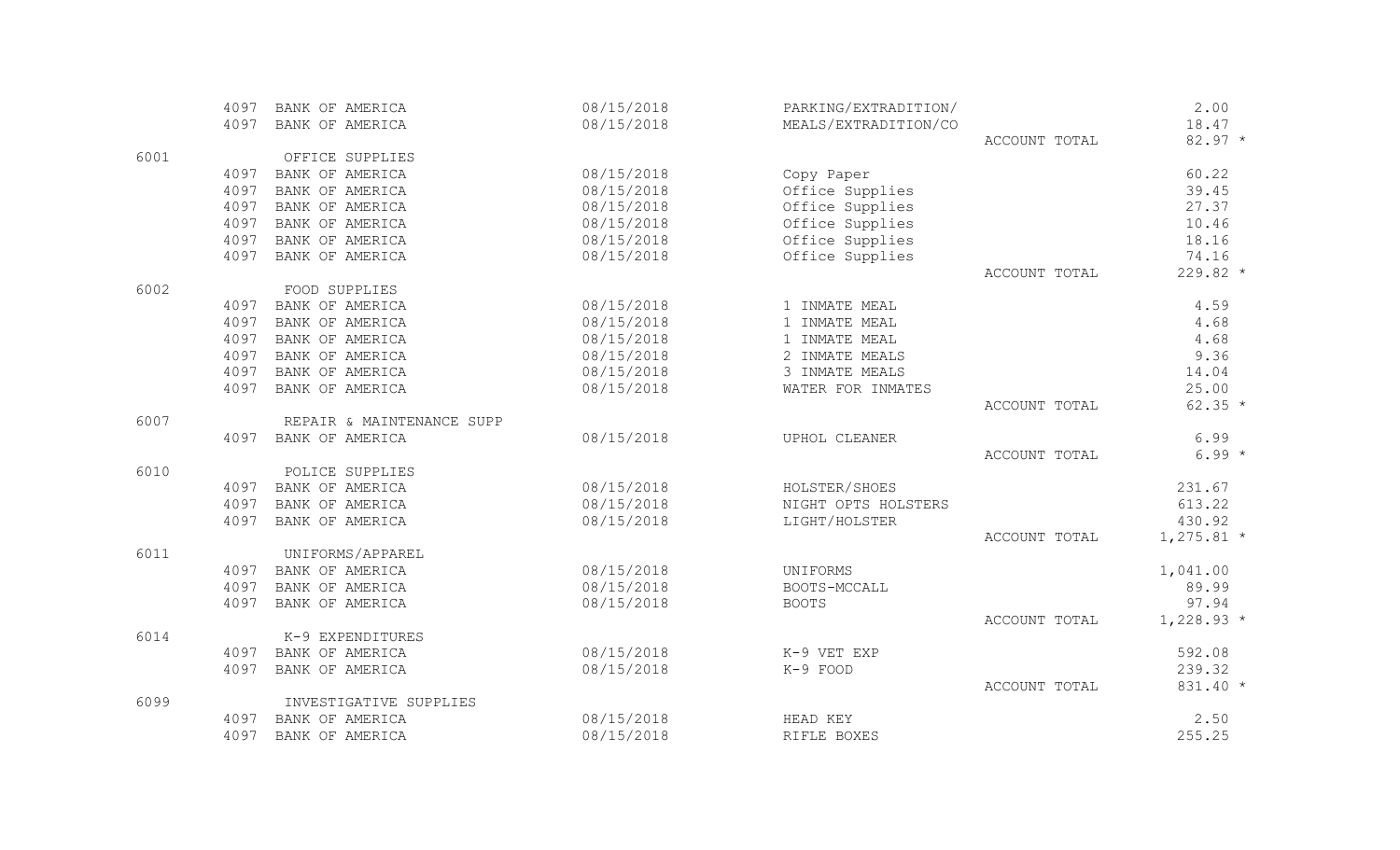|        | 4097 | BANK OF AMERICA              | 08/15/2018 | Replacement White Bo   |               | 39.68          |
|--------|------|------------------------------|------------|------------------------|---------------|----------------|
|        | 4097 | BANK OF AMERICA              | 08/15/2018 | Credit for damaged i   |               | $39.68 -$      |
|        | 4097 | BANK OF AMERICA              | 08/15/2018 | GLOVES-INV             |               | 215.70         |
|        | 4097 | BANK OF AMERICA              | 08/15/2018 | INVEST.DATABASE        |               | 151.00         |
|        |      |                              |            |                        | ACCOUNT TOTAL | $624.45 *$     |
| 8007   |      | COMPUTER EQUIPMENT           |            |                        |               |                |
|        | 4097 | BANK OF AMERICA              | 08/15/2018 | PanasonicMDT           |               | 2,929.50       |
|        |      |                              |            |                        | ACCOUNT TOTAL | $2,929.50*$    |
|        |      |                              |            |                        | MAJOR TOTAL   | $12,261.84$ ** |
| 032200 |      | *VOLUNTEER FIRE DEPARTMENTS* |            |                        |               |                |
| 3110   |      | PROF SRVS - MEDICAL          |            |                        |               |                |
|        | 4097 | BANK OF AMERICA              | 08/15/2018 | Drug Screens for Vol   |               | 25.00          |
|        |      |                              |            |                        | ACCOUNT TOTAL | $25.00*$       |
| 3160   |      | PROF SRVS - OTHER            |            |                        |               |                |
|        | 4097 | BANK OF AMERICA              | 08/15/2018 | Background checks -    |               | 79.10          |
|        | 4097 | BANK OF AMERICA              | 08/15/2018 | Background checks      |               | 123.15         |
|        |      |                              |            |                        | ACCOUNT TOTAL | $202.25$ *     |
| 3310   |      | REPAIR AND MAINTENANCE       |            |                        |               |                |
|        | 4097 | BANK OF AMERICA              | 08/15/2018 | batters for Tanker 5   |               | 347.85         |
|        | 4097 | BANK OF AMERICA              | 08/15/2018 | lamp for fire appara   |               | 15.60          |
|        | 4097 | BANK OF AMERICA              | 08/15/2018 | Eng. $34$ - State insp |               | 217.84         |
|        | 4097 | BANK OF AMERICA              | 08/15/2018 | Engine 3 - State Ins   |               | 223.64         |
|        | 4097 | BANK OF AMERICA              | 08/15/2018 | Reserve 2 - Oil Chan   |               | 217.84         |
|        | 4097 | BANK OF AMERICA              | 08/15/2018 | Tanker 3 - State Ins   |               | 217.84         |
|        | 4097 | BANK OF AMERICA              | 08/15/2018 | CO2 apparatus repair   |               | 441.48         |
|        | 4097 | BANK OF AMERICA              | 08/15/2018 | CO4 apparatus repair   |               | 1,391.65       |
|        | 4097 | BANK OF AMERICA              | 08/15/2018 | CO1 apparatus repair   |               | 491.18         |
|        | 4097 | BANK OF AMERICA              | 08/15/2018 | CO5 apparaus repairs   |               | 435.68         |
|        | 4097 | BANK OF AMERICA              | 08/15/2018 | ENG 3 adapters         |               | 213.00         |
|        | 4097 | BANK OF AMERICA              | 08/15/2018 | Engine 3 adapters      |               | 280.99         |
|        | 4097 | BANK OF AMERICA              | 08/15/2018 | Repairs for FM1 Brus   |               | 731.01         |
|        |      |                              |            |                        | ACCOUNT TOTAL | $5,225.60*$    |
| 3320   |      | MAINTENANCE SERVICE CONTR    |            |                        |               |                |
|        | 4097 | BANK OF AMERICA              | 08/15/2018 | Hood system inspecti   |               | 392.50         |
|        |      |                              |            |                        | ACCOUNT TOTAL | 392.50 *       |
| 5230   |      | TELECOMMUNICATIONS           |            |                        |               |                |
|        | 4097 | BANK OF AMERICA              | 08/15/2018 | Wireless - July        |               | 40.01          |
|        | 4097 | BANK OF AMERICA              | 08/15/2018 | Internet-July-MVFD     |               | 114.90         |
|        |      |                              |            |                        | ACCOUNT TOTAL | $154.91 *$     |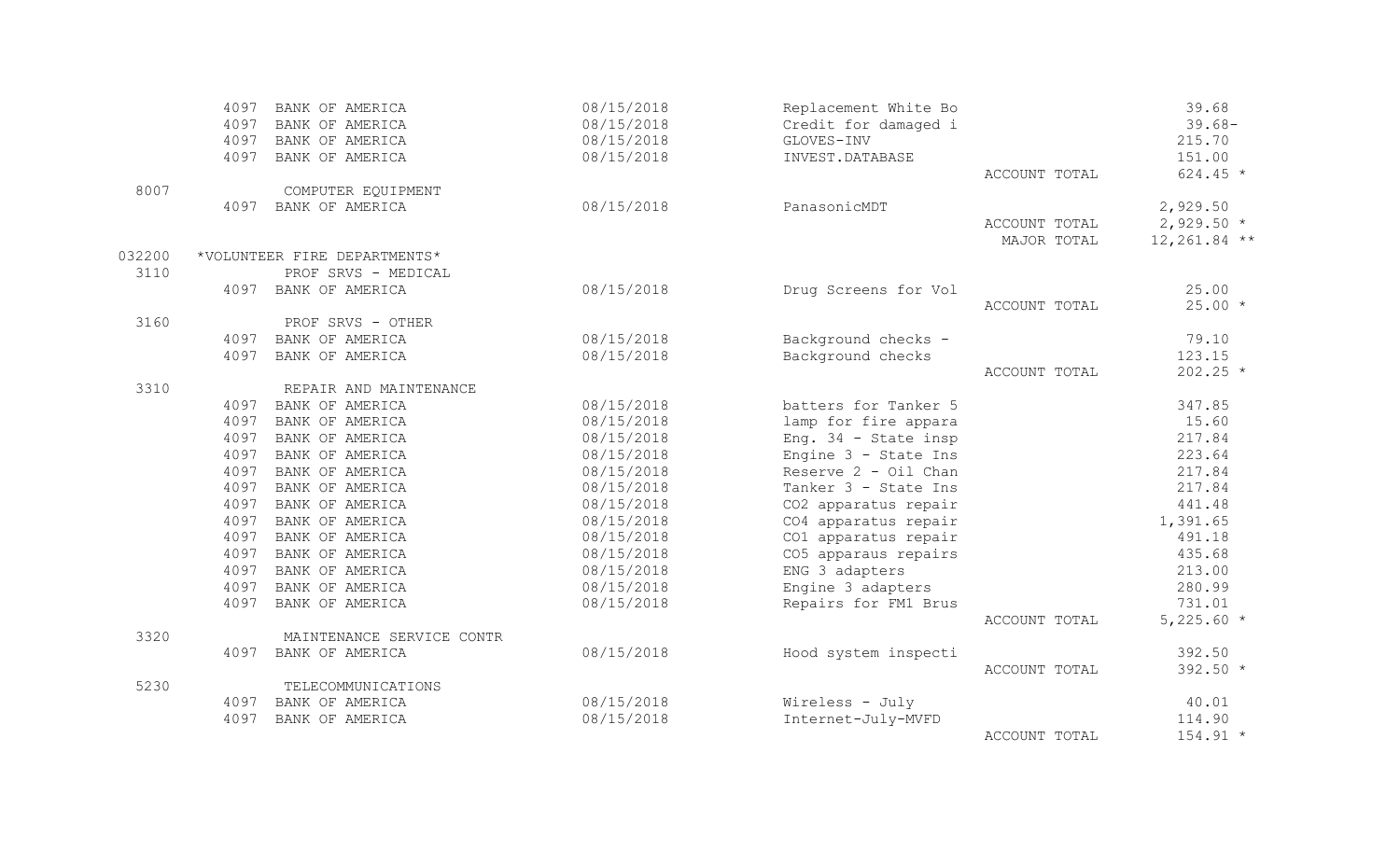| 5692   |              | CONTRIBUTION-MCKENNEY     |            |                      |               |               |
|--------|--------------|---------------------------|------------|----------------------|---------------|---------------|
|        | 4097         | BANK OF AMERICA           | 08/15/2018 | Pest Control - June  |               | 25.00         |
|        | 4097         | BANK OF AMERICA           | 08/15/2018 | Cleaning supplies fo |               | 174.63        |
|        |              |                           |            |                      | ACCOUNT TOTAL | $199.63 *$    |
| 6007   |              | REPAIR & MAINTENANCE SUPP |            |                      |               |               |
|        | 4097         | BANK OF AMERICA           | 08/15/2018 | NVFD paint           |               | 904.97        |
|        | 4097         | BANK OF AMERICA           | 08/15/2018 | Pelican case for FM1 |               | 183.37        |
|        | 4097         | BANK OF AMERICA           | 08/15/2018 | Printer battery      |               | 206.92        |
|        | 4097         | BANK OF AMERICA           | 08/15/2018 | organizer for FM1    |               | 177.23        |
|        | 4097         | BANK OF AMERICA           | 08/15/2018 | Fire Simulation Prog |               | 74.95         |
|        |              |                           |            |                      | ACCOUNT TOTAL | $1,547.44$ *  |
| 6011   |              | UNIFORMS/APPAREL          |            |                      |               |               |
|        | 4097         | BANK OF AMERICA           | 08/15/2018 | Helmet Shield for C. |               | 68.48         |
|        |              |                           |            |                      | ACCOUNT TOTAL | $68.48*$      |
|        |              |                           |            |                      | MAJOR TOTAL   | $7,815.81**$  |
| 032300 | *FIRE & EMS* |                           |            |                      |               |               |
| 3310   |              | REPAIR AND MAINTENANCE    |            |                      |               |               |
|        | 4097         | BANK OF AMERICA           | 08/15/2018 | Ambulance repair     |               | 701.60        |
|        | 4097         | BANK OF AMERICA           | 08/15/2018 | Ambulance Repair     |               | 660.49        |
|        | 4097         | BANK OF AMERICA           | 08/15/2018 | Ambulance Repair     |               | 1,275.22      |
|        | 4097         | BANK OF AMERICA           | 08/15/2018 | Ambulance Repair Cre |               | $701.60 -$    |
|        | 4097         | BANK OF AMERICA           | 08/15/2018 | Ambulance repair - 4 |               | 1,817.96      |
|        | 4097         | BANK OF AMERICA           | 08/15/2018 | 1101 Ambulance repai |               | 8,605.68      |
|        |              |                           |            |                      | ACCOUNT TOTAL | $12,359.35$ * |
| 3320   |              | MAINTENANCE SERVICE CONTR |            |                      |               |               |
|        | 4097         | BANK OF AMERICA           | 08/15/2018 | Oxygen               |               | 437.67        |
|        | 4097         | BANK OF AMERICA           | 08/15/2018 | Medical waste pickup |               | 452.25        |
|        |              |                           |            |                      | ACCOUNT TOTAL | 889.92 *      |
| 5230   |              | TELECOMMUNICATIONS        |            |                      |               |               |
|        | 4097         | BANK OF AMERICA           | 08/15/2018 | Phone $4500 - June$  |               | 56.16         |
|        | 4097         | BANK OF AMERICA           | 08/15/2018 | Wireless - July      |               | 626.17        |
|        |              |                           |            |                      | ACCOUNT TOTAL | 682.33 *      |
| 6001   |              | OFFICE SUPPLIES           |            |                      |               |               |
|        | 4097         | BANK OF AMERICA           | 08/15/2018 | Office Supplies      |               | 12.39         |
|        | 4097         | BANK OF AMERICA           | 08/15/2018 | Presentation pointer |               | 15.98         |
|        | 4097         | BANK OF AMERICA           | 08/15/2018 | Coffee carafe for Co |               | 30.99         |
|        | 4097         | BANK OF AMERICA           | 08/15/2018 | Organizers for train |               | 10.87         |
|        |              |                           |            |                      | ACCOUNT TOTAL | $70.23 *$     |

6004 MEDICAL SUPPLIES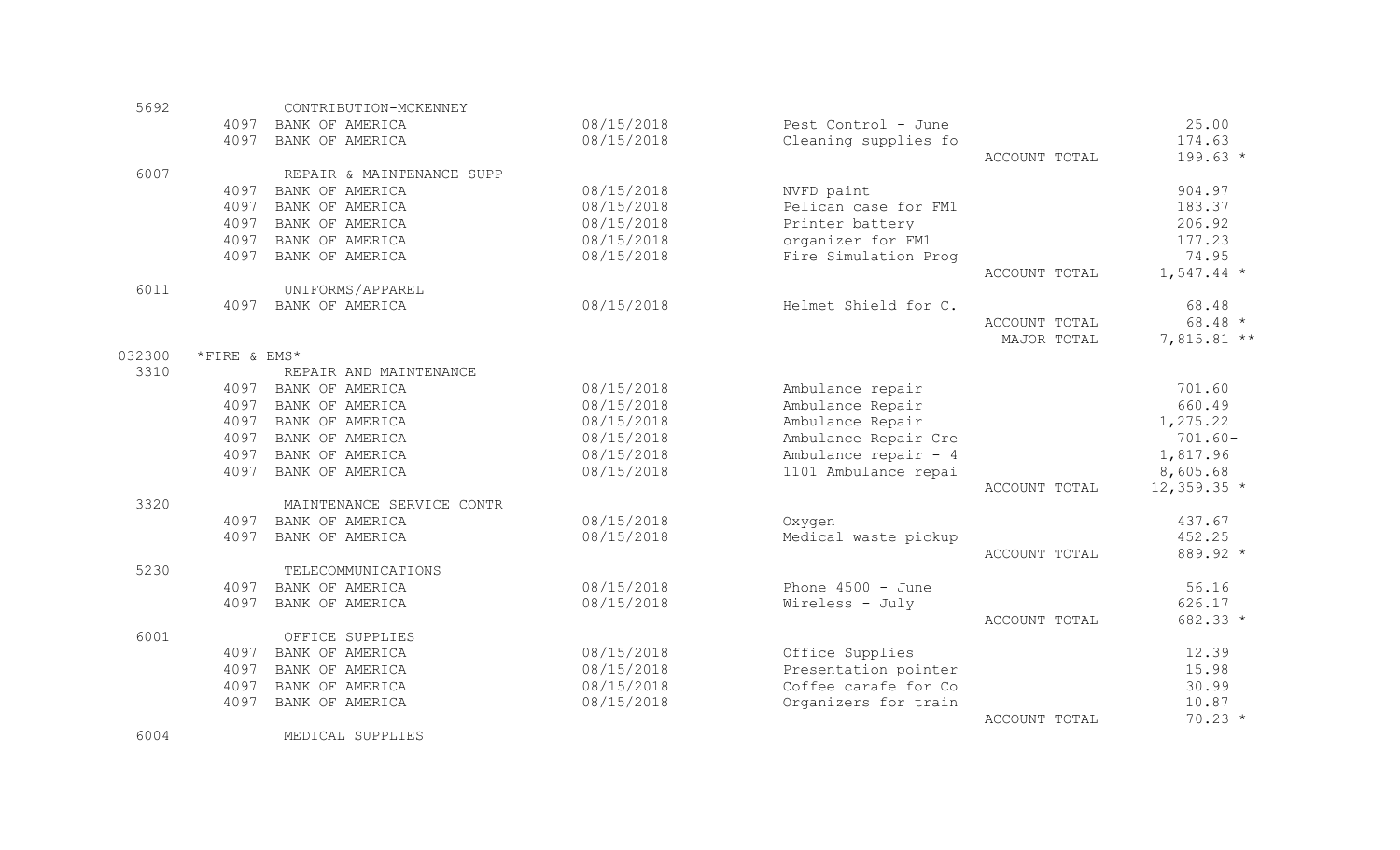|        | 4097 | BANK OF AMERICA                | 08/15/2018 | Medical Supplies     |               | 459.20         |
|--------|------|--------------------------------|------------|----------------------|---------------|----------------|
|        | 4097 | BANK OF AMERICA                | 08/15/2018 | Medical Supplies - p |               | 1,172.18       |
|        |      |                                |            |                      | ACCOUNT TOTAL | $1,631.38$ *   |
| 6005   |      | JANITORIAL SUPPLIES            |            |                      |               |                |
|        | 4097 | BANK OF AMERICA                | 08/15/2018 | Cleaning and house s |               | 436.96         |
|        |      |                                |            |                      | ACCOUNT TOTAL | $436.96 *$     |
| 6007   |      | REPAIR & MAINTENANCE SUPP      |            |                      |               |                |
|        | 4097 | BANK OF AMERICA                | 08/15/2018 | GPS mounts for ambul |               | 15.98          |
|        |      |                                |            |                      | ACCOUNT TOTAL | $15.98 *$      |
| 6011   |      | UNIFORMS/APPAREL               |            |                      |               |                |
|        | 4097 | BANK OF AMERICA                | 08/15/2018 | Boots - Dual Role    |               | 460.00         |
|        | 4097 | BANK OF AMERICA                | 08/15/2018 | Uniform pants for EM |               | 121.47         |
|        |      |                                |            |                      | ACCOUNT TOTAL | $581.47 *$     |
| 6014   |      | OTHER OPERATING SUPPLIES-      |            |                      |               |                |
|        |      | 4097 BANK OF AMERICA           | 08/15/2018 | Rehab supplies for c |               | 211.07         |
|        | 4097 | BANK OF AMERICA                | 08/15/2018 | Rehab supplies       |               | 24.18          |
|        |      |                                |            |                      | ACCOUNT TOTAL | $235.25 *$     |
|        |      |                                |            |                      | MAJOR TOTAL   | $16,902.87$ ** |
| 033400 |      | *OTHER CORRECTION & DETENTION* |            |                      |               |                |
| 3320   |      | MAINTENANCE SERVICE CONTR      |            |                      |               |                |
|        |      | 4097 BANK OF AMERICA           | 08/15/2018 | Water - CSA          |               | 8.95           |
|        | 4097 | BANK OF AMERICA                | 08/15/2018 | Shredding - CSA      |               | 41.04          |
|        |      |                                |            |                      | ACCOUNT TOTAL | $49.99 *$      |
| 5230   |      | TELECOMMUNICATIONS             |            |                      |               |                |
|        |      | 4097 BANK OF AMERICA           | 08/15/2018 | Phone $4500 - June$  |               | 47.03          |
|        |      |                                |            |                      | ACCOUNT TOTAL | $47.03 *$      |
| 5530   |      | MEALS & LODGING                |            |                      |               |                |
|        | 4097 | BANK OF AMERICA                | 08/15/2018 | Conf DC AYG D        |               | 17.60          |
|        | 4097 | BANK OF AMERICA                | 08/15/2018 | Conf DC AYG D        |               | 28.57          |
|        | 4097 | BANK OF AMERICA                | 08/15/2018 | Conf DC AYG L        |               | 16.50          |
|        |      |                                |            |                      | ACCOUNT TOTAL | $62.67 *$      |
| 6001   |      | OFFICE SUPPLIES                |            |                      |               |                |
|        | 4097 | BANK OF AMERICA                | 08/15/2018 | Note Card for CSA    |               | 54.47          |
|        |      |                                |            |                      | ACCOUNT TOTAL | $54.47 *$      |
|        |      |                                |            |                      | MAJOR TOTAL   | $214.16$ **    |
| 034100 |      | *BUILDING INSPECTION*          |            |                      |               |                |
| 5230   |      | TELECOMMUNICATIONS             |            |                      |               |                |
|        | 4097 | BANK OF AMERICA                | 08/15/2018 | Wireless - July      |               | 111.91         |
|        |      |                                |            |                      | ACCOUNT TOTAL | $111.91 *$     |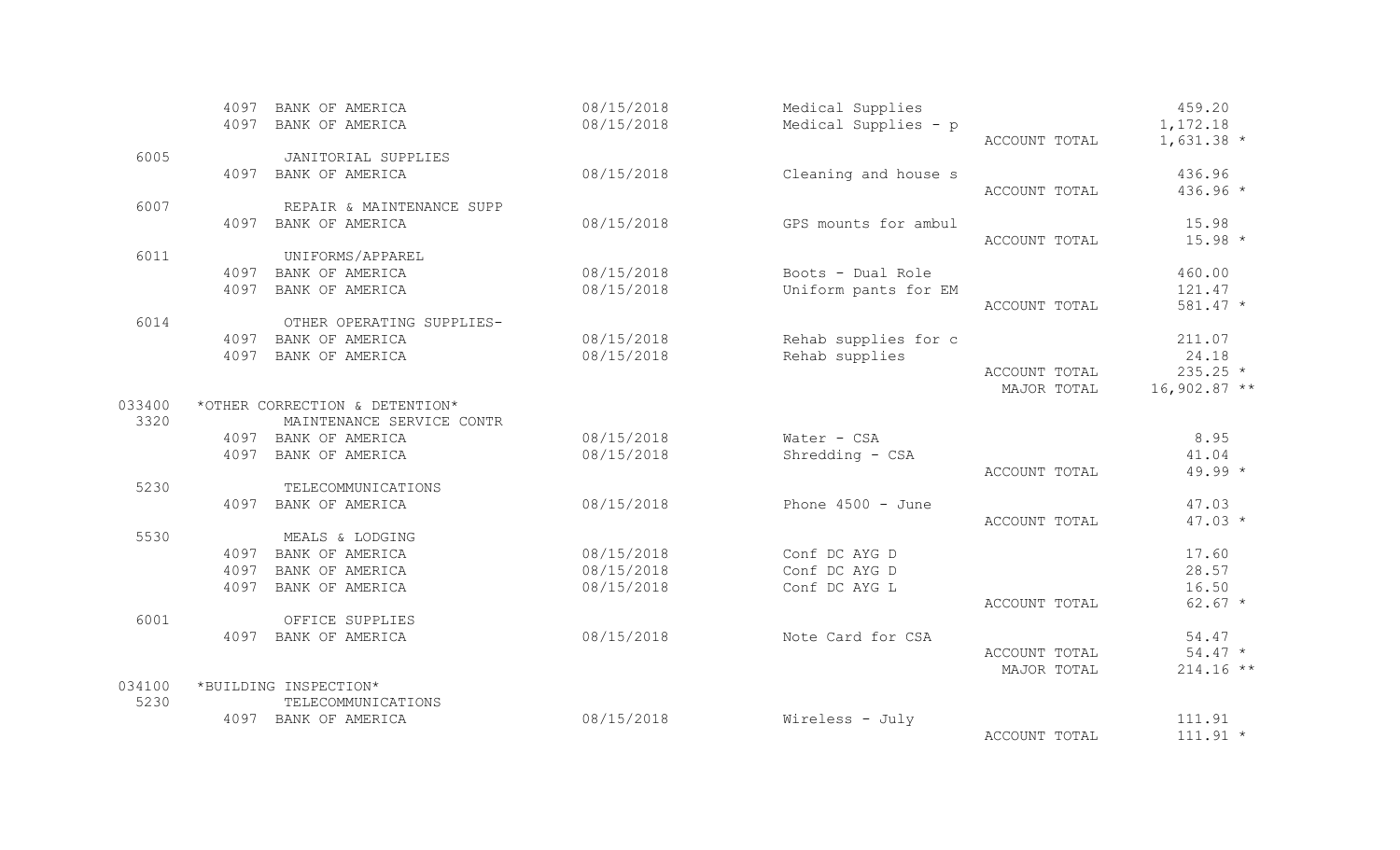| 5810   |      | DUES/MEMBERSHIPS                    |            |                      |               |             |
|--------|------|-------------------------------------|------------|----------------------|---------------|-------------|
|        |      | 4097 BANK OF AMERICA                | 08/15/2018 | dues insp jp         |               | 40.00       |
|        |      |                                     |            |                      | ACCOUNT TOTAL | $40.00 *$   |
| 6001   |      | OFFICE SUPPLIES                     |            |                      |               |             |
|        | 4097 | BANK OF AMERICA                     | 08/15/2018 | office supplies      |               | 53.37       |
|        |      |                                     |            |                      | ACCOUNT TOTAL | $53.37 *$   |
|        |      |                                     |            |                      | MAJOR TOTAL   | 205.28 **   |
| 035100 |      | *ANIMAL CONTROL/POUND*              |            |                      |               |             |
| 3110   |      | PROF SRVS - MEDICAL                 |            |                      |               |             |
|        |      | 4097 BANK OF AMERICA                | 08/15/2018 | Vet care for Dc# 730 |               | 90.00       |
|        |      |                                     |            |                      | ACCOUNT TOTAL | $90.00 *$   |
| 3320   |      | MAINTENANCE SERVICE CONTR           |            |                      |               |             |
|        |      | 4097 BANK OF AMERICA                | 08/15/2018 | Pest Control - June  |               | 35.00       |
|        |      |                                     |            |                      | ACCOUNT TOTAL | $35.00*$    |
| 5110   |      | ELECTRICAL SERVICE                  |            |                      |               |             |
|        | 4097 | BANK OF AMERICA                     | 08/15/2018 | Electric-June-AC     |               | 645.19      |
|        |      |                                     |            |                      | ACCOUNT TOTAL | $645.19 *$  |
| 5230   |      | TELECOMMUNICATIONS                  |            |                      |               |             |
|        | 4097 | BANK OF AMERICA                     | 08/15/2018 | Wireless - July      |               | 419.37      |
|        |      |                                     |            |                      | ACCOUNT TOTAL | $419.37 *$  |
| 5530   |      | MEALS & LODGING                     |            |                      |               |             |
|        | 4097 | BANK OF AMERICA                     | 08/15/2018 | Trng Fredbrg AL JC D |               | 30.64       |
|        | 4097 | BANK OF AMERICA                     | 08/15/2018 | Trng Fredbrg AL JC L |               | 5.56        |
|        | 4097 | BANK OF AMERICA                     | 08/15/2018 | Trng Fredbrg AL JC B |               | 7.16        |
|        | 4097 | BANK OF AMERICA                     | 08/15/2018 | Trng Fredbrg AL JC L |               | 5.15        |
|        | 4097 | BANK OF AMERICA                     | 08/15/2018 | Trng Fredbrg Al JC D |               | 35.81       |
|        |      |                                     |            |                      | ACCOUNT TOTAL | $84.32 *$   |
| 5540   |      | CONVENTION & EDUCATION              |            |                      |               |             |
|        | 4097 | BANK OF AMERICA                     | 08/15/2018 | Trng Fredbg AC01 & A |               | 1,440.00    |
|        |      |                                     |            |                      | ACCOUNT TOTAL | $1,440.00*$ |
| 6001   |      | OFFICE SUPPLIES                     |            |                      |               |             |
|        | 4097 | BANK OF AMERICA                     | 08/15/2018 | Office Supplies FY19 |               | 8.98        |
|        | 4097 | BANK OF AMERICA                     | 08/15/2018 | Office Supplies      |               | 4.43        |
|        | 4097 | BANK OF AMERICA                     | 08/15/2018 | Office Supplies      |               | 4.54        |
| 6004   |      |                                     |            |                      | ACCOUNT TOTAL | $17.95 *$   |
|        | 4097 | MEDICAL SUPPLIES<br>BANK OF AMERICA | 08/15/2018 | Syringes for shelter |               | 28.78       |
|        |      |                                     |            |                      | ACCOUNT TOTAL | $28.78 *$   |
|        |      |                                     |            |                      |               |             |

6005 JANITORIAL SUPPLIES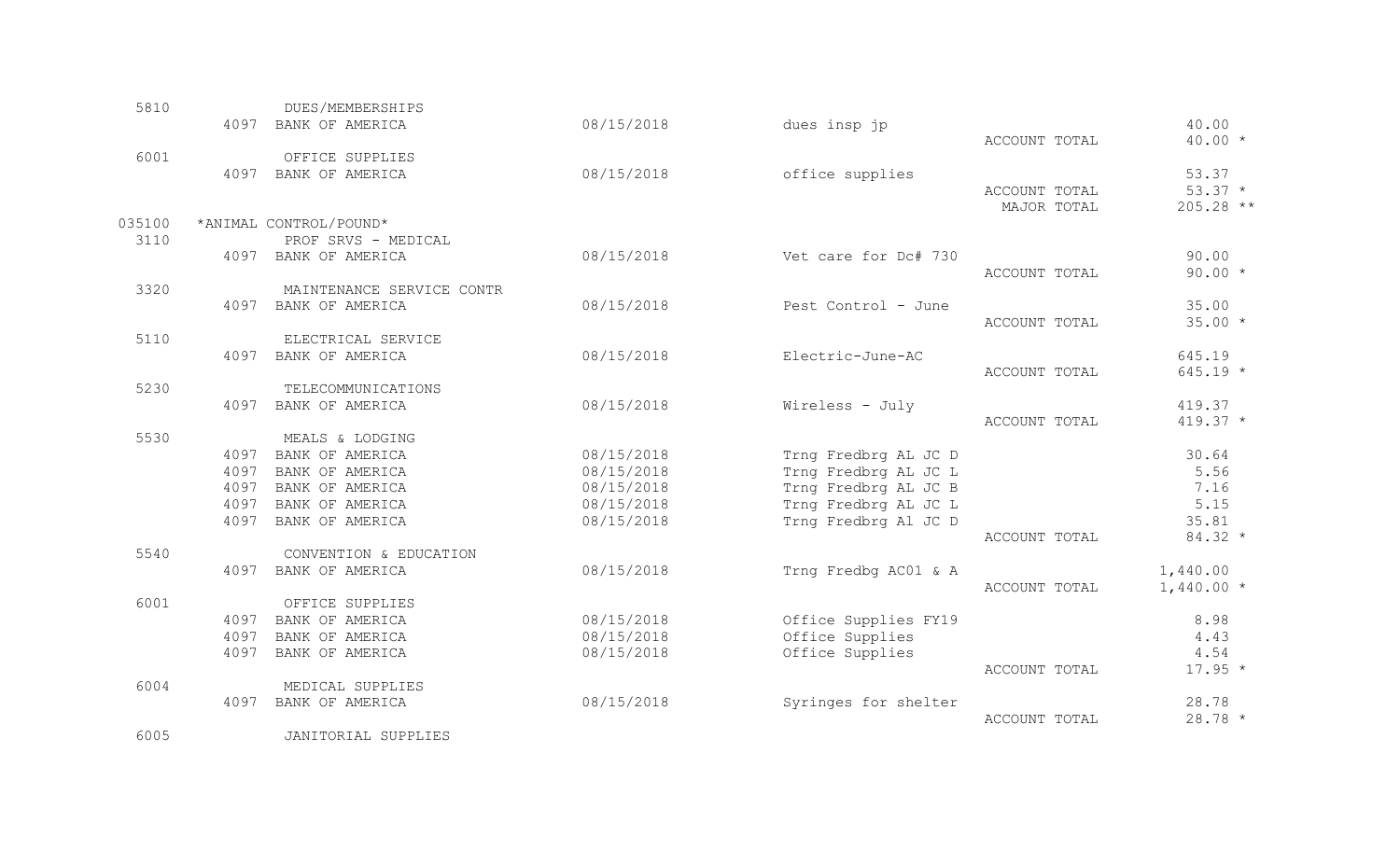|        | 4097           | BANK OF AMERICA            | 08/15/2018 | Laundry soap         |               | 99.60         |
|--------|----------------|----------------------------|------------|----------------------|---------------|---------------|
|        |                |                            |            |                      | ACCOUNT TOTAL | $99.60 *$     |
| 6007   |                | REPAIR & MAINTENANCE SUPP  |            |                      |               |               |
|        |                | 4097 BANK OF AMERICA       | 08/15/2018 | Cat litter           |               | 27.93         |
|        |                |                            |            |                      | ACCOUNT TOTAL | $27.93*$      |
|        |                |                            |            |                      | MAJOR TOTAL   | $2,888.14$ ** |
| 035600 |                | *EMERGENCY COMMUNICATIONS* |            |                      |               |               |
| 3320   |                | MAINTENANCE SERVICE CONTR  |            |                      |               |               |
|        | 4097           | BANK OF AMERICA            | 08/15/2018 | Water                |               | 76.90         |
|        | 4097           | BANK OF AMERICA            | 08/15/2018 | Oxygen               |               | 246.46        |
|        |                |                            |            |                      | ACCOUNT TOTAL | $323.36 *$    |
| 5110   |                | ELECTRICAL SERVICE         |            |                      |               |               |
|        | 4097           | BANK OF AMERICA            | 08/15/2018 | Electric-June-Tower  |               | 198.16        |
|        |                |                            |            |                      | ACCOUNT TOTAL | $198.16 *$    |
| 5230   |                | TELECOMMUNICATIONS         |            |                      |               |               |
|        | 4097           | BANK OF AMERICA            | 08/15/2018 | Phone $4500 - June$  |               | 235.75        |
|        | 4097           | BANK OF AMERICA            | 08/15/2018 | E911 Phone-July-1651 |               | 1, 113.41     |
|        | 4097           | BANK OF AMERICA            | 08/15/2018 | Postage              |               | 3.66          |
|        | 4097           | BANK OF AMERICA            | 08/15/2018 | E911 Phone-July-9123 |               | 118.06        |
|        | 4097           | BANK OF AMERICA            | 08/15/2018 | Wireless - July      |               | 173.72        |
|        | 4097           | BANK OF AMERICA            | 08/15/2018 | E911 Phone-July-1308 |               | 27.00         |
|        | 4097           | BANK OF AMERICA            | 08/15/2018 | Interpretation servi |               | 4.40          |
|        |                |                            |            |                      | ACCOUNT TOTAL | $1,676.00*$   |
| 5540   |                | CONVENTION & EDUCATION     |            |                      |               |               |
|        |                | 4097 BANK OF AMERICA       | 08/15/2018 | EMD Recertification  |               | 30.00         |
|        | 4097           | BANK OF AMERICA            | 08/15/2018 | EMD Recertification  |               | 45.00         |
|        | 4097           | BANK OF AMERICA            | 08/15/2018 | Recertification - DH |               | 95.00         |
|        | 4097           | BANK OF AMERICA            | 08/15/2018 | Conf Roanoke Req     |               | 1,000.00      |
|        | 4097           | BANK OF AMERICA            | 08/15/2018 | Fair items           |               | 503.88        |
|        |                |                            |            |                      | ACCOUNT TOTAL | $1,673.88$ *  |
| 6005   |                | <b>JANITORIAL SUPPLIES</b> |            |                      |               |               |
|        |                | 4097 BANK OF AMERICA       | 08/15/2018 | Cleaning supplies fo |               | 82.82         |
|        |                |                            |            |                      | ACCOUNT TOTAL | $82.82 *$     |
|        |                |                            |            |                      | MAJOR TOTAL   | $3,954.22$ ** |
| 041320 | *STREETLIGHTS* |                            |            |                      |               |               |
| 5110   |                | ELECTRICAL SERVICE         |            |                      |               |               |
|        | 4097           | BANK OF AMERICA            | 08/15/2018 | Electric-July-Stoney |               | 112.68        |
|        |                |                            |            |                      | ACCOUNT TOTAL | $112.68 *$    |
|        |                |                            |            |                      | MAJOR TOTAL   | $112.68$ **   |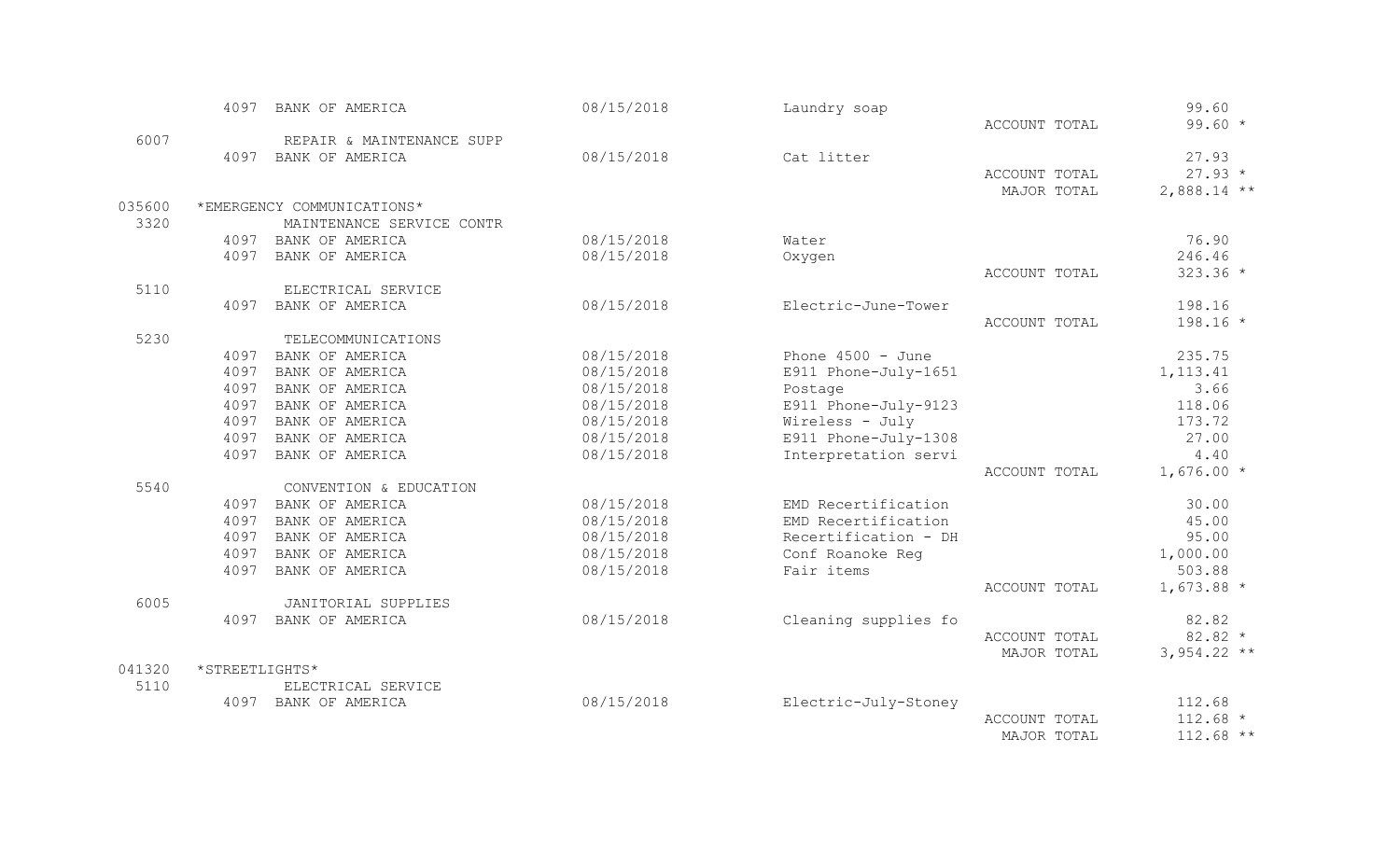| 042400 |                     | *WASTE MANAGEMENT*        |            |                      |               |            |  |  |
|--------|---------------------|---------------------------|------------|----------------------|---------------|------------|--|--|
| 3110   | PROF SRVS - MEDICAL |                           |            |                      |               |            |  |  |
|        | 4097                | BANK OF AMERICA           | 08/15/2018 | Pre-employment DOT D |               | 34.75      |  |  |
|        |                     |                           |            |                      | ACCOUNT TOTAL | $34.75 *$  |  |  |
| 3160   |                     | PROF SRVS - OTHER         |            |                      |               |            |  |  |
|        | 4097                | BANK OF AMERICA           | 08/15/2018 | Pre-employment backg |               | 62.90      |  |  |
|        | 4097                | BANK OF AMERICA           | 08/15/2018 | Pre-employment backg |               | 372.05     |  |  |
|        | 4097                | BANK OF AMERICA           | 08/15/2018 | Vehicle Reg 0656     |               | 5.00       |  |  |
|        |                     |                           |            |                      | ACCOUNT TOTAL | 439.95 *   |  |  |
| 3320   |                     | MAINTENANCE SERVICE CONTR |            |                      |               |            |  |  |
|        | 4097                | BANK OF AMERICA           | 08/15/2018 | landfill water       |               | 55.00      |  |  |
|        | 4097                | BANK OF AMERICA           | 08/15/2018 | Pest Control - June  |               | 50.00      |  |  |
|        |                     |                           |            |                      | ACCOUNT TOTAL | $105.00 *$ |  |  |
| 5110   |                     | ELECTRICAL SERVICE        |            |                      |               |            |  |  |
|        | 4097                | BANK OF AMERICA           | 08/15/2018 | Electric-June-Landfi |               | 601.87     |  |  |
|        |                     |                           |            |                      | ACCOUNT TOTAL | $601.87 *$ |  |  |
| 5230   |                     | TELECOMMUNICATIONS        |            |                      |               |            |  |  |
|        | 4097                | BANK OF AMERICA           | 08/15/2018 | Wireless - July      |               | 125.98     |  |  |
|        |                     |                           |            |                      | ACCOUNT TOTAL | $125.98 *$ |  |  |
| 6001   |                     | OFFICE SUPPLIES           |            |                      |               |            |  |  |
|        | 4097                | BANK OF AMERICA           | 08/15/2018 | Office Supplies      |               | 3.18       |  |  |
|        |                     |                           |            |                      | ACCOUNT TOTAL | $3.18 *$   |  |  |
| 6007   |                     | REPAIR & MAINTENANCE SUPP |            |                      |               |            |  |  |
|        | 4097                | BANK OF AMERICA           | 08/15/2018 | supplies             |               | 27.96      |  |  |
|        | 4097                | BANK OF AMERICA           | 08/15/2018 | manned site supplies |               | 25.29      |  |  |
|        | 4097                | BANK OF AMERICA           | 08/15/2018 | sprayer              |               | 10.19      |  |  |
|        | 4097                | BANK OF AMERICA           | 08/15/2018 | batteries            |               | 8.09       |  |  |
|        | 4097                | BANK OF AMERICA           | 08/15/2018 | site supplies        |               | 6.50       |  |  |
|        | 4097                | BANK OF AMERICA           | 08/15/2018 | site supplies        |               | 32.02      |  |  |
|        | 4097                | BANK OF AMERICA           | 08/15/2018 | bobcat parts         |               | 51.02      |  |  |
|        | 4097                | BANK OF AMERICA           | 08/15/2018 | landfill supplies    |               | 20.50      |  |  |
|        | 4097                | BANK OF AMERICA           | 08/15/2018 | fly bait             |               | 9.99       |  |  |
|        | 4097                | BANK OF AMERICA           | 08/15/2018 | site supplies        |               | 26.78      |  |  |
|        |                     |                           |            |                      | ACCOUNT TOTAL | $218.34$ * |  |  |
| 6008   |                     | VEHICLE/EQUIPMENT FUEL    |            |                      |               |            |  |  |
|        | 4097                | BANK OF AMERICA           | 08/15/2018 | fuel                 |               | 59.00      |  |  |
|        |                     |                           |            |                      | ACCOUNT TOTAL | $59.00 *$  |  |  |
| 5110   |                     | ELECTRICAL SERVICE-HART R |            |                      |               |            |  |  |
|        | 4097                | BANK OF AMERICA           | 08/15/2018 | Electric-June-HRMS   |               | 109.17     |  |  |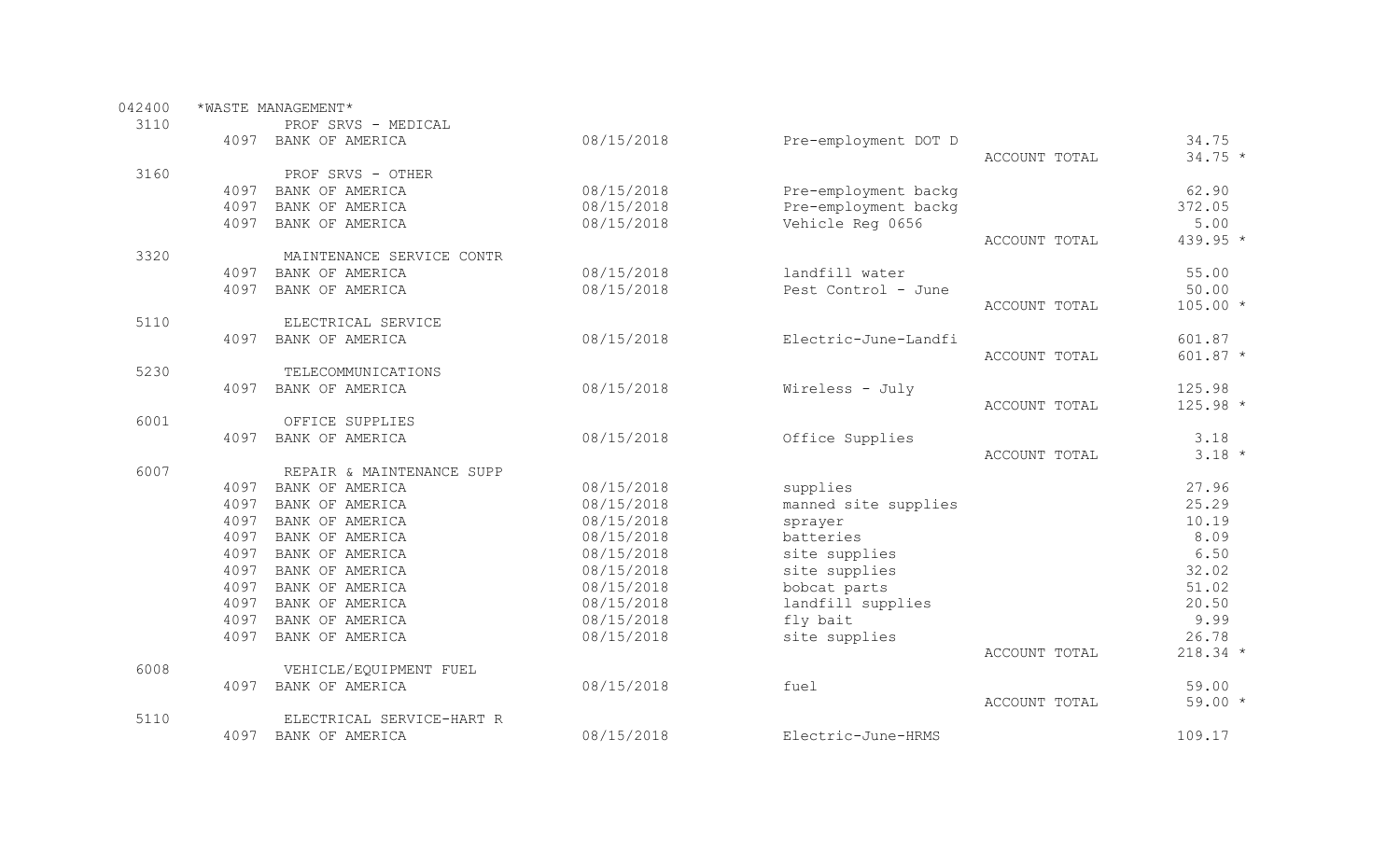|        |      |                           |            |                      | ACCOUNT TOTAL | $109.17 *$               |
|--------|------|---------------------------|------------|----------------------|---------------|--------------------------|
| 5110   |      | ELECTRICAL SERVICE-OLD HI |            |                      |               |                          |
|        |      | 4097 BANK OF AMERICA      | 08/15/2018 | Electric-June-OHMS   | ACCOUNT TOTAL | 59.69<br>$59.69 *$       |
| 5110   |      | ELECTRICAL SERVICE-OLD ST |            |                      |               |                          |
|        |      | 4097 BANK OF AMERICA      | 08/15/2018 | Electric-June-OSMS   |               | 58.18                    |
|        |      |                           |            |                      | ACCOUNT TOTAL | $58.18 *$                |
|        |      |                           |            |                      | MAJOR TOTAL   | $1,815.11**$             |
| 043200 |      | *GENERAL PROPERTIES*      |            |                      |               |                          |
| 3110   |      | PROF SRVS - MEDICAL       |            |                      |               |                          |
|        | 4097 | BANK OF AMERICA           | 08/15/2018 | Pre-employment Drug  |               | 22.00                    |
|        |      |                           |            |                      | ACCOUNT TOTAL | $22.00*$                 |
| 3160   |      | PROF SRVS - OTHER         |            |                      |               |                          |
|        |      | 4097 BANK OF AMERICA      | 08/15/2018 | Waterworks Operation |               | 90.00                    |
|        | 4097 | BANK OF AMERICA           | 08/15/2018 | Pre-employment backg |               | 115.55                   |
|        |      |                           |            |                      | ACCOUNT TOTAL | $205.55 *$               |
| 3310   |      | REPAIR AND MAINTENANCE    |            |                      |               |                          |
|        |      | 4097 BANK OF AMERICA      | 08/15/2018 | electrical service   |               | 173.00                   |
|        | 4097 | BANK OF AMERICA           | 08/15/2018 | repairs to maint. tr | ACCOUNT TOTAL | 1,563.47<br>$1,736.47$ * |
| 3320   |      | MAINTENANCE SERVICE CONTR |            |                      |               |                          |
|        | 4097 | BANK OF AMERICA           | 08/15/2018 | Water-Jury Rm-July   |               | 23.95                    |
|        | 4097 | BANK OF AMERICA           | 08/15/2018 | Water-1st Fl CH-July |               | 80.80                    |
|        | 4097 | BANK OF AMERICA           | 08/15/2018 | Water-Admin-July     |               | 101.95                   |
|        | 4097 | BANK OF AMERICA           | 08/15/2018 | Pest Control - June  |               | 170.00                   |
|        | 4097 | BANK OF AMERICA           | 08/15/2018 | alarm monitoring     |               | 132.00                   |
|        |      |                           |            |                      | ACCOUNT TOTAL | 508.70 *                 |
| 5120   |      | HEATING SERVICE           |            |                      |               |                          |
|        | 4097 | BANK OF AMERICA           | 08/15/2018 | Propane - Courthouse |               | 713.93                   |
|        |      |                           |            |                      | ACCOUNT TOTAL | $713.93 *$               |
| 5210   |      | POSTAL SERVICE            |            |                      |               |                          |
|        | 4097 | BANK OF AMERICA           | 08/15/2018 | Propane-Courthouse   |               | 933.99                   |
|        |      |                           |            |                      | ACCOUNT TOTAL | $933.99 *$               |
| 5230   |      | TELECOMMUNICATIONS        |            |                      |               |                          |
|        | 4097 | BANK OF AMERICA           | 08/15/2018 | Phone $4500 - June$  |               | 265.79                   |
|        | 4097 | BANK OF AMERICA           | 08/15/2018 | Wireless - July      |               | 255.58                   |
|        | 4097 | BANK OF AMERICA           | 08/15/2018 | Phone-Aug- Pump Hous |               | 65.69                    |
|        | 4097 | BANK OF AMERICA           | 08/15/2018 | Pump House Alarm - F |               | 319.91                   |
|        | 4097 | BANK OF AMERICA           | 08/15/2018 | Pump House Alarm - F |               | 97.02                    |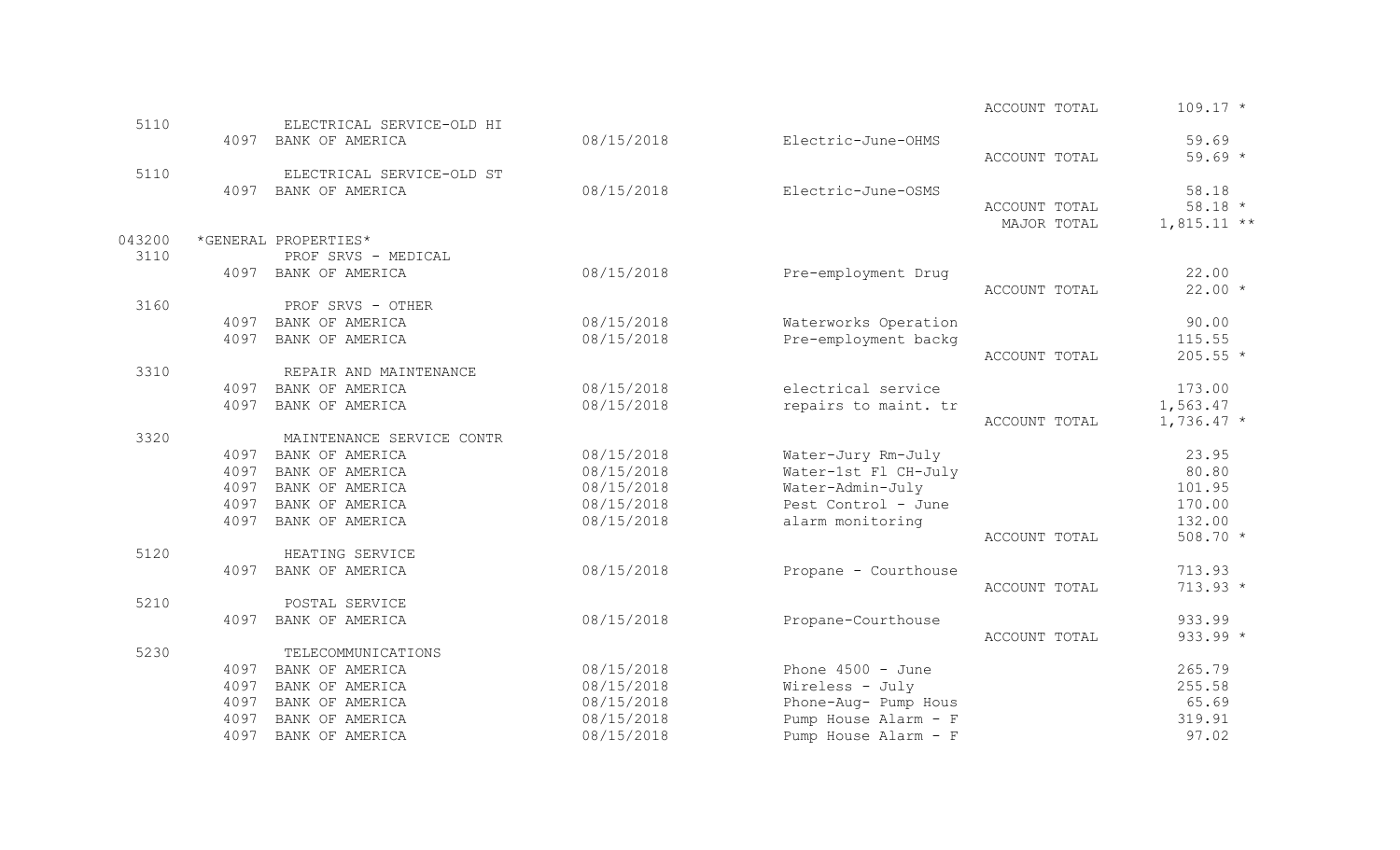|      |      |                           |            |                      | ACCOUNT TOTAL | $1,003.99*$ |
|------|------|---------------------------|------------|----------------------|---------------|-------------|
| 6001 |      | OFFICE SUPPLIES           |            |                      |               |             |
|      | 4097 | BANK OF AMERICA           | 08/15/2018 | Ink Cartridge        |               | 59.39       |
|      | 4097 | BANK OF AMERICA           | 08/15/2018 | Office Supplies      |               | 78.41       |
|      |      |                           |            |                      | ACCOUNT TOTAL | 137.80 *    |
| 6005 |      | JANITORIAL SUPPLIES       |            |                      |               |             |
|      | 4097 | BANK OF AMERICA           | 08/15/2018 | custodial supplies   |               | 3,988.45    |
|      | 4097 | BANK OF AMERICA           | 08/15/2018 | custodial supplies   |               | 55.18       |
|      |      |                           |            |                      | ACCOUNT TOTAL | $4,043.63*$ |
| 6007 |      | REPAIR & MAINTENANCE SUPP |            |                      |               |             |
|      | 4097 | BANK OF AMERICA           | 08/15/2018 | maint supplies       |               | 61.45       |
|      | 4097 | BANK OF AMERICA           | 08/15/2018 | maint supplies       |               | 66.44       |
|      | 4097 | BANK OF AMERICA           | 08/15/2018 | maint paint          |               | 73.23       |
|      | 4097 | BANK OF AMERICA           | 08/15/2018 | supplies for maint t |               | 50.12       |
|      | 4097 | BANK OF AMERICA           | 08/15/2018 | impala supplies      |               | 125.43      |
|      | 4097 | BANK OF AMERICA           | 08/15/2018 | maint. supplies      |               | 19.39       |
|      | 4097 | BANK OF AMERICA           | 08/15/2018 | maint supplies       |               | 35.47       |
|      | 4097 | BANK OF AMERICA           | 08/15/2018 | maint supplies       |               | 14.76       |
|      | 4097 | BANK OF AMERICA           | 08/15/2018 | maint supplies       |               | 24.27       |
|      | 4097 | BANK OF AMERICA           | 08/15/2018 | maint supplies       |               | 9.78        |
|      | 4097 | BANK OF AMERICA           | 08/15/2018 | maint supplies       |               | 35.06       |
|      | 4097 | BANK OF AMERICA           | 08/15/2018 | nails                |               | 2.99        |
|      | 4097 | BANK OF AMERICA           | 08/15/2018 | maint supplies       |               | 7.56        |
|      | 4097 | BANK OF AMERICA           | 08/15/2018 | maint supplies       |               | 5.09        |
|      | 4097 | BANK OF AMERICA           | 08/15/2018 | bulbs                |               | 52.72       |
|      | 4097 | BANK OF AMERICA           | 08/15/2018 | maint tool           |               | 16.29       |
|      | 4097 | BANK OF AMERICA           | 08/15/2018 | maint supplies       |               | 89.90       |
|      | 4097 | BANK OF AMERICA           | 08/15/2018 | maint supplies       |               | 16.69       |
|      | 4097 | BANK OF AMERICA           | 08/15/2018 | maint supplies       |               | 6.78        |
|      | 4097 | BANK OF AMERICA           | 08/15/2018 | balast               |               | 109.74      |
|      | 4097 | BANK OF AMERICA           | 08/15/2018 | maint supplies       |               | 65.56       |
|      | 4097 | BANK OF AMERICA           | 08/15/2018 | maint supplies       |               | 194.83      |
|      | 4097 | BANK OF AMERICA           | 08/15/2018 | maint supplies       |               | 79.89       |
|      | 4097 | BANK OF AMERICA           | 08/15/2018 | water test kits      |               | 60.75       |
|      | 4097 | BANK OF AMERICA           | 08/15/2018 | well top and casing  |               | 122.14      |
|      | 4097 | BANK OF AMERICA           | 08/15/2018 | towels               |               | 20.97       |
|      | 4097 | BANK OF AMERICA           | 08/15/2018 | maint supplies       |               | 15.57       |
|      | 4097 | BANK OF AMERICA           | 08/15/2018 | maint supplies       |               | 152.63      |
|      | 4097 | BANK OF AMERICA           | 08/15/2018 | maint supplies       |               | $7.68-$     |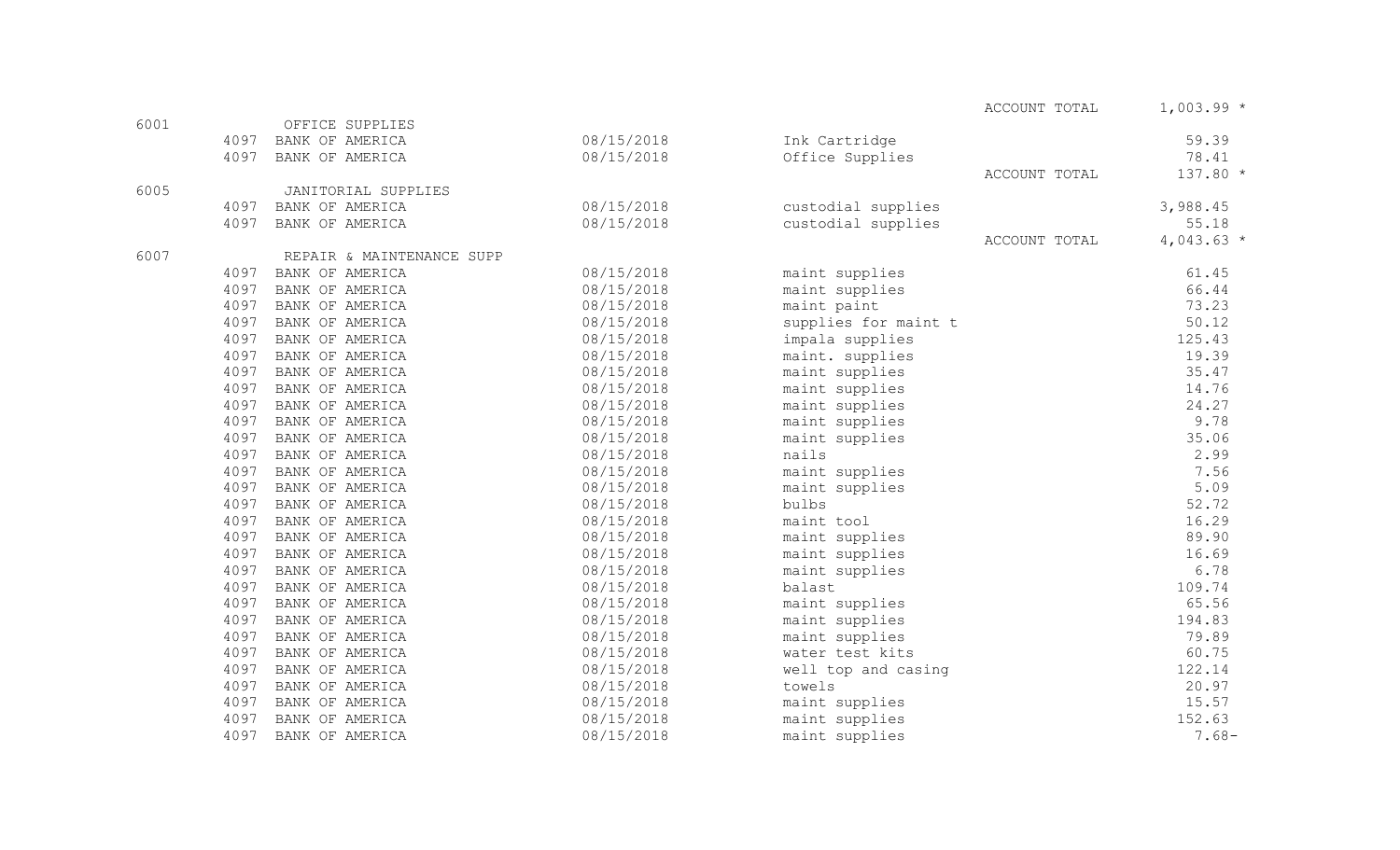|        |      |                              |            |                      | MAJOR TOTAL   | $10,833.88$ ** |
|--------|------|------------------------------|------------|----------------------|---------------|----------------|
| 071100 |      | *PARKS, RECREATION, TOURISM* |            |                      |               |                |
| 3110   |      | PROF SRVS - MEDICAL          |            |                      |               |                |
|        | 4097 | BANK OF AMERICA              | 08/15/2018 | Pre-employment Drug  |               | 66.00          |
|        |      |                              |            |                      | ACCOUNT TOTAL | $66.00 *$      |
| 3160   |      | PROF SRVS - OTHER            |            |                      |               |                |
|        | 4097 | BANK OF AMERICA              | 08/15/2018 | Volunteer Background |               | 230.85         |
|        | 4097 | BANK OF AMERICA              | 08/15/2018 | Pre-employment & vol |               | 376.15         |
|        |      |                              |            |                      | ACCOUNT TOTAL | $607.00 *$     |
| 3310   |      | REPAIR AND MAINTENANCE       |            |                      |               |                |
|        | 4097 | BANK OF AMERICA              | 08/15/2018 | Repair Front Doors/E |               | 290.00         |
|        | 4097 | BANK OF AMERICA              | 08/15/2018 | concessions microwav |               | 246.99         |
|        | 4097 | BANK OF AMERICA              | 08/15/2018 | eastside tv          |               | 539.98         |
|        | 4097 | BANK OF AMERICA              | 08/15/2018 | Master Keys Ragsdale |               | 52.99          |
|        |      |                              |            |                      | ACCOUNT TOTAL | $1,129.96$ *   |
| 3320   |      | MAINTENANCE SERVICE CONTR    |            |                      |               |                |
|        | 4097 | BANK OF AMERICA              | 08/15/2018 | Water - Ragsdale - J |               | 94.90          |
|        | 4097 | BANK OF AMERICA              | 08/15/2018 | Water-McK Gym-July   |               | 9.95           |
|        | 4097 | BANK OF AMERICA              | 08/15/2018 | Pest Control - June  |               | 210.00         |
|        | 4097 | BANK OF AMERICA              | 08/15/2018 | Monitoring/Eastside  |               | 496.44         |
|        | 4097 | BANK OF AMERICA              | 08/15/2018 | Hood Inspection/East |               | 116.50         |
|        |      |                              |            |                      | ACCOUNT TOTAL | $927.79 *$     |
| 5130   |      | WATER & SEWER SERVICE        |            |                      |               |                |
|        | 4097 | BANK OF AMERICA              | 08/15/2018 | Latrine/Eastside - J |               | 70.00          |
|        |      |                              |            |                      | ACCOUNT TOTAL | $70.00 *$      |
| 5230   |      | TELECOMMUNICATIONS           |            |                      |               |                |
|        | 4097 | BANK OF AMERICA              | 08/15/2018 | Phone $4500 - June$  |               | 174.94         |
|        | 4097 | BANK OF AMERICA              | 08/15/2018 | Wireless - July      |               | 310.04         |
|        | 4097 | BANK OF AMERICA              | 08/15/2018 | Internet-July-Ragsda |               | 314.59         |
|        | 4097 | BANK OF AMERICA              | 08/15/2018 | Internet-Aug-McK Gym |               | 171.39         |
|        | 4097 | BANK OF AMERICA              | 08/15/2018 | Internet-July-Eastsi |               | 264.90         |
|        |      |                              |            |                      | ACCOUNT TOTAL | $1,235.86$ *   |
| 5540   |      | CONVENTION & EDUCATION       |            |                      |               |                |
|        | 4097 | BANK OF AMERICA              | 08/15/2018 | CPRP certification b |               | 132.46         |
|        |      |                              |            |                      | ACCOUNT TOTAL | 132.46 *       |
| 5810   |      | DUES/MEMBERSHIPS             |            |                      |               |                |
|        | 4097 | BANK OF AMERICA              | 08/15/2018 | Award Submissiion    |               | 45.00          |
|        |      |                              |            |                      | ACCOUNT TOTAL | $45.00*$       |

ACCOUNT TOTAL  $1,527.82$  \*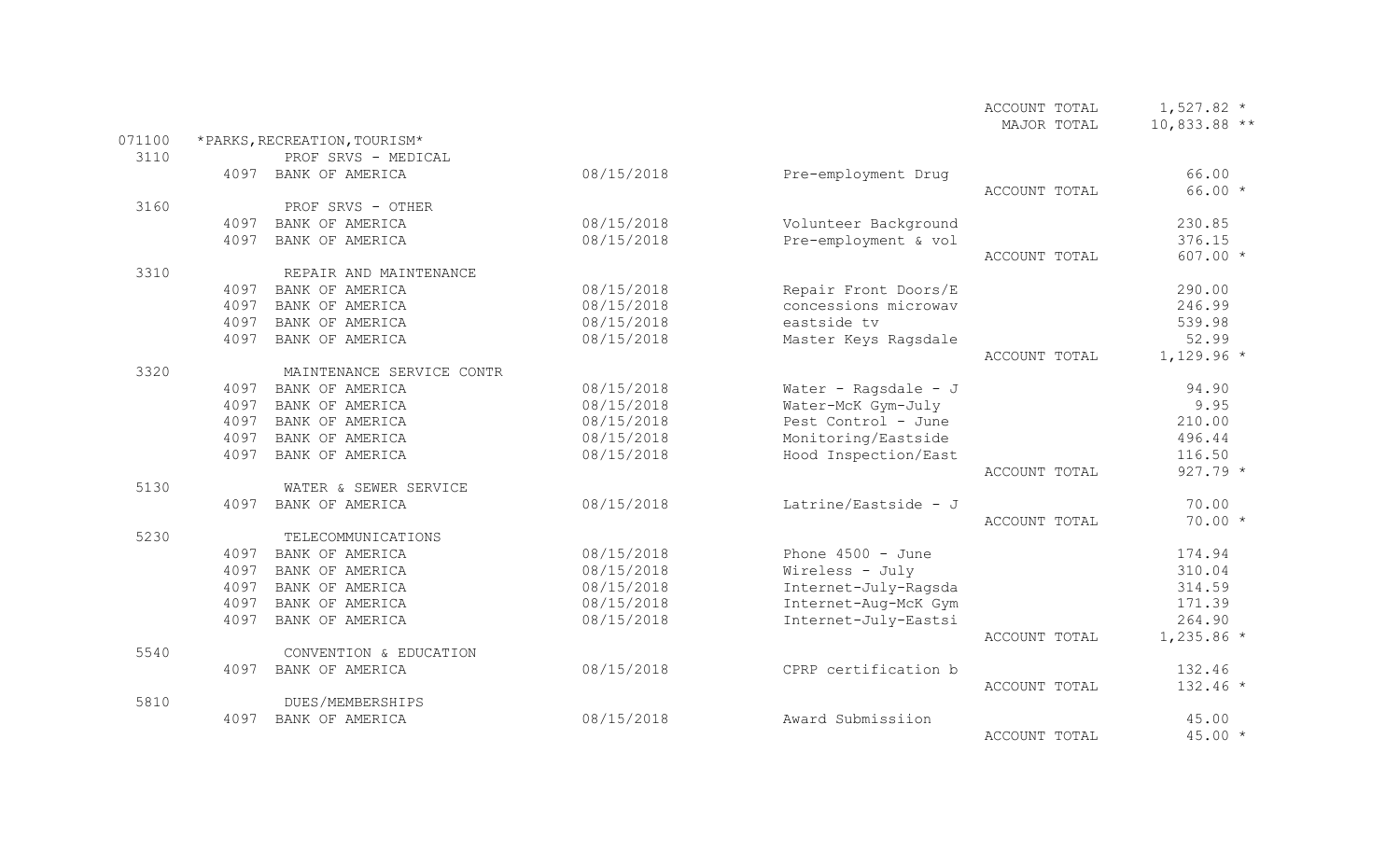| 6007   |      | REPAIR & MAINTENANCE SUPP |            |                      |               |                |
|--------|------|---------------------------|------------|----------------------|---------------|----------------|
|        | 4097 | BANK OF AMERICA           | 08/15/2018 | Hooks & Curtain Rod  |               | 31.93          |
|        |      |                           |            |                      | ACCOUNT TOTAL | $31.93 *$      |
| 6013   |      | EDUCATION/RECREATION SUPP |            |                      |               |                |
|        | 4097 | BANK OF AMERICA           | 08/15/2018 | Football Equipment/U |               | 6,379.96       |
|        | 4097 | BANK OF AMERICA           | 08/15/2018 | Helmet Decals/Footba |               | 660.75         |
|        | 4097 | BANK OF AMERICA           | 08/15/2018 | candy for camp train |               | 15.94          |
|        | 4097 | BANK OF AMERICA           | 08/15/2018 | camp snacks          |               | 62.36          |
|        | 4097 | BANK OF AMERICA           | 08/15/2018 | camp snacks          |               | 53.39          |
|        | 4097 | BANK OF AMERICA           | 08/15/2018 | tools                |               | 218.70         |
|        | 4097 | BANK OF AMERICA           | 08/15/2018 | science kit          |               | 28.95          |
|        | 4097 | BANK OF AMERICA           | 08/15/2018 | camp crafts          |               | 134.90         |
|        | 4097 | BANK OF AMERICA           | 08/15/2018 | Stakes for Eastside  |               | 7.39           |
|        | 4097 | BANK OF AMERICA           | 08/15/2018 | Storage Bins for Ath |               | 119.76         |
|        | 4097 | BANK OF AMERICA           | 08/15/2018 | weights for slow jam |               | 65.94          |
|        | 4097 | BANK OF AMERICA           | 08/15/2018 | craft paint          |               | 44.98          |
|        | 4097 | BANK OF AMERICA           | 08/15/2018 | camera cable         |               | 7.95           |
|        | 4097 | BANK OF AMERICA           | 08/15/2018 | slime kits           |               | 157.39         |
|        | 4097 | BANK OF AMERICA           | 08/15/2018 | kettle bell weight   |               | 49.99          |
|        | 4097 | BANK OF AMERICA           | 08/15/2018 | pool cues            |               | 32.49          |
|        | 4097 | BANK OF AMERICA           | 08/15/2018 | pull down bar        |               | 35.00          |
|        | 4097 | BANK OF AMERICA           | 08/15/2018 | ps4 game             |               | 44.80          |
|        | 4097 | BANK OF AMERICA           | 08/15/2018 | ps4 station          |               | 454.35         |
|        | 4097 | BANK OF AMERICA           | 08/15/2018 | charging station     |               | 147.47         |
|        | 4097 | BANK OF AMERICA           | 08/15/2018 | ps4 game             |               | 39.63          |
|        | 4097 | BANK OF AMERICA           | 08/15/2018 | science kits         |               | 73.76          |
|        | 4097 | BANK OF AMERICA           | 08/15/2018 | outdoor movie        |               | 350.00         |
|        |      |                           |            |                      | ACCOUNT TOTAL | 9,185.85 $*$   |
| 6099   |      | SPECIAL EVENTS            |            |                      |               |                |
|        | 4097 | BANK OF AMERICA           | 08/15/2018 | Hoses/Fair Supplies  |               | 376.86         |
|        |      |                           |            |                      | ACCOUNT TOTAL | $376.86 *$     |
|        |      |                           |            |                      | MAJOR TOTAL   | $13,808.71$ ** |
| 081100 |      | *PLANNING/ZONING/GIS*     |            |                      |               |                |
| 5230   |      | TELECOMMUNICATIONS        |            |                      |               |                |
|        | 4097 | BANK OF AMERICA           | 08/15/2018 | Wireless - July      |               | 110.00         |
|        |      |                           |            |                      | ACCOUNT TOTAL | $110.00 *$     |
| 5530   |      | MEALS & LODGING           |            |                      |               |                |
|        | 4097 | BANK OF AMERICA           | 08/15/2018 | VAPA Conf Wintergree |               | 20.00          |
|        | 4097 | BANK OF AMERICA           | 08/15/2018 | VAPA Conf Wintergree |               | 337.28         |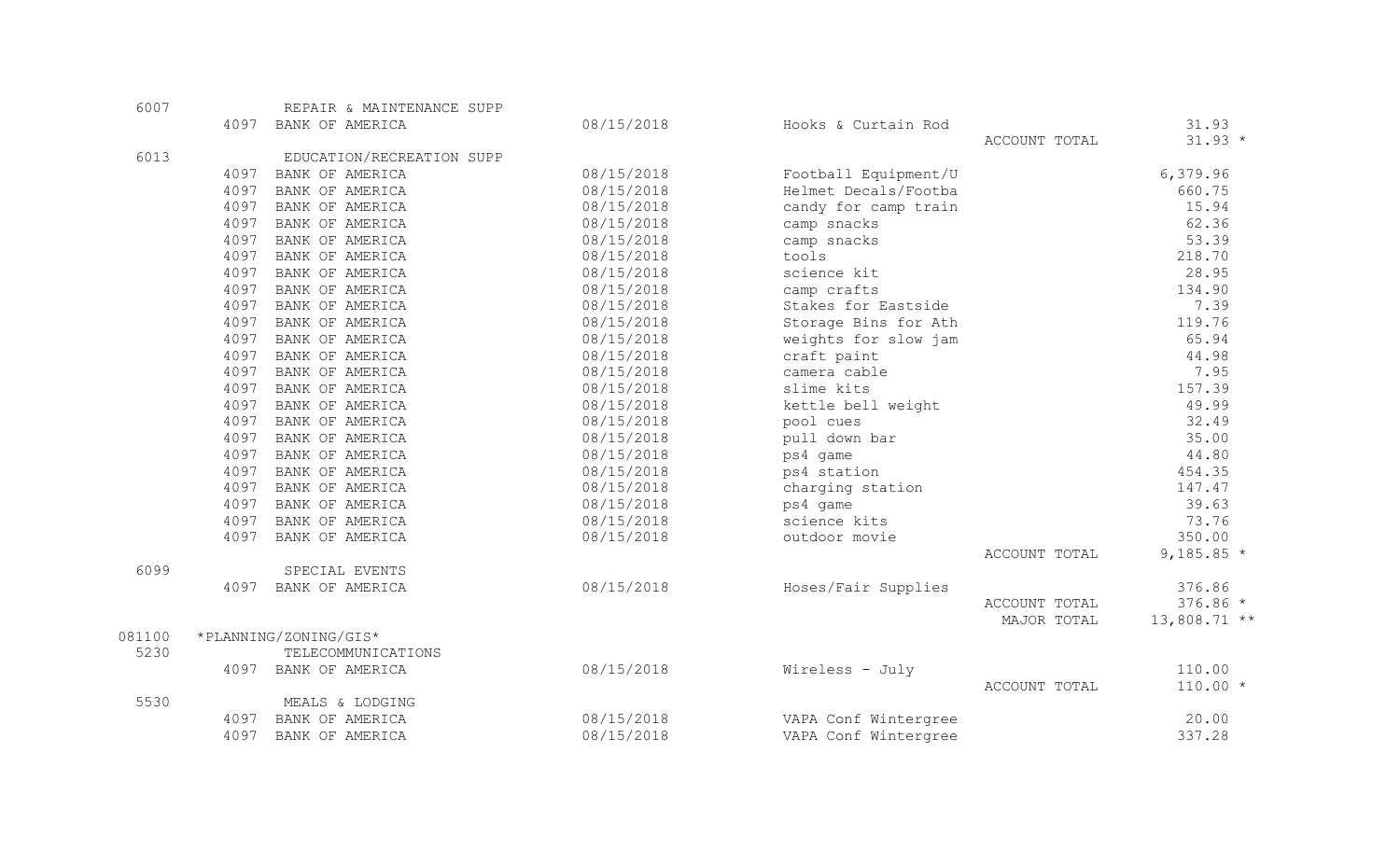|        |      |                           |            |                      | ACCOUNT TOTAL | $357.28$ *   |
|--------|------|---------------------------|------------|----------------------|---------------|--------------|
| 5540   |      | CONVENTION & EDUCATION    |            |                      |               |              |
|        | 4097 | BANK OF AMERICA           | 08/15/2018 | VAZO Conf VB JS Req  |               | 200.00       |
|        | 4097 | BANK OF AMERICA           | 08/15/2018 | VAZO MEMBERSHIP      |               | 50.00        |
|        |      |                           |            |                      | ACCOUNT TOTAL | $250.00*$    |
| 6001   |      | OFFICE SUPPLIES           |            |                      |               |              |
|        | 4097 | BANK OF AMERICA           | 08/15/2018 | Copy Paper           |               | 63.41        |
|        | 4097 | BANK OF AMERICA           | 08/15/2018 | Tax Credit           |               | $3.19-$      |
|        | 4097 | BANK OF AMERICA           | 08/15/2018 | Office Supplies FY19 |               | 5.50         |
|        | 4097 | BANK OF AMERICA           | 08/15/2018 | Office Supplies      |               | 19.84        |
|        | 4097 | BANK OF AMERICA           | 08/15/2018 | File Storage Boxes   |               | 30.60        |
|        | 4097 | BANK OF AMERICA           | 08/15/2018 | Office Supplies      |               | 25.20        |
|        |      |                           |            |                      | ACCOUNT TOTAL | $141.36 *$   |
|        |      |                           |            |                      | MAJOR TOTAL   | 858.64 **    |
| 081200 |      | *COMMUNITY DEVELOPMENT*   |            |                      |               |              |
| 3600   |      | ADVERTISING               |            |                      |               |              |
|        |      | 4097 BANK OF AMERICA      | 08/15/2018 | H Frames: County Fa  |               | 562.50       |
|        | 4097 | BANK OF AMERICA           | 08/15/2018 | Posting Fair on Face |               | 50.10        |
|        |      |                           |            |                      | ACCOUNT TOTAL | $612.60 *$   |
| 3610   |      | MARKETING                 |            |                      |               |              |
|        | 4097 | BANK OF AMERICA           | 08/15/2018 | Adobe                |               | 29.99        |
|        |      |                           |            |                      | ACCOUNT TOTAL | $29.99 *$    |
| 5230   |      | TELECOMMUNICATIONS        |            |                      |               |              |
|        | 4097 | BANK OF AMERICA           | 08/15/2018 | Wireless - July      |               | 175.38       |
|        |      |                           |            |                      | ACCOUNT TOTAL | $175.38 *$   |
| 6001   |      | OFFICE SUPPLIES           |            |                      |               |              |
|        | 4097 | BANK OF AMERICA           | 08/15/2018 | Office Supplies FY19 |               | 4.48         |
|        |      |                           |            |                      | ACCOUNT TOTAL | $4.48*$      |
| 6007   |      | REPAIR & MAINTENANCE SUPP |            |                      |               |              |
|        | 4097 | BANK OF AMERICA           | 08/15/2018 | Erosion Control Supp |               | 168.64       |
|        | 4097 | BANK OF AMERICA           | 08/15/2018 | Complex Supplies     |               | 292.37       |
|        | 4097 | BANK OF AMERICA           | 08/15/2018 | Grass Cutting Suppli |               | 571.96       |
|        | 4097 | BANK OF AMERICA           | 08/15/2018 | Grass Cutting Suppli |               | 81.06        |
|        | 4097 | BANK OF AMERICA           | 08/15/2018 | Irrigation Supplies  |               | 242.91       |
|        |      |                           |            |                      | ACCOUNT TOTAL | $1,356.94$ * |
|        |      |                           |            |                      | MAJOR TOTAL   | $2,179.39**$ |
| 081500 |      | *ECONOMIC DEVELOPMENT*    |            |                      |               |              |
| 5230   |      | TELECOMMUNICATIONS        |            |                      |               |              |

4097 BANK OF AMERICA  $08/15/2018$  Phone 4500 - June 4.84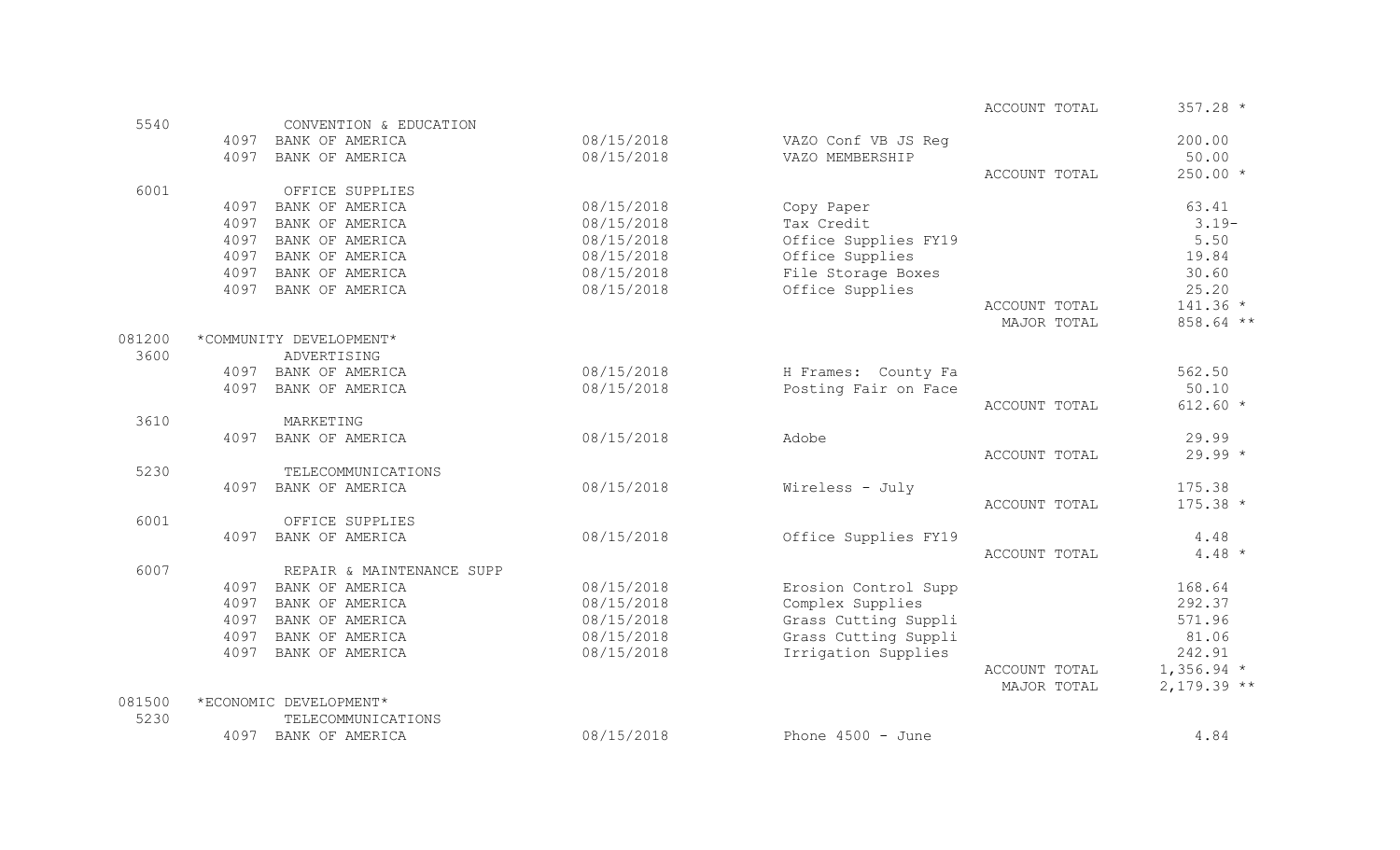|                    | 4097                                | BANK OF AMERICA           | 08/15/2018 | Wireless - July      |               | 60.00         |
|--------------------|-------------------------------------|---------------------------|------------|----------------------|---------------|---------------|
|                    |                                     |                           |            |                      | ACCOUNT TOTAL | $64.84 *$     |
|                    |                                     |                           |            |                      | MAJOR TOTAL   | 64.84 **      |
| 083500             | *COOPERATIVE EXTENSION PROGRAM*     |                           |            |                      |               |               |
| 5230               |                                     | TELECOMMUNICATIONS        |            |                      |               |               |
|                    | 4097 BANK OF AMERICA                |                           | 08/15/2018 | Phone $4500 - June$  |               | 90.18         |
|                    |                                     |                           |            |                      | ACCOUNT TOTAL | $90.18 *$     |
|                    |                                     |                           |            |                      | MAJOR TOTAL   | $90.18$ **    |
|                    |                                     |                           |            |                      | FUND TOTAL    | 88, 175. 31   |
| $FUND$ $#$ $-$ 210 | COMMUNITY DEVELOPMENT FUND          |                           |            |                      |               |               |
| 081600             | OTHER COMMUNITY DEVELOPMENT         |                           |            |                      |               |               |
| 6099               |                                     | WORKFORCE DEVELOPMENT/YOU |            |                      |               |               |
|                    | 4097 BANK OF AMERICA                |                           | 08/15/2018 | Career Launch 2018   |               | 208.00        |
|                    |                                     |                           |            |                      | ACCOUNT TOTAL | $208.00*$     |
|                    |                                     |                           |            |                      | MAJOR TOTAL   | 208.00 **     |
|                    |                                     |                           |            |                      | FUND TOTAL    | 208.00        |
|                    | FUND # - 211 COMMUNITY SERVICE FUND |                           |            |                      |               |               |
| 031900             | TRIAD                               |                           |            |                      |               |               |
| 6002               |                                     | FOOD SUPPLIES             |            |                      |               |               |
|                    | 4097 BANK OF AMERICA                |                           | 08/15/2018 | FOOD-TRIAD           |               | 31.08         |
|                    |                                     |                           |            |                      | ACCOUNT TOTAL | $31.08 *$     |
|                    |                                     |                           |            |                      | MAJOR TOTAL   | $31.08**$     |
|                    |                                     |                           |            |                      | FUND TOTAL    | 31.08         |
|                    | FUND # - 228 FIRE/EMS GRANTS FUND   |                           |            |                      |               |               |
| 032200             | FIRE PROGRAM EXPENDITURES           |                           |            |                      |               |               |
| 5540               |                                     | CONVENTION & EDUCATION    |            |                      |               |               |
|                    | 4097 BANK OF AMERICA                |                           | 08/15/2018 | Instructor - EVOC Cl |               | 647.84        |
|                    |                                     |                           |            |                      | ACCOUNT TOTAL | 647.84 *      |
| 5699               |                                     | FIRE PROGRAMS - SHARED SE |            |                      |               |               |
|                    | BANK OF AMERICA<br>4097             |                           | 08/15/2018 | Helmets (Cairns 1044 |               | 995.00        |
|                    | 4097                                | BANK OF AMERICA           | 08/15/2018 | Pull on Structural B |               | 495.00        |
|                    | 4097                                | BANK OF AMERICA           | 08/15/2018 | Name tags            |               | 428.30        |
|                    |                                     |                           |            |                      | ACCOUNT TOTAL | $1,918.30*$   |
|                    |                                     |                           |            |                      | MAJOR TOTAL   | $2,566.14$ ** |
| 032300             | FOUR FOR LIFE EXPENDITURES          |                           |            |                      |               |               |
| 8218               |                                     | EMS DONATION EXPENDITURES |            |                      |               |               |
|                    | 4097<br>BANK OF AMERICA             |                           | 08/15/2018 | Dress shirts (3)     |               | 112.17        |
|                    | BANK OF AMERICA<br>4097             |                           | 08/15/2018 | Dress shirts         |               | 187.39        |
|                    | 4097                                | BANK OF AMERICA           | 08/15/2018 | Small medallions     |               | 295.80        |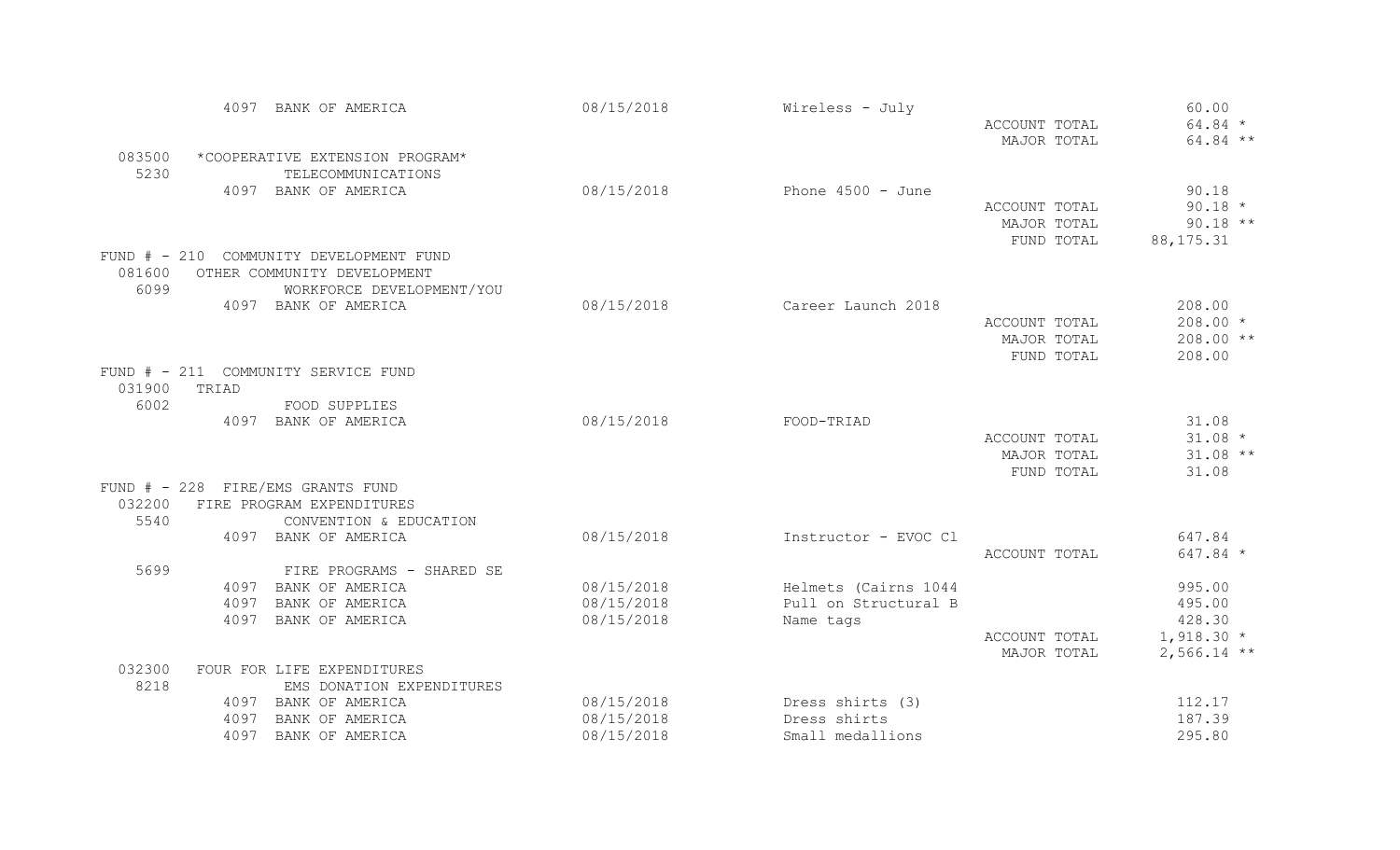|        | 4097 | BANK OF AMERICA               | 08/15/2018 | Chalkboards with cha |               | 82.95         |
|--------|------|-------------------------------|------------|----------------------|---------------|---------------|
|        | 4097 | BANK OF AMERICA               | 08/15/2018 | Brochure holders sig |               | 163.04        |
|        | 4097 | BANK OF AMERICA               | 08/15/2018 | Totes for Fair Stuff |               | 75.06         |
|        | 4097 | BANK OF AMERICA               | 08/15/2018 | Totes for Fair Stuff |               | 31.64         |
|        | 4097 | BANK OF AMERICA               | 08/15/2018 | Lunch for interviews |               | 78.59         |
|        | 4097 | BANK OF AMERICA               | 08/15/2018 | Vial of Life packets |               | 80.00         |
|        |      |                               |            |                      | ACCOUNT TOTAL | $1,106.64$ *  |
|        |      |                               |            |                      | MAJOR TOTAL   | $1,106.64$ ** |
|        |      |                               |            |                      | FUND TOTAL    | 3,672.78      |
|        |      | FUND # - 305 CAPITAL PROJECTS |            |                      |               |               |
| 094100 |      | COUNTY BUILDINGS              |            |                      |               |               |
| 8218   |      | NEW GOVERNMENT FACILITIES     |            |                      |               |               |
|        | 4097 | BANK OF AMERICA               | 08/15/2018 | Framed Portrait      |               | 143.80        |
|        | 4097 | BANK OF AMERICA               | 08/15/2018 | ceiling tiles for IT |               | 1,484.70      |
|        | 4097 | BANK OF AMERICA               | 08/15/2018 | Credit for replaceme |               | $327.99 -$    |
|        | 4097 | BANK OF AMERICA               | 08/15/2018 | Credit for replace b |               | $240.97 -$    |
|        | 4097 | BANK OF AMERICA               | 08/15/2018 | Metal Cabinet for PS |               | 197.81        |
|        | 4097 | BANK OF AMERICA               | 08/15/2018 | 4 x 3 White Boards - |               | 468.75        |
|        | 4097 | BANK OF AMERICA               | 08/15/2018 | 4 x 3 Cork Boards -  |               | 151.98        |
|        | 4097 | BANK OF AMERICA               | 08/15/2018 | Replacement Board    |               | 327.99        |
|        | 4097 | BANK OF AMERICA               | 08/15/2018 | Replacement Board -  |               | 240.97        |
|        | 4097 | BANK OF AMERICA               | 08/15/2018 | Cabinet for Sheriff  |               | 299.99        |
|        | 4097 | BANK OF AMERICA               | 08/15/2018 | Weaver Portrait Copi |               | 8.20          |
|        | 4097 | BANK OF AMERICA               | 08/15/2018 | SpkrsandBridges      |               | 295.84        |
|        | 4097 | BANK OF AMERICA               | 08/15/2018 | SpeakerWireBulk      |               | 169.95        |
|        | 4097 | BANK OF AMERICA               | 08/15/2018 | 2Xspeakers/Bridges   |               | 73.96         |
|        | 4097 | BANK OF AMERICA               | 08/15/2018 | 2Xceilingbridges     |               | 29.84         |
|        | 4097 | BANK OF AMERICA               | 08/15/2018 | 2XSpeakers&Bridges   |               | 73.96         |
|        | 4097 | BANK OF AMERICA               | 08/15/2018 | FlatHDMINewAdminBldg |               | 129.80        |
|        | 4097 | BANK OF AMERICA               | 08/15/2018 | HDMIforHuddleRooms   |               | 257.40        |
|        | 4097 | BANK OF AMERICA               | 08/15/2018 | PixiePlusSwitches    |               | 261.50        |
|        | 4097 | BANK OF AMERICA               | 08/15/2018 | FaceplatesHDMI       |               | 132.93        |
|        | 4097 | BANK OF AMERICA               | 08/15/2018 | HDMIfaceplates       |               | 139.27        |
|        | 4097 | BANK OF AMERICA               | 08/15/2018 | ProjNewADMIN         |               | 895.00        |
|        | 4097 | BANK OF AMERICA               | 08/15/2018 | TV WallMounts        |               | 824.28        |
|        | 4097 | BANK OF AMERICA               | 08/15/2018 | VertWireMgmt         |               | 493.16        |
|        | 4097 | BANK OF AMERICA               | 08/15/2018 | 2-wire management    |               | 246.58        |
|        | 4097 | BANK OF AMERICA               | 08/15/2018 | 2-Cable Management   |               | 246.58        |
|        | 4097 | BANK OF AMERICA               | 08/15/2018 | 2XProjCeilingMnt     |               | 191.12        |
|        |      |                               |            |                      |               |               |

 $FUND$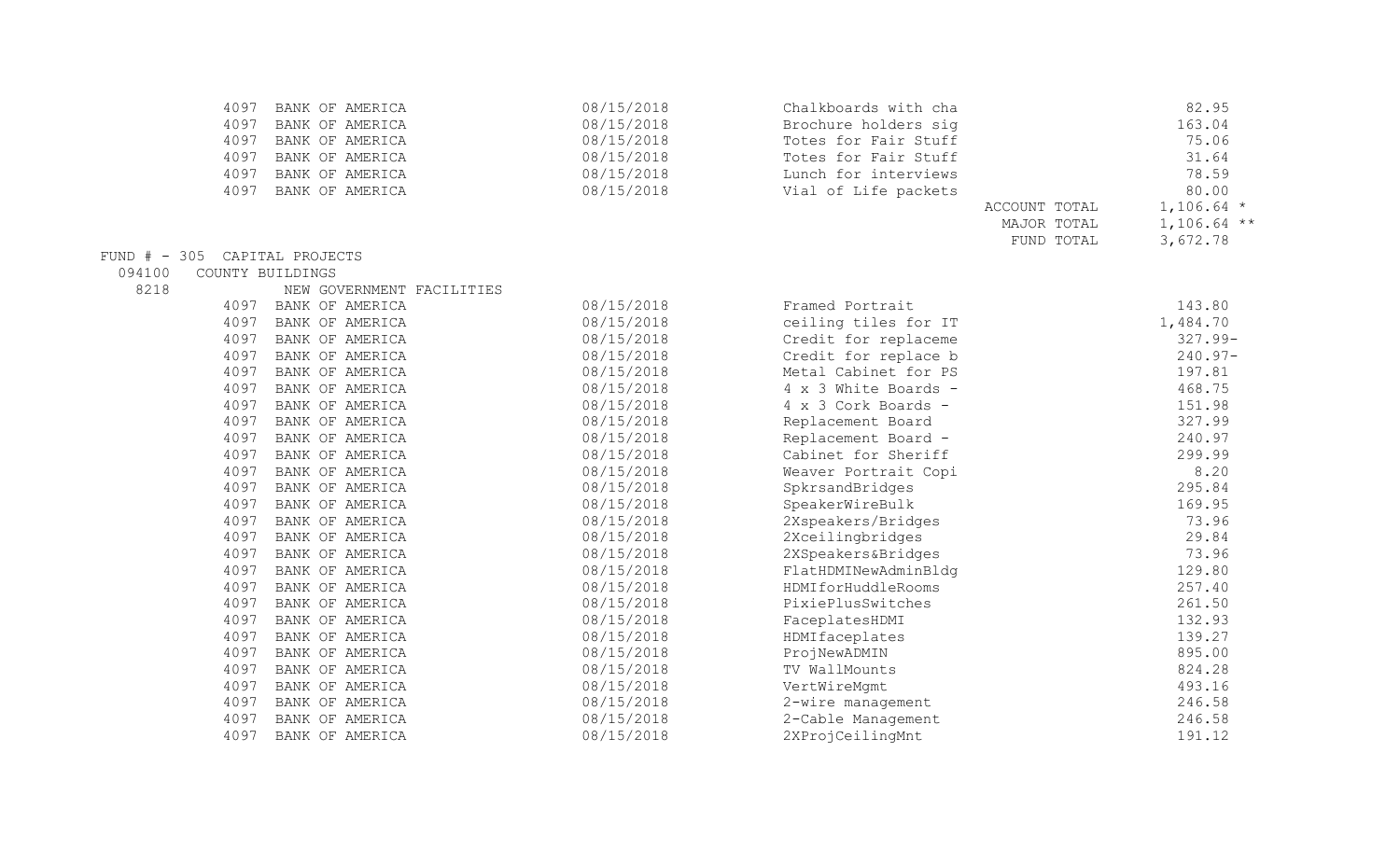| 9/07/2018<br>FUND # - 101 GENERAL FUND |              |                                    |       | LISTING OF INVOICES FOR 3/07/2018 -- 10/15/2018 |      |                                         |                                        | PAGE<br>$\overline{1}$                    |
|----------------------------------------|--------------|------------------------------------|-------|-------------------------------------------------|------|-----------------------------------------|----------------------------------------|-------------------------------------------|
| AP375H                                 |              |                                    | Title | COUNTY OF DINWIDDIE                             | Date |                                         |                                        | BEFORE CHECKS                             |
|                                        |              |                                    | Title |                                                 | Date |                                         |                                        |                                           |
|                                        |              |                                    | Title |                                                 | Date |                                         |                                        |                                           |
| Approved at meeting of<br>Signed       |              |                                    |       | on                                              |      |                                         |                                        |                                           |
|                                        |              |                                    |       |                                                 |      |                                         | MAJOR TOTAL<br>FUND TOTAL<br>TOTAL DUE | $1,396.64$ **<br>11, 443.22<br>103,530.39 |
|                                        | 4097         | BANK OF AMERICA                    |       | 08/15/2018                                      |      | wilson manned site                      | ACCOUNT TOTAL                          | 46.44<br>$1,396.64$ *                     |
|                                        | 4097         | BANK OF AMERICA                    |       | 08/15/2018                                      |      | Wilson A/C                              |                                        | 129.00                                    |
|                                        | 4097         | BANK OF AMERICA                    |       | 08/15/2018                                      |      | slag for wilson                         |                                        | 281.01                                    |
|                                        | 4097         | BANK OF AMERICA                    |       | 08/15/2018                                      |      | wilson site material                    |                                        | 479.23                                    |
|                                        | 4097         | BANK OF AMERICA                    |       | 08/15/2018                                      |      | wilson supplies                         |                                        | 32.44                                     |
|                                        | 4097         | BANK OF AMERICA                    |       | 08/15/2018                                      |      | wilson supplies                         |                                        | 7.55                                      |
|                                        | 4097         | BANK OF AMERICA                    |       | 08/15/2018                                      |      | wilson supplies                         |                                        | 73.98                                     |
|                                        | 4097         | BANK OF AMERICA                    |       | 08/15/2018                                      |      | Wilson site supplies                    |                                        | 205.25                                    |
|                                        | 4097         | BANK OF AMERICA                    |       | 08/15/2018                                      |      | wilson site supplies                    |                                        | 31.50                                     |
|                                        | 4097         | BANK OF AMERICA                    |       | 08/15/2018                                      |      | wilson site                             |                                        | 14.16                                     |
|                                        | 4097<br>4097 | BANK OF AMERICA<br>BANK OF AMERICA |       | 08/15/2018<br>08/15/2018                        |      | paint for Wilson<br>wilson paint        |                                        | 69.00<br>27.08                            |
| 8215                                   |              | MANNED SITES                       |       |                                                 |      |                                         |                                        |                                           |
| 094300                                 |              |                                    |       |                                                 |      |                                         | MAJOR TOTAL                            | $10,046.58$ **                            |
|                                        |              |                                    |       |                                                 |      |                                         | ACCOUNT TOTAL                          | $10,046.58$ *                             |
|                                        | 4097         | BANK OF AMERICA                    |       | 08/15/2018                                      |      | Canvas prints for PS                    |                                        | 507.71                                    |
|                                        | 4097         | BANK OF AMERICA<br>BANK OF AMERICA |       | 08/15/2018<br>08/15/2018                        |      | 2XRacks4Admin                           |                                        | 865.99<br>366.63                          |
|                                        | 4097<br>4097 | BANK OF AMERICA                    |       | 08/15/2018                                      |      | Cabinet for PS Conf<br>AllInOnBoardroom |                                        | 404.00                                    |
|                                        | 4097         | BANK OF AMERICA                    |       | 08/15/2018                                      |      | Replace Micro for PS                    |                                        | 117.99                                    |
|                                        | 4097         | BANK OF AMERICA                    |       | 08/15/2018                                      |      | 1XVerticalCableMgmt                     |                                        | 133.83                                    |
|                                        | 4097         | BANK OF AMERICA                    |       | 08/15/2018                                      |      | 1XVerticalCableMgmt                     |                                        | 133.83                                    |
|                                        | 4097         | BANK OF AMERICA                    |       | 08/15/2018                                      |      | 2X1ftWilsonCable                        |                                        | 32.54                                     |
|                                        | 4097         | BANK OF AMERICA                    |       | 08/15/2018                                      |      | 2XVerticalCableMgmt                     |                                        | 267.66                                    |
|                                        |              |                                    |       |                                                 |      |                                         |                                        |                                           |

 $FUND$ #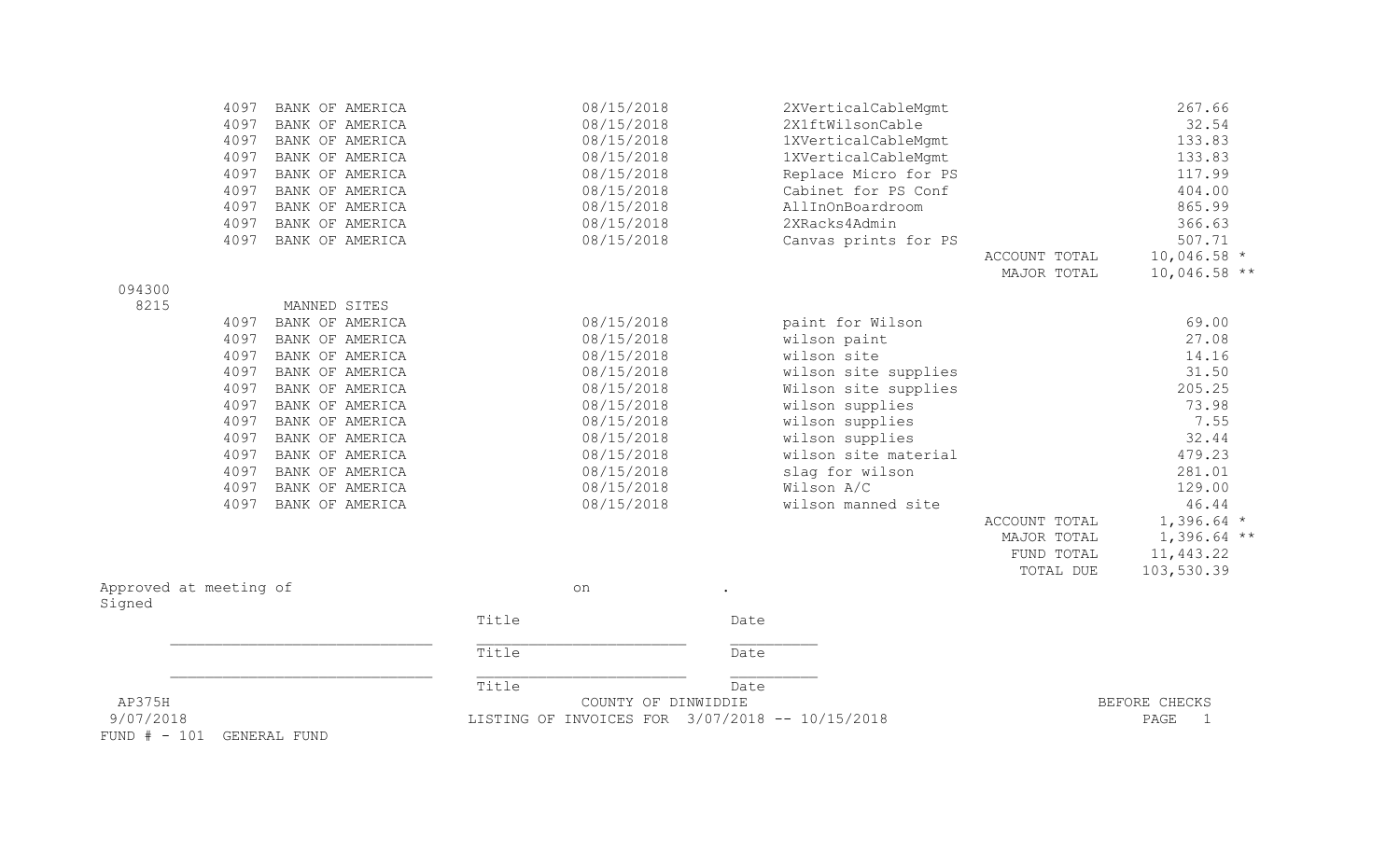| MAJOR#<br>ACCT#<br>001303 | VENDOR<br>VENDOR<br>NUMBER<br><b>NAME</b><br>PERMITS AND OTHER LICENSES | INV#                   | DESCRIPTION             |                              | <b>AMOUNT</b>                      |
|---------------------------|-------------------------------------------------------------------------|------------------------|-------------------------|------------------------------|------------------------------------|
| 1000                      | ELECTRICAL PERMITS<br>999999 JOHNSON UNLIMITED, LLC                     | 083118 JOHNSON         | REFUND PERMIT FEE       | ACCOUNT TOTAL<br>MAJOR TOTAL | 77.25<br>$77.25 *$<br>$77.25$ **   |
| 012100                    | *COUNTY ADMINISTRATION*                                                 |                        |                         |                              |                                    |
| 5210                      | POSTAL SERVICE                                                          |                        |                         |                              |                                    |
|                           | 440 POSTMASTER                                                          | FY19 BOX 70<br>(ADMIN) | PO BOX RENTAL           | ACCOUNT TOTAL<br>MAJOR TOTAL | 208.00<br>$208.00 *$<br>208.00 **  |
| 012210                    | *LEGAL SERVICES*                                                        |                        |                         |                              |                                    |
| 6012                      | BOOKS AND SUBSCRIPTIONS<br>2894 LEXISNEXIS MATTHEW BENDER               | 04162471               | VA CODE 2018            |                              | 11.66                              |
|                           |                                                                         |                        |                         | ACCOUNT TOTAL                | $11.66 *$                          |
| 012240                    | *INDEPENDENT AUDITOR*                                                   |                        |                         | MAJOR TOTAL                  | $11.66**$                          |
| 3120                      | PROF SRVS - ACCTG/AUDITIN                                               |                        |                         |                              |                                    |
|                           | 4028 DIXON HUGHES GOODMAN LLP<br>4028 DIXON HUGHES GOODMAN LLP          | 000840479<br>000840481 | VRS AUDIT<br>CAFR AUDIT |                              | 2,500.00<br>3,000.00               |
|                           |                                                                         |                        |                         | ACCOUNT TOTAL<br>MAJOR TOTAL | $5,500.00*$<br>$5,500.00**$        |
| 012410                    | *TREASURER*                                                             |                        |                         |                              |                                    |
| 6001                      | OFFICE SUPPLIES                                                         |                        |                         |                              |                                    |
|                           | 150 OWEN PRINTING COMPANY                                               | 28258                  | CHECKS                  | ACCOUNT TOTAL<br>MAJOR TOTAL | 275.00<br>$275.00*$<br>$275.00$ ** |
| 012430                    | *ACCOUNTING*                                                            |                        |                         |                              |                                    |
| 5899                      | MISC CHARGES                                                            |                        |                         |                              |                                    |
|                           | 3752 DAVIS VISION                                                       | SEPTEMBER 2018         | RETIREE VISION          | ACCOUNT TOTAL<br>MAJOR TOTAL | 7.72<br>$7.72 *$<br>$7.72**$       |
| 012510<br>3320            | *INFORMATION SYSTEMS*<br>MAINTENANCE SERVICE CONTR                      |                        |                         |                              |                                    |
|                           | 3729 AVAYA, INC.                                                        | 2734078681             | PHONE MAINT             |                              | 3,643.68                           |
|                           | 3729 AVAYA, INC.                                                        | 2734078777             | PHONE MAINTENANCE       |                              | 930.24                             |
|                           |                                                                         |                        |                         | ACCOUNT TOTAL<br>MAJOR TOTAL | $4,573.92*$<br>$4,573.92$ **       |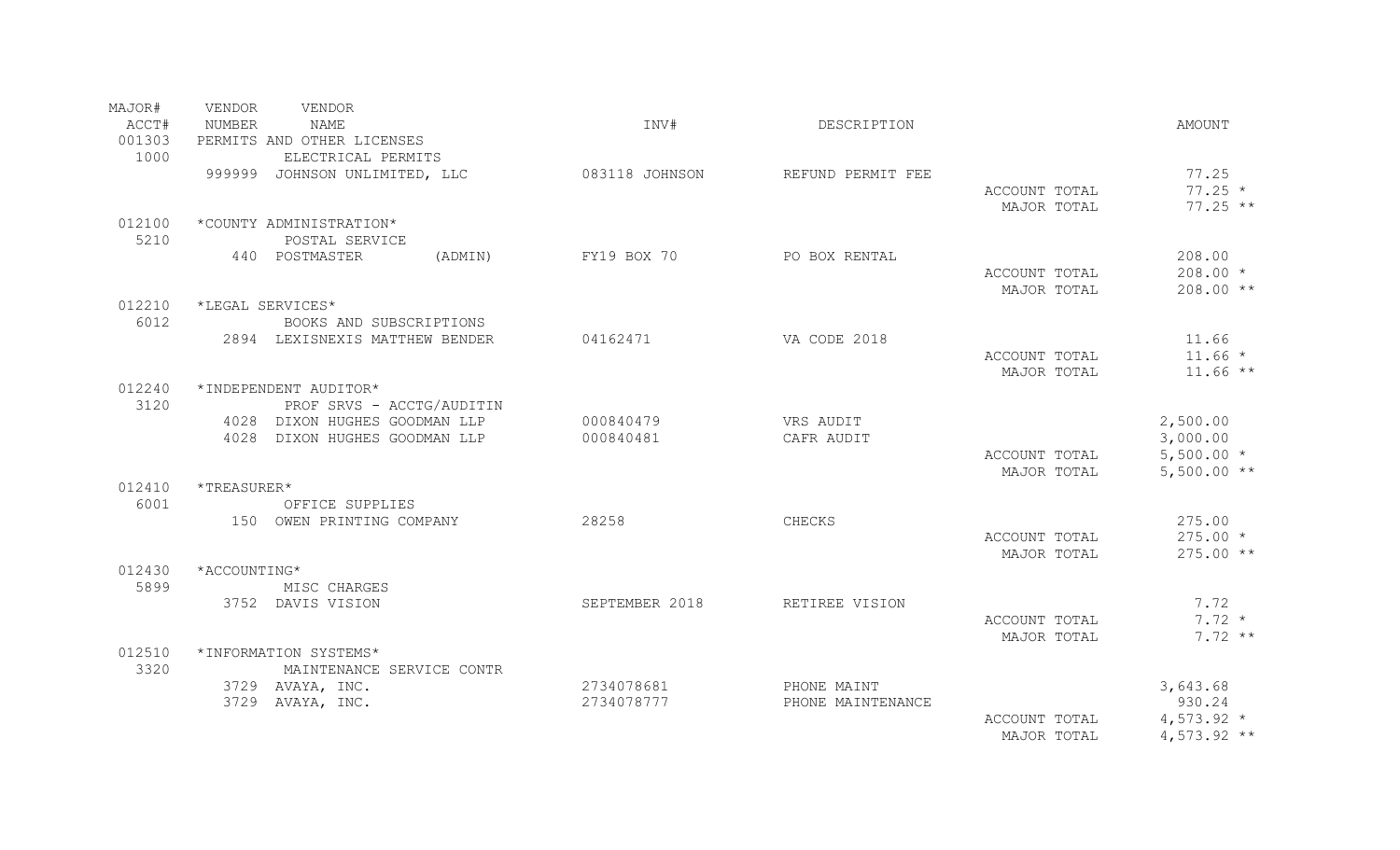| 021200 |                         | *GENERAL DISTRICT COURT*      |                 |                     |               |                   |
|--------|-------------------------|-------------------------------|-----------------|---------------------|---------------|-------------------|
| 3150   |                         | PROF SRVS - LEGAL             |                 |                     |               |                   |
|        |                         | 5400 SPENCE LAW PC            | 8619035         | PUBLIC DEFENDER     |               | 120.00            |
|        |                         |                               |                 |                     | ACCOUNT TOTAL | $120.00 *$        |
|        |                         |                               |                 |                     | MAJOR TOTAL   | $120.00**$        |
| 021700 |                         | *CLERK OF THE CIRCUIT COURT*  |                 |                     |               |                   |
| 3120   |                         | PROF SRVS - ACCTG/AUDITIN     |                 |                     |               |                   |
|        |                         | 4028 DIXON HUGHES GOODMAN LLP | 000840478       | CIRCUIT COURT-82918 |               | 5,000.00          |
|        |                         |                               |                 |                     | ACCOUNT TOTAL | $5,000.00*$       |
|        |                         |                               |                 |                     | MAJOR TOTAL   | $5,000.00**$      |
| 022100 |                         | *COMMONWEALTH'S ATTORNEY*     |                 |                     |               |                   |
| 3160   |                         | PROF SRVS - OTHER             | A2576 9.1.18    |                     |               |                   |
|        |                         | 1473 VA STATE POLICE          |                 | BACKGROUND CHECKS   | ACCOUNT TOTAL | 25.00<br>$25.00*$ |
|        |                         |                               |                 |                     | MAJOR TOTAL   | $25.00**$         |
| 031200 | $\star$ SHERIFF $\star$ |                               |                 |                     |               |                   |
| 5110   |                         | ELECTRICAL SERVICE            |                 |                     |               |                   |
|        |                         | 3299 DOMINION ENERGY          | 0700495005 8/18 | SHERIFF'S OFFICE    |               | 547.29            |
|        | 3299                    | DOMINION ENERGY               | 2460565001 8/18 | TRAINING CENTER     |               | 504.73            |
|        | 3299                    | DOMINION ENERGY               | 8016400007 8/18 | JAIL                |               | 791.85            |
|        |                         |                               |                 |                     | ACCOUNT TOTAL | $1,843.87$ *      |
| 6010   |                         | POLICE SUPPLIES               |                 |                     |               |                   |
|        |                         | 3385 TOWN POLICE SUPPLY       | R81795          | CARRIERS            |               | 278.10            |
|        |                         |                               |                 |                     | ACCOUNT TOTAL | $278.10 *$        |
|        |                         |                               |                 |                     | MAJOR TOTAL   | $2,121.97**$      |
| 032200 |                         | *VOLUNTEER FIRE DEPARTMENTS*  |                 |                     |               |                   |
| 3310   |                         | REPAIR AND MAINTENANCE        |                 |                     |               |                   |
|        |                         | 2183 LEETE TIRE & AUTO INC    | 433957          | SERVICE 8104        |               | 277.49            |
|        |                         | 2183 LEETE TIRE & AUTO INC    | 437456          | SERVICE 7651        |               | 2,179.41          |
|        |                         |                               |                 |                     | ACCOUNT TOTAL | $2,456.90*$       |
| 5111   |                         | UTILITIES REIMB-DINWIDDIE     |                 |                     |               |                   |
|        |                         | 3299 DOMINION ENERGY          | 6328509408 8/18 | <b>DVFD</b>         |               | 993.08            |
|        |                         |                               |                 |                     | ACCOUNT TOTAL | $993.08 *$        |
| 5230   |                         | TELECOMMUNICATIONS            |                 |                     |               |                   |
|        |                         | 6060 MCKENNEY VOL. FIRE DEPT. | AUG-2018 REIMB  | UTILITIES/SUPPLIES  |               | 34.99             |
| 5691   |                         | CONTRIBUTION-FORD             |                 |                     | ACCOUNT TOTAL | $34.99 *$         |
|        |                         | 3729 AVAYA, INC.              | 2734080517      | FORD VFD            |               | 119.88            |
|        |                         |                               |                 |                     | ACCOUNT TOTAL | $119.88*$         |
|        |                         |                               |                 |                     |               |                   |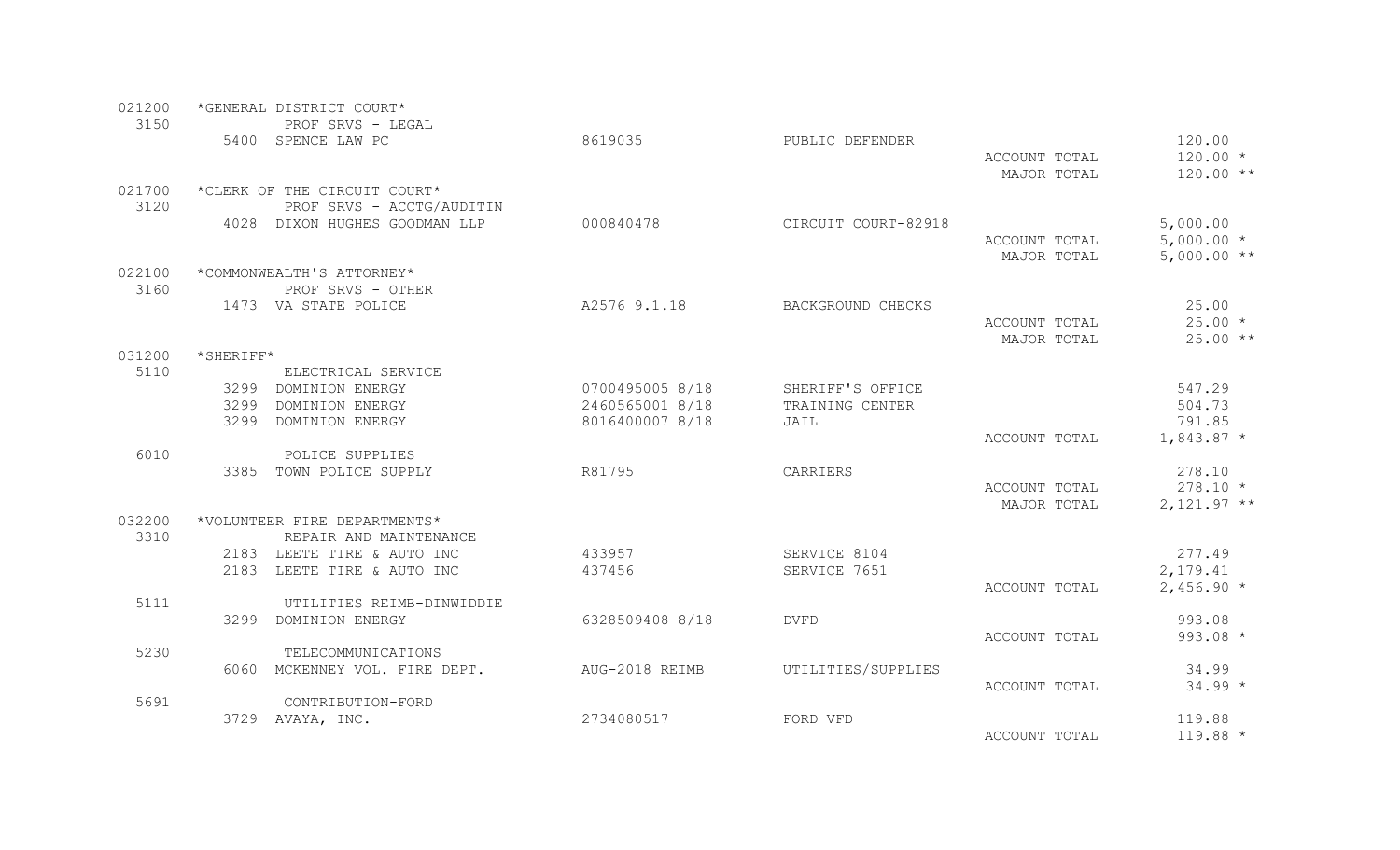| 5692   |              | CONTRIBUTION-MCKENNEY                      |                |                      |               |                |
|--------|--------------|--------------------------------------------|----------------|----------------------|---------------|----------------|
|        |              | 6060 MCKENNEY VOL. FIRE DEPT.              | AUG-2018 REIMB | UTILITIES/SUPPLIES   |               | 424.19         |
| 6008   |              | VEHICLE/EQUIPMENT FUEL                     |                |                      | ACCOUNT TOTAL | $424.19 *$     |
|        |              | 3249 JAMES RIVER SOLUTIONS LLC             | S356602-IN     | <b>NVFD</b>          |               | 1,784.51       |
|        |              |                                            |                |                      | ACCOUNT TOTAL | $1,784.51$ *   |
|        |              |                                            |                |                      | MAJOR TOTAL   | $5,813.55$ **  |
| 032300 | *FIRE & EMS* |                                            |                |                      |               |                |
| 3160   |              | PROF SRVS - OTHER                          |                |                      |               |                |
|        |              | 1473 VA STATE POLICE                       | A2576 9.1.18   | BACKGROUND CHECKS    |               | 25.00          |
|        |              |                                            |                |                      | ACCOUNT TOTAL | $25.00*$       |
| 3310   |              | REPAIR AND MAINTENANCE                     |                |                      |               |                |
|        |              | 2183 LEETE TIRE & AUTO INC                 | 1484158CR      | OVER PAYMENT         |               | $623.94-$      |
|        |              | 5160 COLONIAL TIRE DISTRIBUTOR             | 51800          | TIRES                |               | 756.80         |
|        |              |                                            |                |                      | ACCOUNT TOTAL | 132.86 *       |
| 3320   |              | MAINTENANCE SERVICE CONTR                  |                |                      |               |                |
|        |              | 1294 ZOLL MEDICAL CORPORATION              | 90025693       | WARRANTY             |               | 8,400.00       |
|        |              | 2705 PLM EQUIPMENT SERVICES                | 18749          | STRETCHER INSPECTION |               | 1,196.08       |
|        |              |                                            |                |                      | ACCOUNT TOTAL | 9,596.08 $*$   |
| 6004   |              | MEDICAL SUPPLIES<br>1388 MOORE MEDICAL LLC | 83618984       | MEDICAL SUPPLIES     |               | 1,829.51       |
|        |              | 1388 MOORE MEDICAL LLC                     | 99996924       | MEDICAL SUPPLIES     |               | 560.61         |
|        |              |                                            |                |                      | ACCOUNT TOTAL | $2,390.12$ *   |
|        |              |                                            |                |                      | MAJOR TOTAL   | $12,144.06$ ** |
| 033400 |              | *OTHER CORRECTION & DETENTION*             |                |                      |               |                |
| 5210   |              | POSTAL SERVICE                             |                |                      |               |                |
|        |              | 299 POSTMASTER- BOX FEES                   | 2018 BOX 193   | PO BOX FEES          |               | 54.00          |
|        |              |                                            |                |                      | ACCOUNT TOTAL | $54.00*$       |
|        |              |                                            |                |                      | MAJOR TOTAL   | $54.00**$      |
| 035100 |              | *ANIMAL CONTROL/POUND*                     |                |                      |               |                |
| 3110   |              | PROF SRVS - MEDICAL                        |                |                      |               |                |
|        |              | 4093 PRINCE GEORGE ANIMAL HOSP             | 191941         | CANINE RABIES/SPAY   |               | 63.00          |
|        |              |                                            |                |                      | ACCOUNT TOTAL | $63.00 *$      |
|        |              |                                            |                |                      | MAJOR TOTAL   | $63.00**$      |
| 035300 |              | *MEDICAL EXAMINER*                         |                |                      |               |                |
| 3110   |              | PROF SRVS - MEDICAL                        |                |                      |               |                |
|        |              | 3050 TREASURER OF VIRGINIA                 | 8.25.18 LEE    | MEDICAL EXAMINER     |               | 20.00          |
|        |              |                                            |                |                      | ACCOUNT TOTAL | $20.00 *$      |
|        |              |                                            |                |                      | MAJOR TOTAL   | $20.00**$      |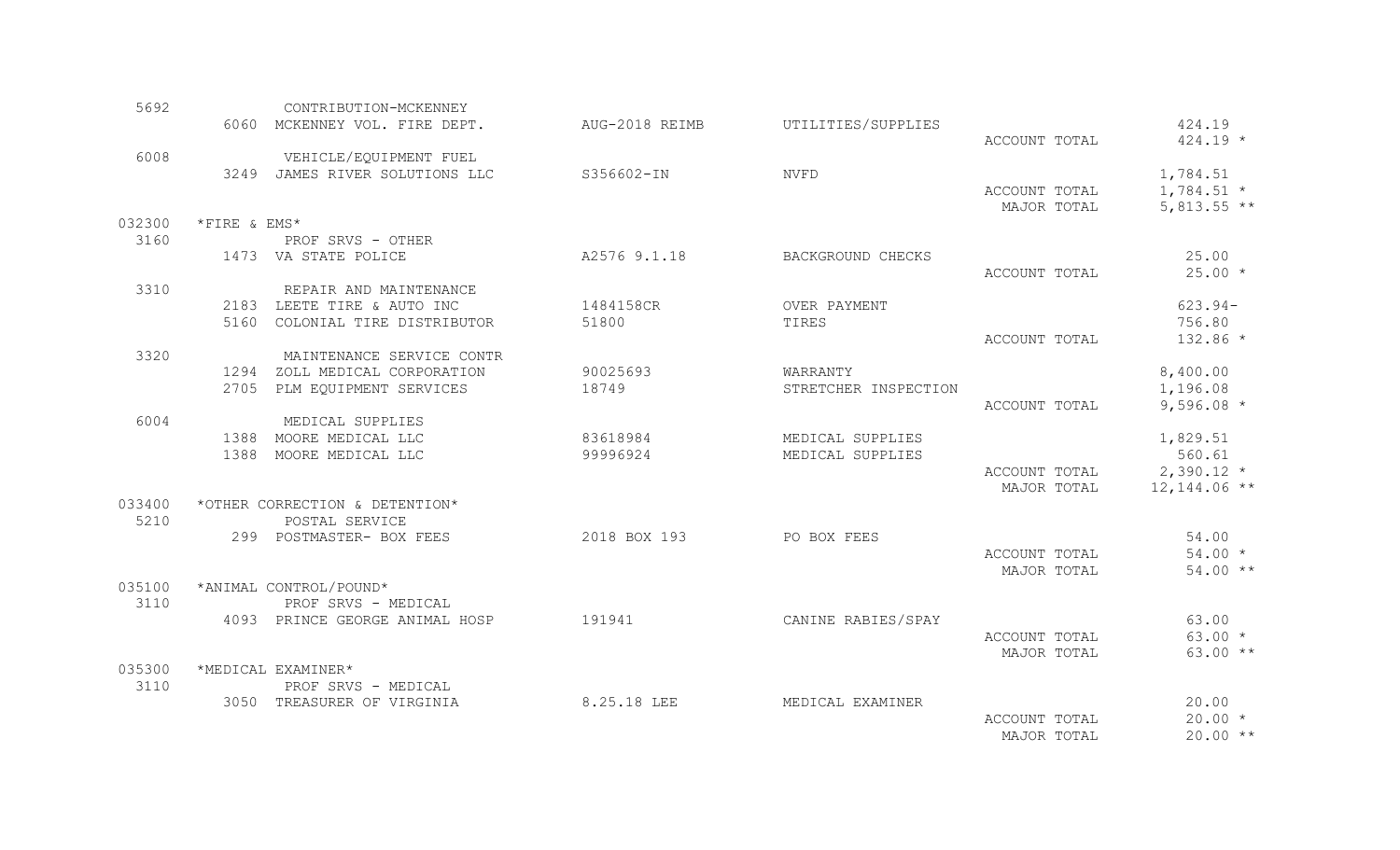035600 \*EMERGENCY COMMUNICATIONS\*

| 5110   |                | ELECTRICAL SERVICE            |                 |                      |               |                |
|--------|----------------|-------------------------------|-----------------|----------------------|---------------|----------------|
|        |                | 3299 DOMINION ENERGY          | 0825184682 8/18 | WEAKLEY ROAD TOWER   |               | 337.83         |
|        | 3299           | DOMINION ENERGY               | 1229820145 8/18 | BOYDTON PLANK TOWER  |               | 540.85         |
|        |                | 3299 DOMINION ENERGY          | 3886082654 8/18 | BOYDTON PLANK TOWER  |               | 253.30         |
|        |                | 3299 DOMINION ENERGY          | 8860545006 8/18 | COMMUNICATIONS CNTR  |               | 580.28         |
|        |                |                               |                 |                      | ACCOUNT TOTAL | $1,712.26$ *   |
| 5410   |                | LEASE/RENTAL OF EQUIPMENT     |                 |                      |               |                |
|        |                | 4709 TV6 HOLDINGS LLC         | IN11412694      | LEASE PAYMENT        |               | 2,756.91       |
|        |                |                               |                 |                      | ACCOUNT TOTAL | $2,756.91*$    |
| 8003   |                | COMMUNICATION EQUIPMENT       |                 |                      |               |                |
|        |                | 1044 MOTOROLA SOLUTIONS, INC. | 16009182        | RADIOS               |               | 858.86         |
|        |                | 1044 MOTOROLA SOLUTIONS, INC. | 16009557        | RADIOS               |               | 106.64         |
|        |                | 1044 MOTOROLA SOLUTIONS, INC. | 16010163        | RADIOS               |               | 4,528.86       |
|        |                | 1044 MOTOROLA SOLUTIONS, INC. | 16010686        | RADIOS               |               | 677.60         |
|        |                |                               |                 |                      | ACCOUNT TOTAL | $6,171.96*$    |
|        |                |                               |                 |                      | MAJOR TOTAL   | $10,641.13$ ** |
| 041320 | *STREETLIGHTS* |                               |                 |                      |               |                |
| 5110   |                | ELECTRICAL SERVICE            |                 |                      |               |                |
|        |                | 3299 DOMINION ENERGY          | 4376987881 8/18 | SIGNS                |               | 11.21          |
|        |                | 3299 DOMINION ENERGY          | 4603226012 8/18 | VAR LOC MCKENNEY     |               | 744.62         |
|        | 3299           | DOMINION ENERGY               | 8519809464 8/18 | VAR LOC DINWIDDIE    |               | 2,907.54       |
|        | 3299           | DOMINION ENERGY               | 9836151382 8/18 | ROUND ABOUT          |               | 9.83           |
|        | 3299           | DOMINION ENERGY               | 9836427501 8/18 | CAUTION LIGHTS       |               | 2.74           |
|        |                |                               |                 |                      | ACCOUNT TOTAL | $3,675.94$ *   |
|        |                |                               |                 |                      | MAJOR TOTAL   | $3,675.94$ **  |
| 042400 |                | *WASTE MANAGEMENT*            |                 |                      |               |                |
| 3160   |                | PROF SRVS - OTHER             |                 |                      |               |                |
|        |                | 1473 VA STATE POLICE          | A2576 9.1.18    | BACKGROUND CHECKS    |               | 125.00         |
|        |                |                               |                 |                      | ACCOUNT TOTAL | $125.00*$      |
| 3310   |                | REPAIR AND MAINTENANCE        |                 |                      |               |                |
|        |                | 4416 GCR TIRES & SERVICE      | 301-108507      | SERVICE CALL         |               | 591.95         |
|        |                | 4416 GCR TIRES & SERVICE      | 301-108764      | SERVICE CALL         |               | 1,513.82       |
|        |                |                               |                 |                      | ACCOUNT TOTAL | $2,105.77$ *   |
| 6011   |                | UNIFORMS/APPAREL              |                 |                      |               |                |
|        |                | 4334 BRADLEY, BOSTON          | 8.30.18 SHOES   | SAFETY SHOE REIMB    |               | 50.00          |
|        |                |                               |                 |                      | ACCOUNT TOTAL | $50.00*$       |
| 3310   |                | REPAIR AND MAINTENANCE-RO     |                 |                      |               |                |
|        |                | 1246 MCCRAY ELECTRIC CO       | 7398            | ROHOIC TROUBLE SHOOT |               | 186.00         |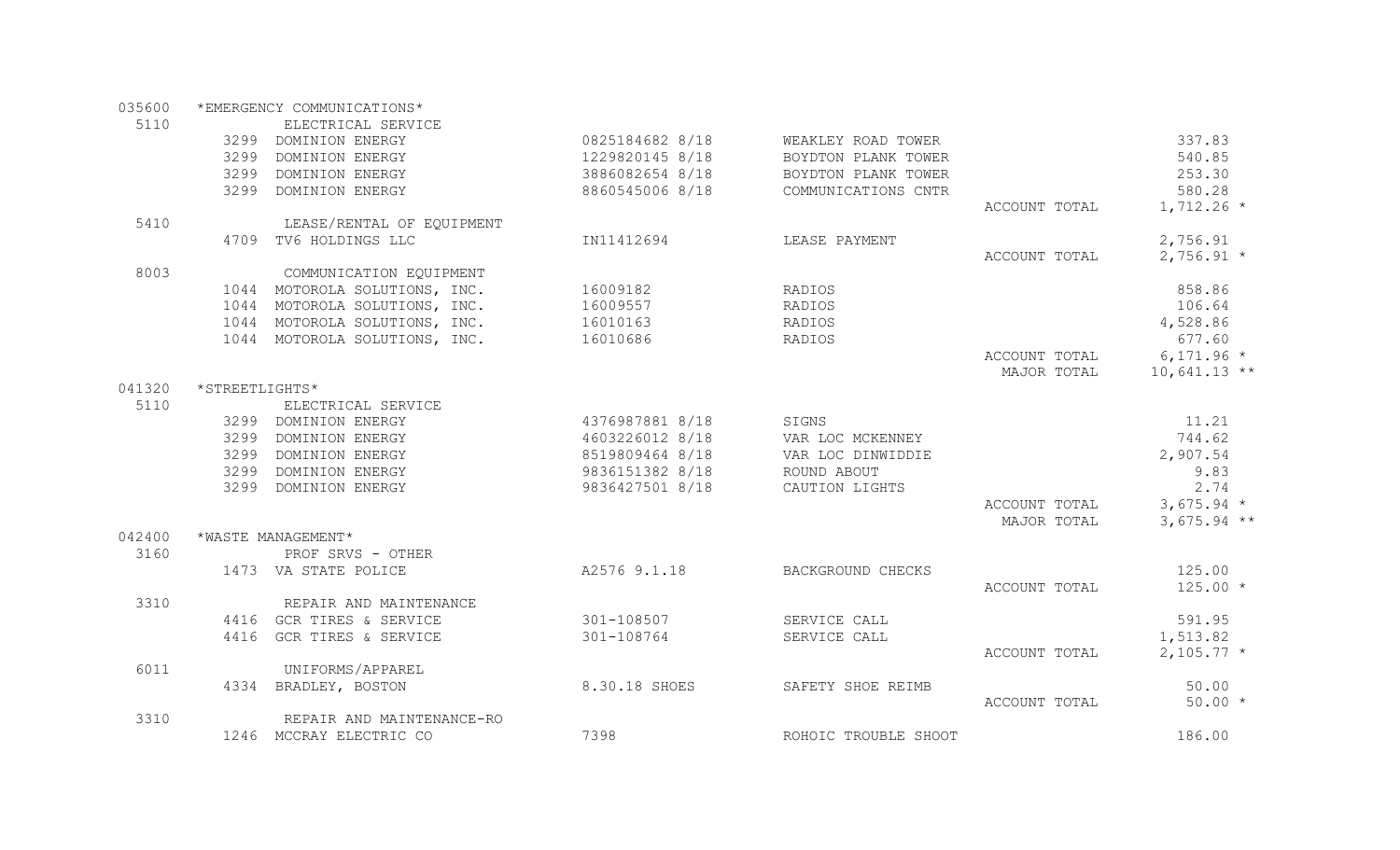|        |      |                                       |                 |                     | ACCOUNT TOTAL | $186.00*$          |
|--------|------|---------------------------------------|-----------------|---------------------|---------------|--------------------|
| 5110   |      | ELECTRICAL SERVICE-ROHOIC             |                 |                     |               |                    |
|        |      | 3299 DOMINION ENERGY                  | 3676126703 8/18 | ROHOIC MANNED       |               | 86.87              |
|        |      |                                       |                 |                     | ACCOUNT TOTAL | $86.87*$           |
| 5130   |      | WATER & SEWER SERVICE-ROH             |                 |                     |               |                    |
|        | 390  | DINWIDDIE CO WATER AUTH.              | 8.20.18 ROHIC   | WATER               | ACCOUNT TOTAL | 11.39<br>$11.39 *$ |
| 5110   |      | ELECTRICAL SERVICE-MCKENN             |                 |                     |               |                    |
|        |      | 3299 DOMINION ENERGY                  | 8971437408 8/18 | MCKENNEY MANNED     |               | 68.74              |
|        |      |                                       |                 |                     | ACCOUNT TOTAL | $68.74*$           |
| 5110   |      | ELECTRICAL SERVICE-DINWID             |                 |                     |               |                    |
|        |      | 3299 DOMINION ENERGY                  | 3623034810 8/18 | DINWIDDIE MANNED    |               | 65.74              |
|        |      |                                       |                 |                     | ACCOUNT TOTAL | $65.74 *$          |
| 5110   |      | ELECTRICAL SERVICE-FORD               |                 |                     |               |                    |
|        |      | 3299 DOMINION ENERGY                  | 7991673331 8/18 | CLAYSTREET ROAD     |               | 42.83              |
|        |      |                                       |                 |                     | ACCOUNT TOTAL | $42.83*$           |
| 5110   |      | ELECTRICAL SERVICE-WILSON             |                 |                     |               |                    |
|        |      | 3299 DOMINION ENERGY                  | 8743140603 8/18 | WILSONS MANNED      |               | 10.28              |
|        |      |                                       |                 |                     | ACCOUNT TOTAL | $10.28 *$          |
|        |      |                                       |                 |                     | MAJOR TOTAL   | $2,752.62$ **      |
| 043200 |      | *GENERAL PROPERTIES*                  |                 |                     |               |                    |
| 3320   |      | MAINTENANCE SERVICE CONTR             |                 |                     |               |                    |
|        |      | 4974 PROJECT & CONSTRUCTION           | 1808164         | LOCATE FIBER        |               | 765.00             |
|        |      | 4995 PD&J ENVIROCON INC               | 25              | WATER TESTING       |               | 5,370.00           |
|        |      | 5000 VIRGINIA UTILITY PROTECTI        | 08180165        | TRANSIMISSION       |               | 7.35               |
| 5110   |      |                                       |                 |                     | ACCOUNT TOTAL | 6,142.35 $*$       |
|        | 3299 | ELECTRICAL SERVICE<br>DOMINION ENERGY | 1700179326 8/18 | COURTHOUSE          |               | 9,060.85           |
|        | 3299 | DOMINION ENERGY                       | 2476220005 8/18 | PAMPLIN BLDG        |               | 4,090.47           |
|        | 3299 | DOMINION ENERGY                       | 2480535000 8/18 | HISTORIC COURTHOUSE |               | 267.55             |
|        | 3299 | DOMINION ENERGY                       | 3651984522 8/18 | PUBLIC SAFETY       |               | 3,900.50           |
|        | 3299 | DOMINION ENERGY                       | 3694617006 8/18 | INFO TECH           |               | 293.21             |
|        | 3299 | DOMINION ENERGY                       | 6176542196 8/18 | COURTHOUSE RD HOUSE |               | 182.65             |
|        | 3299 | DOMINION ENERGY                       | 6400497506 8/18 | LIBRARY             |               | 750.07             |
|        | 3299 | DOMINION ENERGY                       | 7380091418 8/18 | PUMP HOUSE          |               | 117.89             |
|        |      |                                       |                 |                     | ACCOUNT TOTAL | $18,663.19*$       |
| 5130   |      | WATER & SEWER SERVICE                 |                 |                     |               |                    |
|        |      | 390 DINWIDDIE CO WATER AUTH.          | SEPTEMBER 2018  | CH WATER/SEWER      |               | 23,033.00          |
|        |      |                                       |                 |                     | ACCOUNT TOTAL | $23,033.00*$       |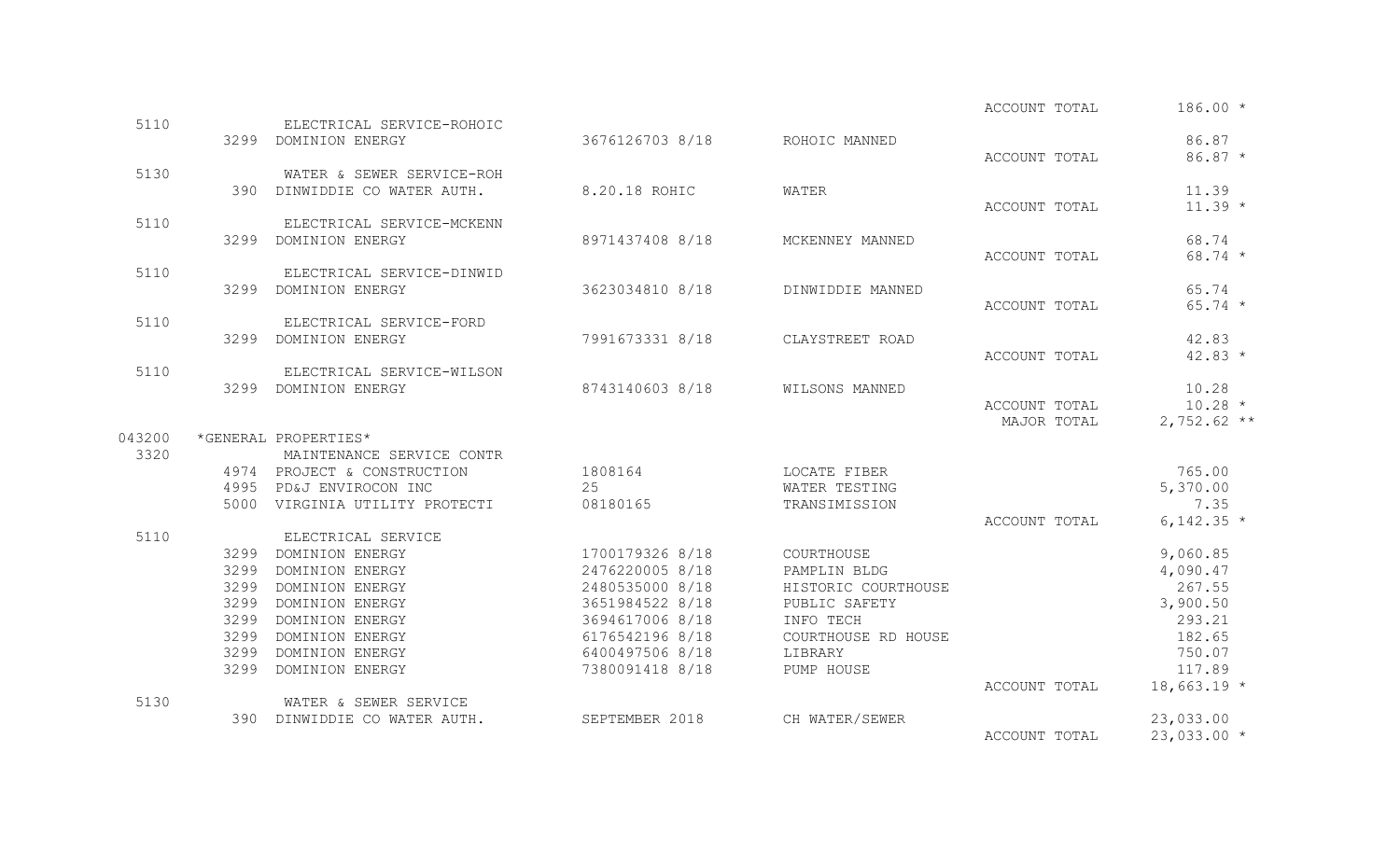MAJOR TOTAL  $47,838.54$  \*\*

| 3160<br>PROF SRVS - OTHER<br>50.00<br>1473 VA STATE POLICE<br>A2576 9.1.18<br>BACKGROUND CHECKS<br>$50.00 *$<br>ACCOUNT TOTAL<br>5110<br>ELECTRICAL SERVICE<br>3299 DOMINION ENERGY<br>0256071143 8/18<br>45.33<br>MCKENNEY GYM<br>0920532504 8/18<br>6.59<br>3299 DOMINION ENERGY<br>MIDDLE SCHOOL BALLFL<br>3299 DOMINION ENERGY<br>1608216691 8/18<br>RAGSDALE COMM CENTER<br>1,371.59<br>1930527500 8/18<br>91.23<br>3299 DOMINION ENERGY<br>DES BALLFIELD<br>3299 DOMINION ENERGY<br>4824264958 8/18<br>EASTSIDE<br>1,481.13<br>3299 DOMINION ENERGY<br>6697287354 8/18<br>15.00<br>FOOTBALL FIELD<br>3299 DOMINION ENERGY<br>6714859045 8/18<br>EASTSIDE PARKING LOT<br>174.19<br>7001307540 8/18<br>676.71<br>3299 DOMINION ENERGY<br>SPORTS COMPLEX<br>71.49<br>3299 DOMINION ENERGY<br>8480522500 8/18<br>MS CONCESSION STAND<br>58.66<br>3299 DOMINION ENERGY<br>8504447346 8/18<br>RAGSDALE PUMPHOUSE<br>$3,991.92*$<br>ACCOUNT TOTAL<br>5130<br>WATER & SEWER SERVICE<br>390 DINWIDDIE CO WATER AUTH.<br>8.20.18 EASTSID<br>WATER/SEWER<br>330.03<br>8.20.18 SPT CMP<br>390 DINWIDDIE CO WATER AUTH.<br>1,677.89<br>WATER<br>$2,007.92$ *<br>ACCOUNT TOTAL<br>$6,049.84$ **<br>MAJOR TOTAL<br>*PLANNING/ZONING/GIS*<br>081100<br>3160<br>PROF SRVS - OTHER<br>2598 WORLDVIEW SOLUTIONS<br>13757<br>4,125.00<br>ANNUAL MAINTENANCE<br>$4,125.00*$<br>ACCOUNT TOTAL<br>$4,125.00$ **<br>MAJOR TOTAL<br>081200<br>*COMMUNITY DEVELOPMENT*<br>3310<br>REPAIR AND MAINTENANCE<br>126 8.1.18<br>3,699.20<br>4081 HEATON'S LAWN MAINTENANCE<br>ATHLETIC FLDS MAINT<br>22 JUL 2018<br>4873 NEW MARKET GROUNDS CORP<br>GROUNDS MAINTENANCE<br>2,945.00<br>$6,644.20*$<br>ACCOUNT TOTAL<br>MAJOR TOTAL<br>$6,644.20$ **<br>083500<br>*COOPERATIVE EXTENSION PROGRAM*<br>5420<br>LEASE/RENTAL OF BLDGS<br>3039 PERROTTI MANAGEMENT LLC<br>SEPTEMBER 2018<br>1,841.00<br>LEASE PAYMENT<br>ACCOUNT TOTAL<br>$1,841.00*$<br>MAJOR TOTAL<br>$1,841.00$ ** | 071100 | *PARKS, RECREATION, TOURISM* |  |  |  |            |            |  |  |  |
|--------------------------------------------------------------------------------------------------------------------------------------------------------------------------------------------------------------------------------------------------------------------------------------------------------------------------------------------------------------------------------------------------------------------------------------------------------------------------------------------------------------------------------------------------------------------------------------------------------------------------------------------------------------------------------------------------------------------------------------------------------------------------------------------------------------------------------------------------------------------------------------------------------------------------------------------------------------------------------------------------------------------------------------------------------------------------------------------------------------------------------------------------------------------------------------------------------------------------------------------------------------------------------------------------------------------------------------------------------------------------------------------------------------------------------------------------------------------------------------------------------------------------------------------------------------------------------------------------------------------------------------------------------------------------------------------------------------------------------------------------------------------------------------------------------------------------------------------------------------------------------------------------------------------------------------------------------|--------|------------------------------|--|--|--|------------|------------|--|--|--|
|                                                                                                                                                                                                                                                                                                                                                                                                                                                                                                                                                                                                                                                                                                                                                                                                                                                                                                                                                                                                                                                                                                                                                                                                                                                                                                                                                                                                                                                                                                                                                                                                                                                                                                                                                                                                                                                                                                                                                        |        |                              |  |  |  |            |            |  |  |  |
|                                                                                                                                                                                                                                                                                                                                                                                                                                                                                                                                                                                                                                                                                                                                                                                                                                                                                                                                                                                                                                                                                                                                                                                                                                                                                                                                                                                                                                                                                                                                                                                                                                                                                                                                                                                                                                                                                                                                                        |        |                              |  |  |  |            |            |  |  |  |
|                                                                                                                                                                                                                                                                                                                                                                                                                                                                                                                                                                                                                                                                                                                                                                                                                                                                                                                                                                                                                                                                                                                                                                                                                                                                                                                                                                                                                                                                                                                                                                                                                                                                                                                                                                                                                                                                                                                                                        |        |                              |  |  |  |            |            |  |  |  |
|                                                                                                                                                                                                                                                                                                                                                                                                                                                                                                                                                                                                                                                                                                                                                                                                                                                                                                                                                                                                                                                                                                                                                                                                                                                                                                                                                                                                                                                                                                                                                                                                                                                                                                                                                                                                                                                                                                                                                        |        |                              |  |  |  |            |            |  |  |  |
|                                                                                                                                                                                                                                                                                                                                                                                                                                                                                                                                                                                                                                                                                                                                                                                                                                                                                                                                                                                                                                                                                                                                                                                                                                                                                                                                                                                                                                                                                                                                                                                                                                                                                                                                                                                                                                                                                                                                                        |        |                              |  |  |  |            |            |  |  |  |
|                                                                                                                                                                                                                                                                                                                                                                                                                                                                                                                                                                                                                                                                                                                                                                                                                                                                                                                                                                                                                                                                                                                                                                                                                                                                                                                                                                                                                                                                                                                                                                                                                                                                                                                                                                                                                                                                                                                                                        |        |                              |  |  |  |            |            |  |  |  |
|                                                                                                                                                                                                                                                                                                                                                                                                                                                                                                                                                                                                                                                                                                                                                                                                                                                                                                                                                                                                                                                                                                                                                                                                                                                                                                                                                                                                                                                                                                                                                                                                                                                                                                                                                                                                                                                                                                                                                        |        |                              |  |  |  |            |            |  |  |  |
|                                                                                                                                                                                                                                                                                                                                                                                                                                                                                                                                                                                                                                                                                                                                                                                                                                                                                                                                                                                                                                                                                                                                                                                                                                                                                                                                                                                                                                                                                                                                                                                                                                                                                                                                                                                                                                                                                                                                                        |        |                              |  |  |  |            |            |  |  |  |
|                                                                                                                                                                                                                                                                                                                                                                                                                                                                                                                                                                                                                                                                                                                                                                                                                                                                                                                                                                                                                                                                                                                                                                                                                                                                                                                                                                                                                                                                                                                                                                                                                                                                                                                                                                                                                                                                                                                                                        |        |                              |  |  |  |            |            |  |  |  |
|                                                                                                                                                                                                                                                                                                                                                                                                                                                                                                                                                                                                                                                                                                                                                                                                                                                                                                                                                                                                                                                                                                                                                                                                                                                                                                                                                                                                                                                                                                                                                                                                                                                                                                                                                                                                                                                                                                                                                        |        |                              |  |  |  |            |            |  |  |  |
|                                                                                                                                                                                                                                                                                                                                                                                                                                                                                                                                                                                                                                                                                                                                                                                                                                                                                                                                                                                                                                                                                                                                                                                                                                                                                                                                                                                                                                                                                                                                                                                                                                                                                                                                                                                                                                                                                                                                                        |        |                              |  |  |  |            |            |  |  |  |
|                                                                                                                                                                                                                                                                                                                                                                                                                                                                                                                                                                                                                                                                                                                                                                                                                                                                                                                                                                                                                                                                                                                                                                                                                                                                                                                                                                                                                                                                                                                                                                                                                                                                                                                                                                                                                                                                                                                                                        |        |                              |  |  |  |            |            |  |  |  |
|                                                                                                                                                                                                                                                                                                                                                                                                                                                                                                                                                                                                                                                                                                                                                                                                                                                                                                                                                                                                                                                                                                                                                                                                                                                                                                                                                                                                                                                                                                                                                                                                                                                                                                                                                                                                                                                                                                                                                        |        |                              |  |  |  |            |            |  |  |  |
|                                                                                                                                                                                                                                                                                                                                                                                                                                                                                                                                                                                                                                                                                                                                                                                                                                                                                                                                                                                                                                                                                                                                                                                                                                                                                                                                                                                                                                                                                                                                                                                                                                                                                                                                                                                                                                                                                                                                                        |        |                              |  |  |  |            |            |  |  |  |
|                                                                                                                                                                                                                                                                                                                                                                                                                                                                                                                                                                                                                                                                                                                                                                                                                                                                                                                                                                                                                                                                                                                                                                                                                                                                                                                                                                                                                                                                                                                                                                                                                                                                                                                                                                                                                                                                                                                                                        |        |                              |  |  |  |            |            |  |  |  |
|                                                                                                                                                                                                                                                                                                                                                                                                                                                                                                                                                                                                                                                                                                                                                                                                                                                                                                                                                                                                                                                                                                                                                                                                                                                                                                                                                                                                                                                                                                                                                                                                                                                                                                                                                                                                                                                                                                                                                        |        |                              |  |  |  |            |            |  |  |  |
|                                                                                                                                                                                                                                                                                                                                                                                                                                                                                                                                                                                                                                                                                                                                                                                                                                                                                                                                                                                                                                                                                                                                                                                                                                                                                                                                                                                                                                                                                                                                                                                                                                                                                                                                                                                                                                                                                                                                                        |        |                              |  |  |  |            |            |  |  |  |
|                                                                                                                                                                                                                                                                                                                                                                                                                                                                                                                                                                                                                                                                                                                                                                                                                                                                                                                                                                                                                                                                                                                                                                                                                                                                                                                                                                                                                                                                                                                                                                                                                                                                                                                                                                                                                                                                                                                                                        |        |                              |  |  |  |            |            |  |  |  |
|                                                                                                                                                                                                                                                                                                                                                                                                                                                                                                                                                                                                                                                                                                                                                                                                                                                                                                                                                                                                                                                                                                                                                                                                                                                                                                                                                                                                                                                                                                                                                                                                                                                                                                                                                                                                                                                                                                                                                        |        |                              |  |  |  |            |            |  |  |  |
|                                                                                                                                                                                                                                                                                                                                                                                                                                                                                                                                                                                                                                                                                                                                                                                                                                                                                                                                                                                                                                                                                                                                                                                                                                                                                                                                                                                                                                                                                                                                                                                                                                                                                                                                                                                                                                                                                                                                                        |        |                              |  |  |  |            |            |  |  |  |
|                                                                                                                                                                                                                                                                                                                                                                                                                                                                                                                                                                                                                                                                                                                                                                                                                                                                                                                                                                                                                                                                                                                                                                                                                                                                                                                                                                                                                                                                                                                                                                                                                                                                                                                                                                                                                                                                                                                                                        |        |                              |  |  |  |            |            |  |  |  |
|                                                                                                                                                                                                                                                                                                                                                                                                                                                                                                                                                                                                                                                                                                                                                                                                                                                                                                                                                                                                                                                                                                                                                                                                                                                                                                                                                                                                                                                                                                                                                                                                                                                                                                                                                                                                                                                                                                                                                        |        |                              |  |  |  |            |            |  |  |  |
|                                                                                                                                                                                                                                                                                                                                                                                                                                                                                                                                                                                                                                                                                                                                                                                                                                                                                                                                                                                                                                                                                                                                                                                                                                                                                                                                                                                                                                                                                                                                                                                                                                                                                                                                                                                                                                                                                                                                                        |        |                              |  |  |  |            |            |  |  |  |
|                                                                                                                                                                                                                                                                                                                                                                                                                                                                                                                                                                                                                                                                                                                                                                                                                                                                                                                                                                                                                                                                                                                                                                                                                                                                                                                                                                                                                                                                                                                                                                                                                                                                                                                                                                                                                                                                                                                                                        |        |                              |  |  |  |            |            |  |  |  |
|                                                                                                                                                                                                                                                                                                                                                                                                                                                                                                                                                                                                                                                                                                                                                                                                                                                                                                                                                                                                                                                                                                                                                                                                                                                                                                                                                                                                                                                                                                                                                                                                                                                                                                                                                                                                                                                                                                                                                        |        |                              |  |  |  |            |            |  |  |  |
|                                                                                                                                                                                                                                                                                                                                                                                                                                                                                                                                                                                                                                                                                                                                                                                                                                                                                                                                                                                                                                                                                                                                                                                                                                                                                                                                                                                                                                                                                                                                                                                                                                                                                                                                                                                                                                                                                                                                                        |        |                              |  |  |  |            |            |  |  |  |
|                                                                                                                                                                                                                                                                                                                                                                                                                                                                                                                                                                                                                                                                                                                                                                                                                                                                                                                                                                                                                                                                                                                                                                                                                                                                                                                                                                                                                                                                                                                                                                                                                                                                                                                                                                                                                                                                                                                                                        |        |                              |  |  |  |            |            |  |  |  |
|                                                                                                                                                                                                                                                                                                                                                                                                                                                                                                                                                                                                                                                                                                                                                                                                                                                                                                                                                                                                                                                                                                                                                                                                                                                                                                                                                                                                                                                                                                                                                                                                                                                                                                                                                                                                                                                                                                                                                        |        |                              |  |  |  |            |            |  |  |  |
|                                                                                                                                                                                                                                                                                                                                                                                                                                                                                                                                                                                                                                                                                                                                                                                                                                                                                                                                                                                                                                                                                                                                                                                                                                                                                                                                                                                                                                                                                                                                                                                                                                                                                                                                                                                                                                                                                                                                                        |        |                              |  |  |  |            |            |  |  |  |
|                                                                                                                                                                                                                                                                                                                                                                                                                                                                                                                                                                                                                                                                                                                                                                                                                                                                                                                                                                                                                                                                                                                                                                                                                                                                                                                                                                                                                                                                                                                                                                                                                                                                                                                                                                                                                                                                                                                                                        |        |                              |  |  |  |            |            |  |  |  |
|                                                                                                                                                                                                                                                                                                                                                                                                                                                                                                                                                                                                                                                                                                                                                                                                                                                                                                                                                                                                                                                                                                                                                                                                                                                                                                                                                                                                                                                                                                                                                                                                                                                                                                                                                                                                                                                                                                                                                        |        |                              |  |  |  |            |            |  |  |  |
|                                                                                                                                                                                                                                                                                                                                                                                                                                                                                                                                                                                                                                                                                                                                                                                                                                                                                                                                                                                                                                                                                                                                                                                                                                                                                                                                                                                                                                                                                                                                                                                                                                                                                                                                                                                                                                                                                                                                                        |        |                              |  |  |  |            |            |  |  |  |
|                                                                                                                                                                                                                                                                                                                                                                                                                                                                                                                                                                                                                                                                                                                                                                                                                                                                                                                                                                                                                                                                                                                                                                                                                                                                                                                                                                                                                                                                                                                                                                                                                                                                                                                                                                                                                                                                                                                                                        |        |                              |  |  |  |            |            |  |  |  |
|                                                                                                                                                                                                                                                                                                                                                                                                                                                                                                                                                                                                                                                                                                                                                                                                                                                                                                                                                                                                                                                                                                                                                                                                                                                                                                                                                                                                                                                                                                                                                                                                                                                                                                                                                                                                                                                                                                                                                        |        |                              |  |  |  |            |            |  |  |  |
|                                                                                                                                                                                                                                                                                                                                                                                                                                                                                                                                                                                                                                                                                                                                                                                                                                                                                                                                                                                                                                                                                                                                                                                                                                                                                                                                                                                                                                                                                                                                                                                                                                                                                                                                                                                                                                                                                                                                                        |        |                              |  |  |  |            |            |  |  |  |
|                                                                                                                                                                                                                                                                                                                                                                                                                                                                                                                                                                                                                                                                                                                                                                                                                                                                                                                                                                                                                                                                                                                                                                                                                                                                                                                                                                                                                                                                                                                                                                                                                                                                                                                                                                                                                                                                                                                                                        |        |                              |  |  |  | FUND TOTAL | 119,583.40 |  |  |  |